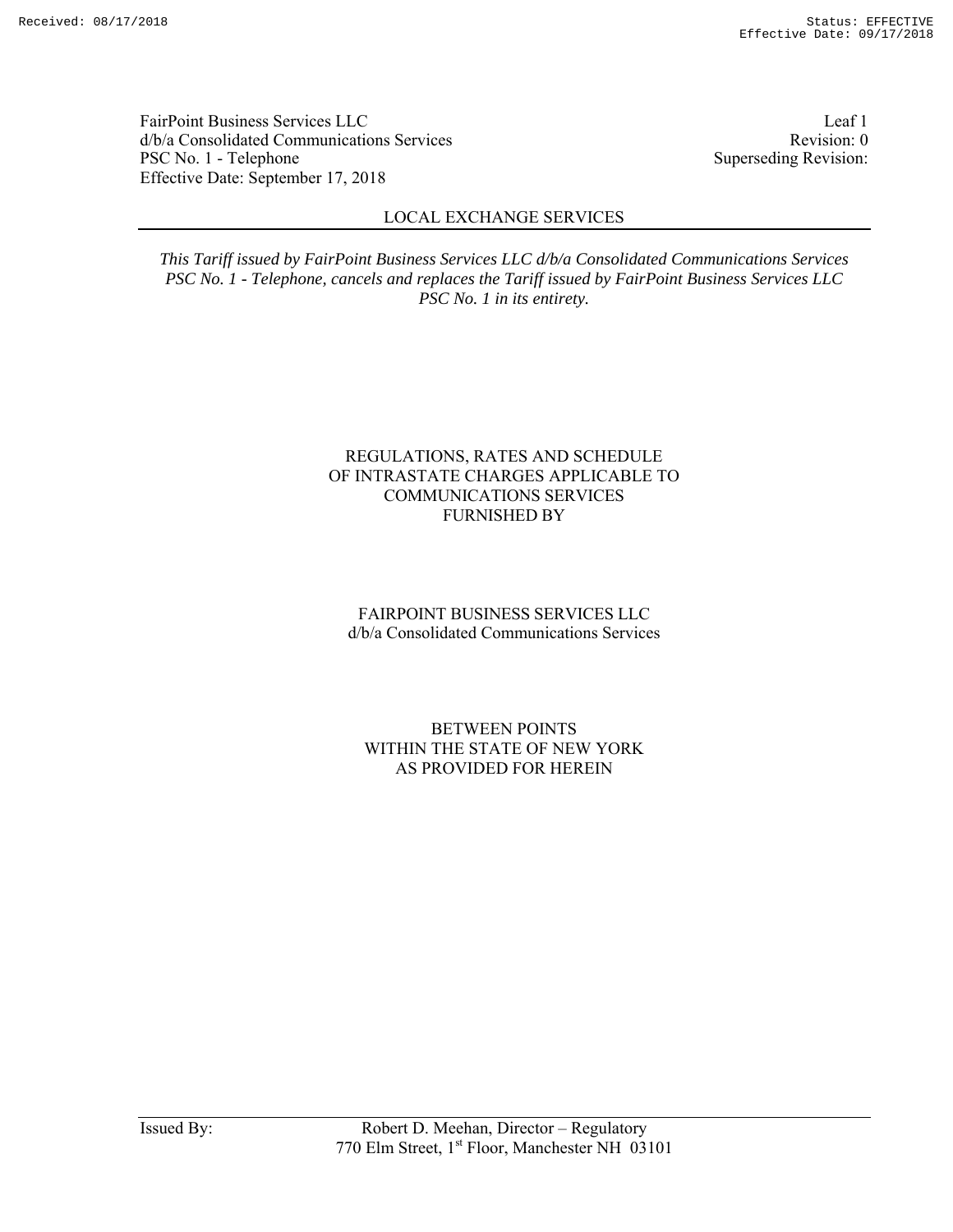FairPoint Business Services LLC Leaf 2 d/b/a Consolidated Communications Services and the consolidated Communications Services PSC No. 1 - Telephone Superseding Revision: Effective Date: September 17, 2018

# LOCAL EXCHANGE SERVICES

# **EXPLANATION OF SYMBOLS**

- **(C)** To signify changed rate, regulation or condition
- **(D)** To signify discontinued rate, regulation or condition
- **(I)** To signify a rate increase
- **(M)** To signify text moved from another location
- **(N)** To signify new material, including a listing, rate, regulation, rule or condition
- **(R)** To signify a rate reduction
- **(S)** To signify reissued matter
- **(T)** To signify a change in the word of text, but no change in the rate, rule or condition
- **(Y)** To signify reference to other published tariffs
- **(Z)** To signify a correction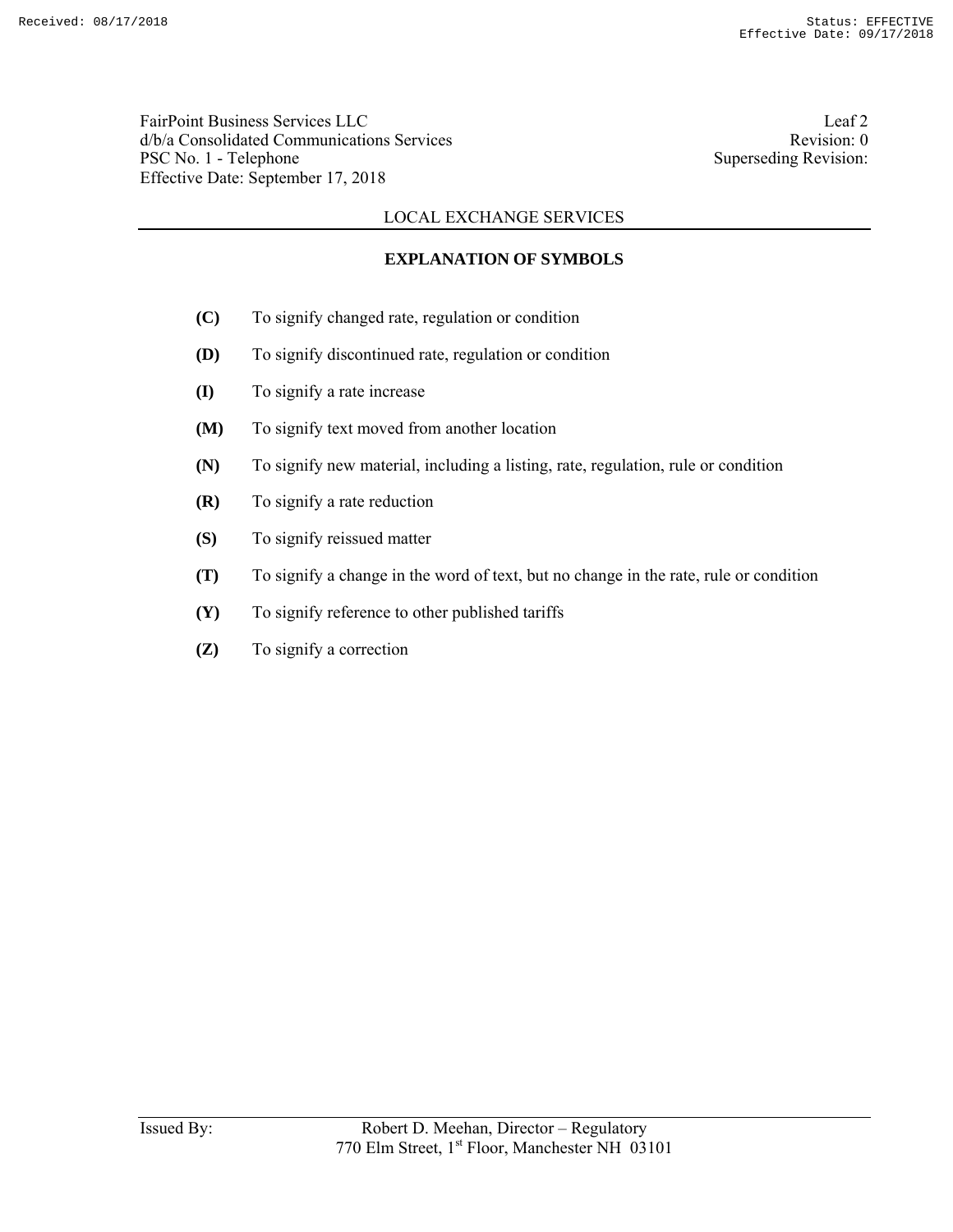FairPoint Business Services LLC<br>  $d/b/a$  Consolidated Communications Services<br>
Revision: 0 d/b/a Consolidated Communications Services<br>
PSC No. 1 - Telephone Superseding Revision: 0<br>
Superseding Revision: PSC No. 1 - Telephone Effective Date: September 17, 2018

# LOCAL EXCHANGE SERVICES

# **TABLE OF CONTENTS**

|                   |                                          | Leaf |
|-------------------|------------------------------------------|------|
| Title Page        |                                          | 1    |
|                   | <b>Explanation of Symbols</b>            | 2    |
| Table of Contents |                                          | 3    |
|                   | Section 1: Application of Tariff         | 4    |
|                   | Section 2: General Rules and Regulations | 6    |
|                   | Section 3: Point-to-Point Service        | 46   |
|                   | Section 4: Rates and Charges             | 49   |
|                   | Section 5: Collocated Interconnection    | 52   |
|                   | Section 6: Local Exchange Service        | 54   |
|                   | Section 7: Special Arrangements          | 60   |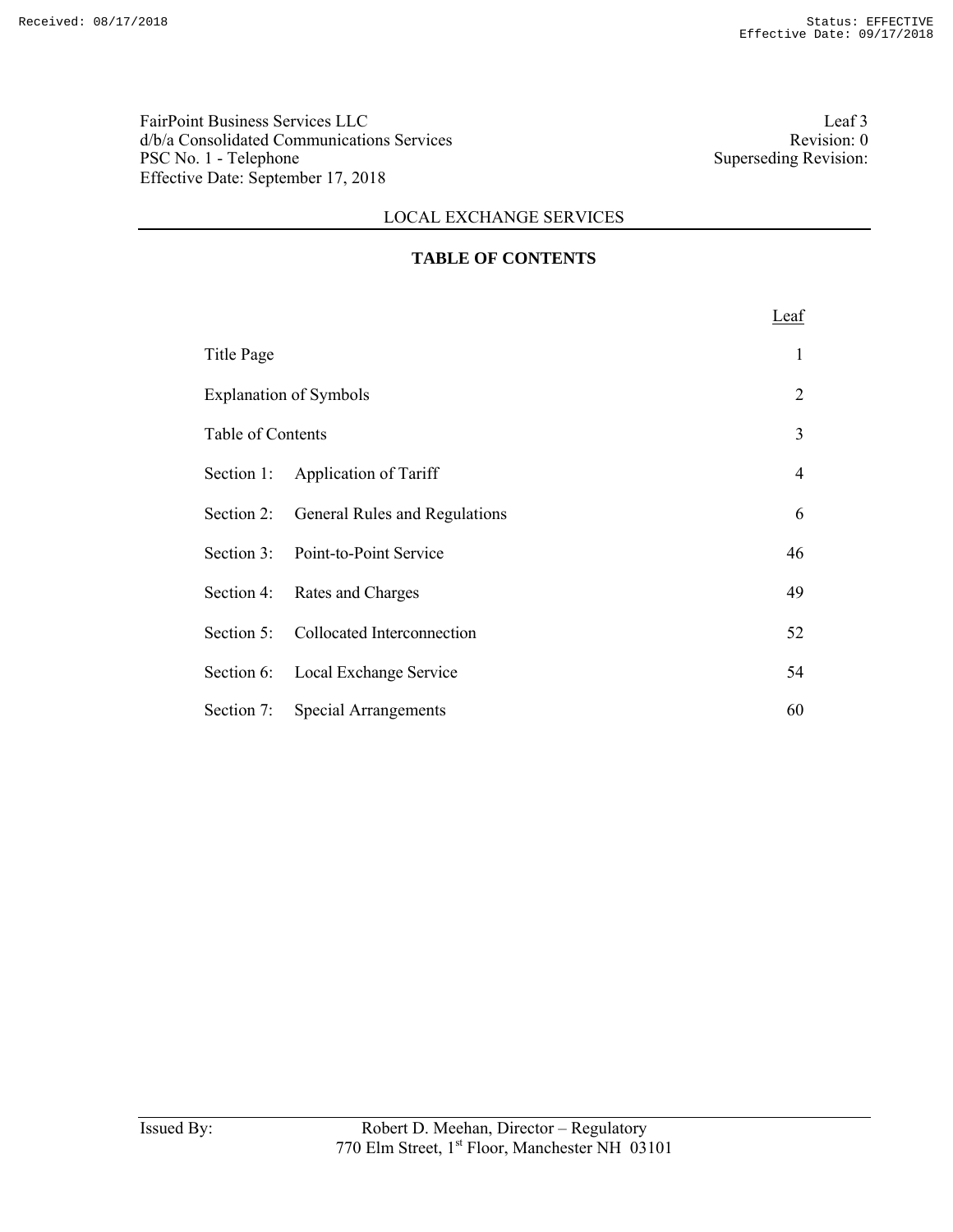FairPoint Business Services LLC<br>  $d/b/a$  Consolidated Communications Services<br>
Revision: 0 d/b/a Consolidated Communications Services<br>
PSC No. 1 - Telephone Superseding Revision: 0<br>
Superseding Revision: PSC No. 1 - Telephone Effective Date: September 17, 2018

# LOCAL EXCHANGE SERVICES

## **SECTION 1 - APPLICATION OF TARIFF**

# **CONTENTS**

|     |              |                          | Leaf |
|-----|--------------|--------------------------|------|
| 1.1 |              | Application of Tariff    |      |
|     | <b>1.1.1</b> | <b>Service Territory</b> |      |
|     | 1.1.2        | Availability             |      |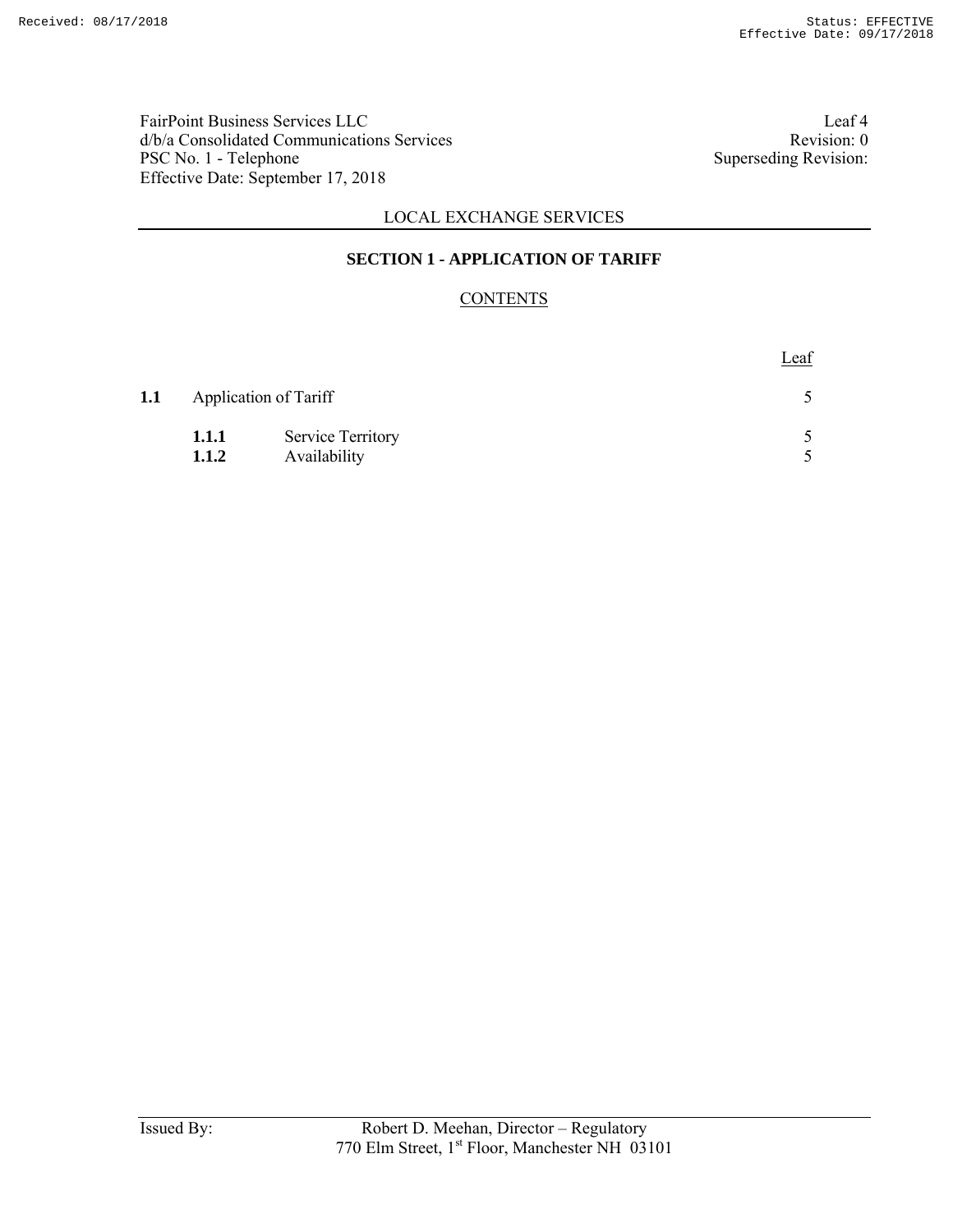FairPoint Business Services LLC Leaf 5 d/b/a Consolidated Communications Services and the consolidated Communications Services PSC No. 1 - Telephone Superseding Revision: Effective Date: September 17, 2018

# LOCAL EXCHANGE SERVICES

## **SECTION 1 - APPLICATION OF TARIFF**

### **1.1 Application of Tariff**

 This Tariff sets forth the regulations and rates applicable to services provided by FairPoint Business Services LLC d/b/a Consolidated Communications Services ("Company"), as follows:

 The furnishing of intrastate communications services by virtue of one-way and/or two-way information transmission between points within the State of New York.

**1.1.1** Service Territory

 FairPoint Business Services LLC d/b/a Consolidated Communications Services will provide service in all areas located throughout the State of New York.

**1.1.2** Availability

Service is available where facilities permit.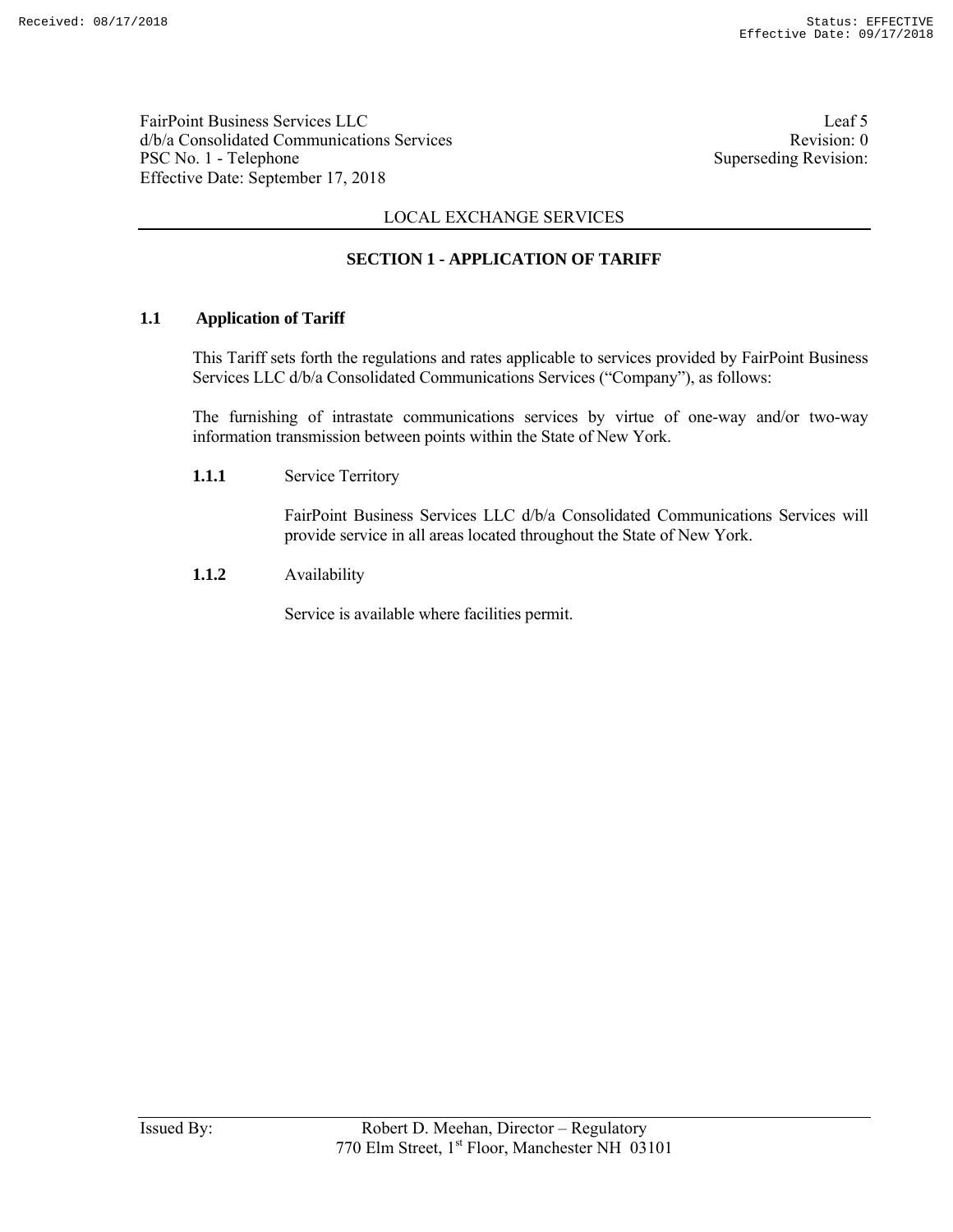FairPoint Business Services LLC<br>  $d/b/a$  Consolidated Communications Services<br>
Revision: 0 d/b/a Consolidated Communications Services PSC No. 1 - Telephone Superseding Revision: Effective Date: September 17, 2018

## LOCAL EXCHANGE SERVICES

### **SECTION 2- GENERAL RULES AND REGULATIONS**

### **CONTENTS**

<u>Leaf</u>

| 2.1 |                                                    | Use of Facilities and Services                                                                                                                    | 9                                |
|-----|----------------------------------------------------|---------------------------------------------------------------------------------------------------------------------------------------------------|----------------------------------|
|     | 2.1.1<br>2.1.2<br>2.1.3<br>2.1.4                   | <b>Obligation of Company</b><br>Limitations on Liability<br>Use of Service<br>Use and Ownership of Equipment                                      | 9<br>10<br>11<br>11              |
| 2.2 |                                                    | Minimum Period of Service                                                                                                                         | 11                               |
| 2.3 | <b>Flexible Pricing</b>                            |                                                                                                                                                   | 12                               |
|     | 2.3.1<br>2.3.2                                     | General<br>Conditions                                                                                                                             | 12<br>12                         |
| 2.4 |                                                    | Payment for Services Rendered                                                                                                                     | 13                               |
|     | 2.4.1<br>2.4.2<br>2.4.3<br>2.4.4<br>2.4.5<br>2.4.6 | Responsibility for All Charges<br>Deposits<br>Payment of Charges<br>Return Payment Charge<br>Late Payment Charges<br><b>Customer Overpayments</b> | 13<br>13<br>14<br>15<br>15<br>16 |
| 2.5 | <b>Installation Service</b>                        |                                                                                                                                                   | 16                               |
| 2.6 |                                                    | <b>Access to Customer's Premises</b>                                                                                                              | 16                               |
| 2.7 | Telephone Surcharges                               |                                                                                                                                                   | 17                               |
|     | 2.7.1<br>2.7.2                                     | General<br>Surcharge for State Gross Income and                                                                                                   | 17                               |
|     | 2.7.3                                              | <b>Gross Earnings Taxes</b><br>Village or Municipal Surcharge on Local Utility                                                                    | 17                               |
|     | 2.7.4                                              | <b>Gross Revenue Taxes</b><br>Metropolitan Commuter Transportation District Tax Surcharge                                                         | 17<br>18                         |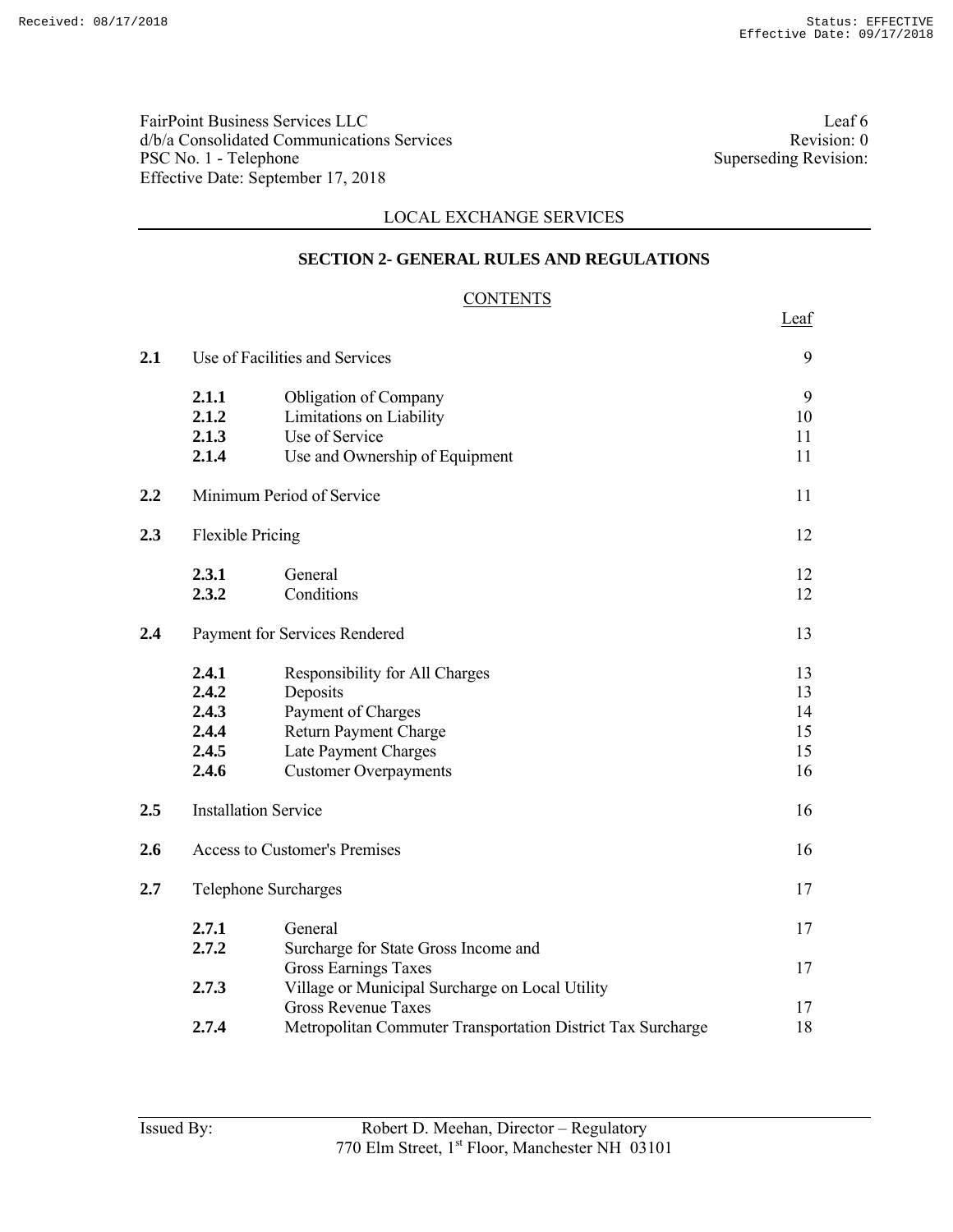FairPoint Business Services LLC<br>  $d/b/a$  Consolidated Communications Services<br>
Revision: 0 d/b/a Consolidated Communications Services<br>
PSC No. 1 - Telephone Superseding Revision: 0<br>
Superseding Revision: PSC No. 1 - Telephone Effective Date: September 17, 2018

Leaf

## LOCAL EXCHANGE SERVICES

## **SECTION 2 - GENERAL RULES AND REGULATIONS (CONT'D.)**

### **CONTENTS**

| 2.7  | Telephone Surcharges (Cont'd.) |                                                           |    |
|------|--------------------------------|-----------------------------------------------------------|----|
|      | 2.7.5                          | New York City E-911 Telecommunications Surcharge          | 18 |
|      | 2.7.6                          | New York City Telecommunications Franchise Surcharge      | 19 |
| 2.8  |                                | Suspension or Termination of Service                      | 19 |
|      | 2.8.1                          | Suspension or Termination for Nonpayment                  | 19 |
|      | 2.8.2                          | Exceptions to Suspension and Termination                  | 19 |
|      | 2.8.3                          | Verification of Nonpayment                                | 20 |
|      | 2.8.4                          | Termination for Cause Other Than Nonpayment               | 21 |
|      | 2.8.5                          | <b>Emergency Termination of Service</b>                   | 23 |
| 2.9  |                                | Additional Provisions Applicable To Business Customers    | 24 |
|      | 2.9.1                          | <b>Application of Rates</b>                               | 24 |
|      | 2.9.2                          | <b>Telephone Number Changes</b>                           | 24 |
|      | 2.9.3                          | Deposits                                                  | 25 |
|      | 2.9.4                          | <b>Dishonored Checks</b>                                  | 25 |
| 2.10 |                                | Additional Provisions Applicable to Residential Customers | 25 |
|      | 2.10.1                         | <b>Application of Rates</b>                               | 25 |
|      | 2.10.2                         | Telephone Number Changes                                  | 25 |
|      | 2.10.3                         | Deposits                                                  | 26 |
|      | 2.10.4                         | <b>Installment Billing for Nonrecurring Charges</b>       | 28 |
|      | 2.10.5                         | <b>Adjusted Payment Schedule</b>                          | 29 |
|      | 2.10.6                         | Suspension or Termination for Nonpayment                  | 29 |
|      | 2.10.7                         | <b>Deferred Payment Agreements</b>                        | 30 |
|      | 2.10.8                         | <b>Dishonored Payments</b>                                | 31 |
|      | 2.10.9                         | Suspension or Termination - Abandonment                   | 31 |
|      | 2.10.10                        | Suspension or Termination - Medical Emergencies           | 31 |
|      | 2.10.11                        | Suspension or Termination - Elderly,                      |    |
|      |                                | <b>Blind or Disabled</b>                                  | 31 |
|      | 2.10.12                        | <b>Back Billing for Residential Customers</b>             | 32 |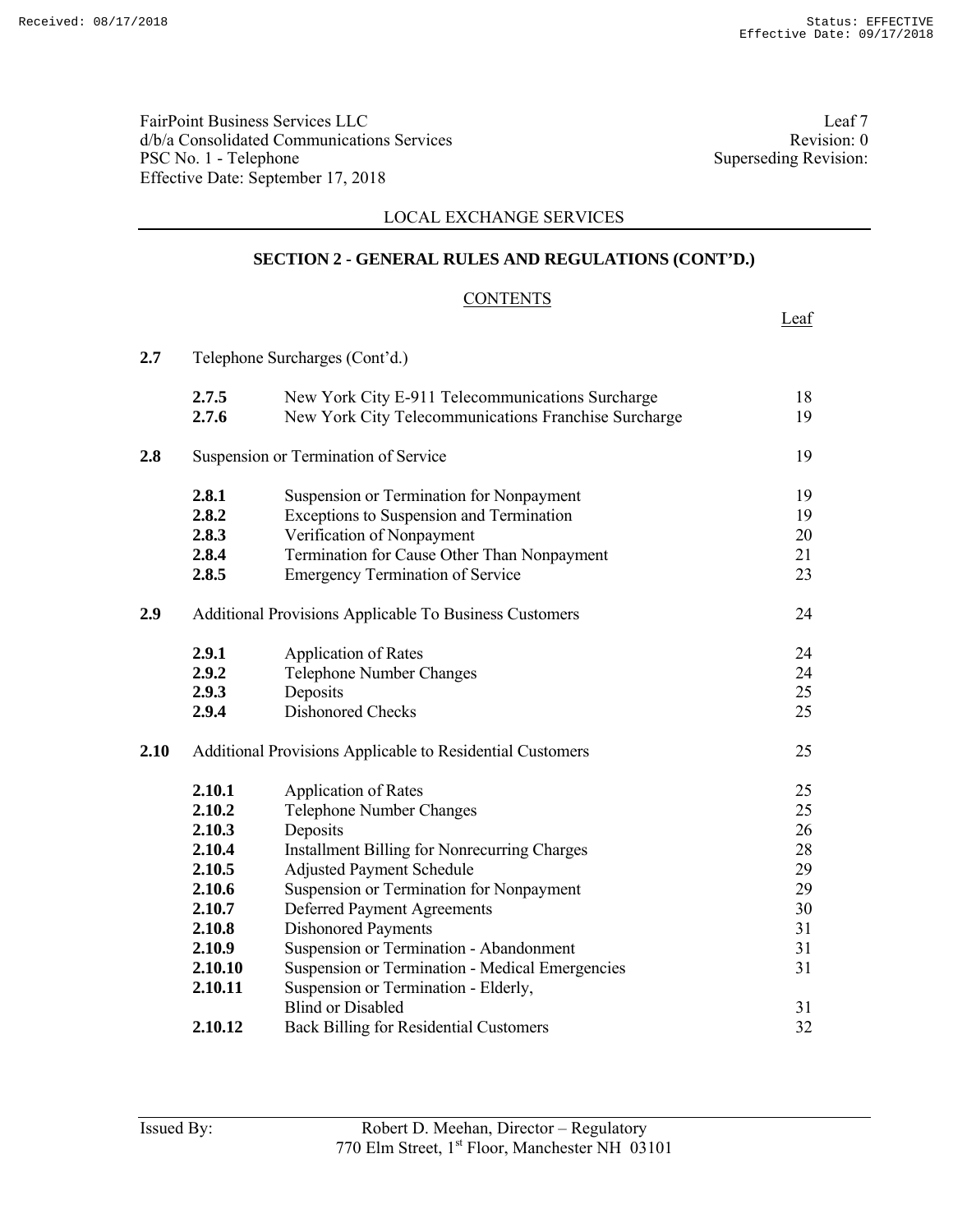FairPoint Business Services LLC<br>  $d/b/a$  Consolidated Communications Services<br>
Revision: 0 d/b/a Consolidated Communications Services<br>
PSC No. 1 - Telephone Superseding Revision: 0<br>
Superseding Revision: PSC No. 1 - Telephone Effective Date: September 17, 2018

Leaf

# LOCAL EXCHANGE SERVICES

# **SECTION 2 - GENERAL RULES AND REGULATIONS (CONT'D.)**

# **CONTENTS**

| 2.11 |                                                          | Allowances for Interruptions in Service                                                                                                                                                 | 32                               |
|------|----------------------------------------------------------|-----------------------------------------------------------------------------------------------------------------------------------------------------------------------------------------|----------------------------------|
|      | 2.11.1<br>2.11.2                                         | Credit for Interruptions<br><b>Limitations on Credit Allowances</b>                                                                                                                     | 33<br>35                         |
| 2.12 |                                                          | Automatic Number Identification                                                                                                                                                         | 36                               |
|      | 2.12.1<br>2.12.2                                         | Regulations<br><b>Terms and Conditions</b>                                                                                                                                              | 36<br>37                         |
| 2.13 |                                                          | Emergency/Crisis/Disaster Restoration and Provisioning --<br>Telecommunications Service Priority (TSP)                                                                                  | 38                               |
|      | 2.13.1<br>2.13.2<br>2.13.3<br>2.13.4<br>2.13.5<br>2.13.6 | General<br><b>TSP Request Process -- Restoration</b><br><b>TSP Request Process -- Provisioning</b><br>Responsibilities of the End-User<br>Responsibilities of the Company<br>Preemption | 38<br>39<br>40<br>40<br>41<br>42 |
| 2.14 |                                                          | Critical Facilities Administration (CFA)                                                                                                                                                | 43                               |
|      | 2.14.1<br>2.14.2<br>2.14.3<br>2.14.4                     | Overview<br><b>Customer Obligations</b><br><b>Carrier Obligations</b><br>Rates                                                                                                          | 43<br>43<br>44<br>45             |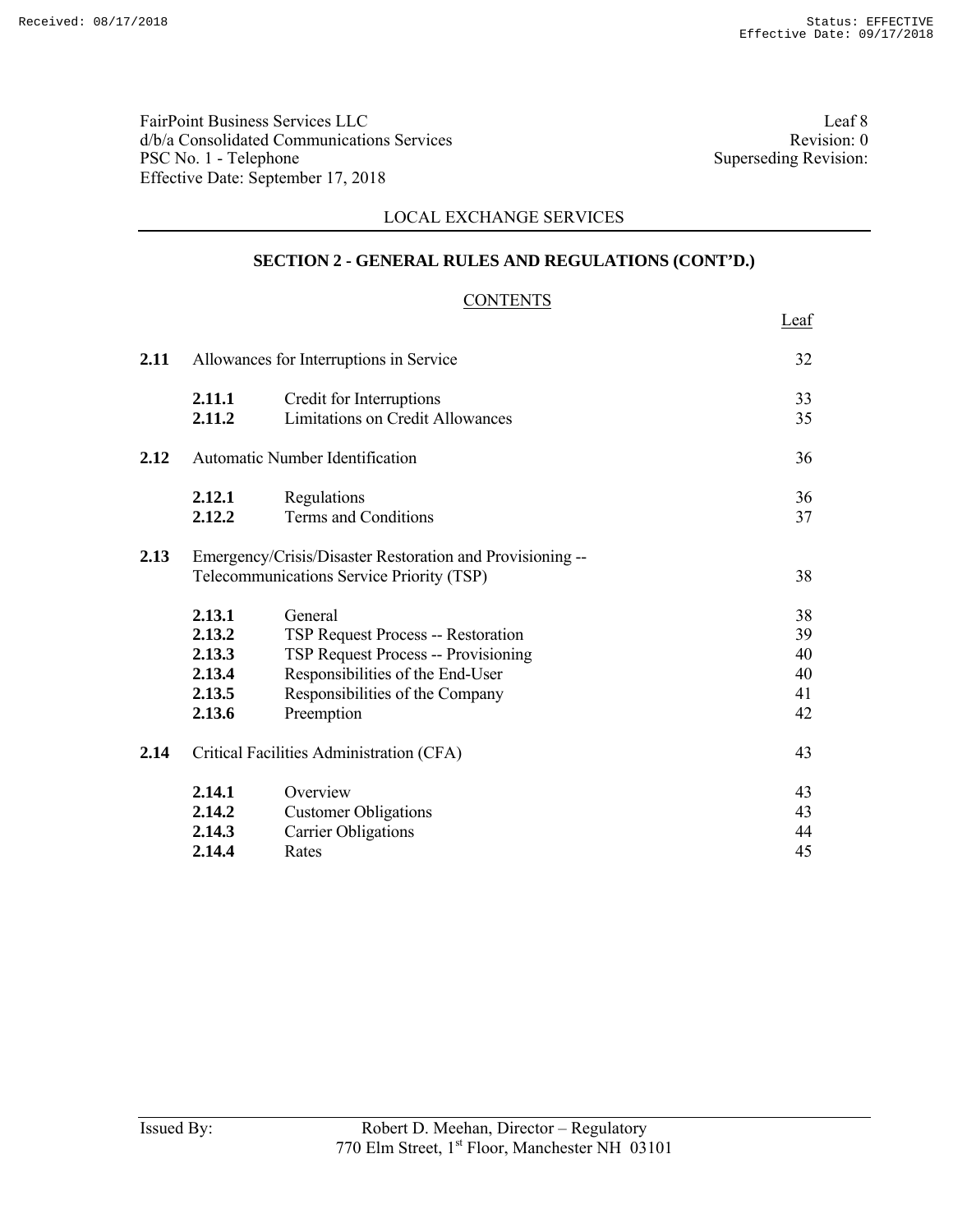FairPoint Business Services LLC Leaf 9 d/b/a Consolidated Communications Services and the vision of the Revision: 0 PSC No. 1 - Telephone Superseding Revision: Effective Date: September 17, 2018

## LOCAL EXCHANGE SERVICES

# **SECTION 2 - GENERAL RULES AND REGULATIONS (CONT'D.)**

### **2.1 Use of Facilities and Service**

### **2.1.1 Obligation of the Company**

 In furnishing facilities and service, the Company does not undertake to transmit messages, but furnishes the use of its facilities to its customers for communications.

 The Company's obligation to furnish facilities and service is dependent upon its ability (a) to secure and retain, without unreasonable expense, suitable facilities and rights for the construction and maintenance of the necessary circuits and equipment; (b) to secure and retain, without unreasonable expense, suitable space for its plant and facilities in the building where service is or will be provided to the customer; or (c) to secure reimbursement of all costs where the owner or operator of a building demands relocation or rearrangement of plant and facilities used in providing service therein.

 The Company shall not be required to furnish, or continue to furnish, facilities or service where the circumstances are such that the proposed use of the facilities or service would tend to adversely affect the Company's plant, property or service.

 The Company reserves the right to refuse an application for service made by a present or former customer who is indebted to the Company for service previously rendered pursuant to this Tariff until the indebtedness is satisfied.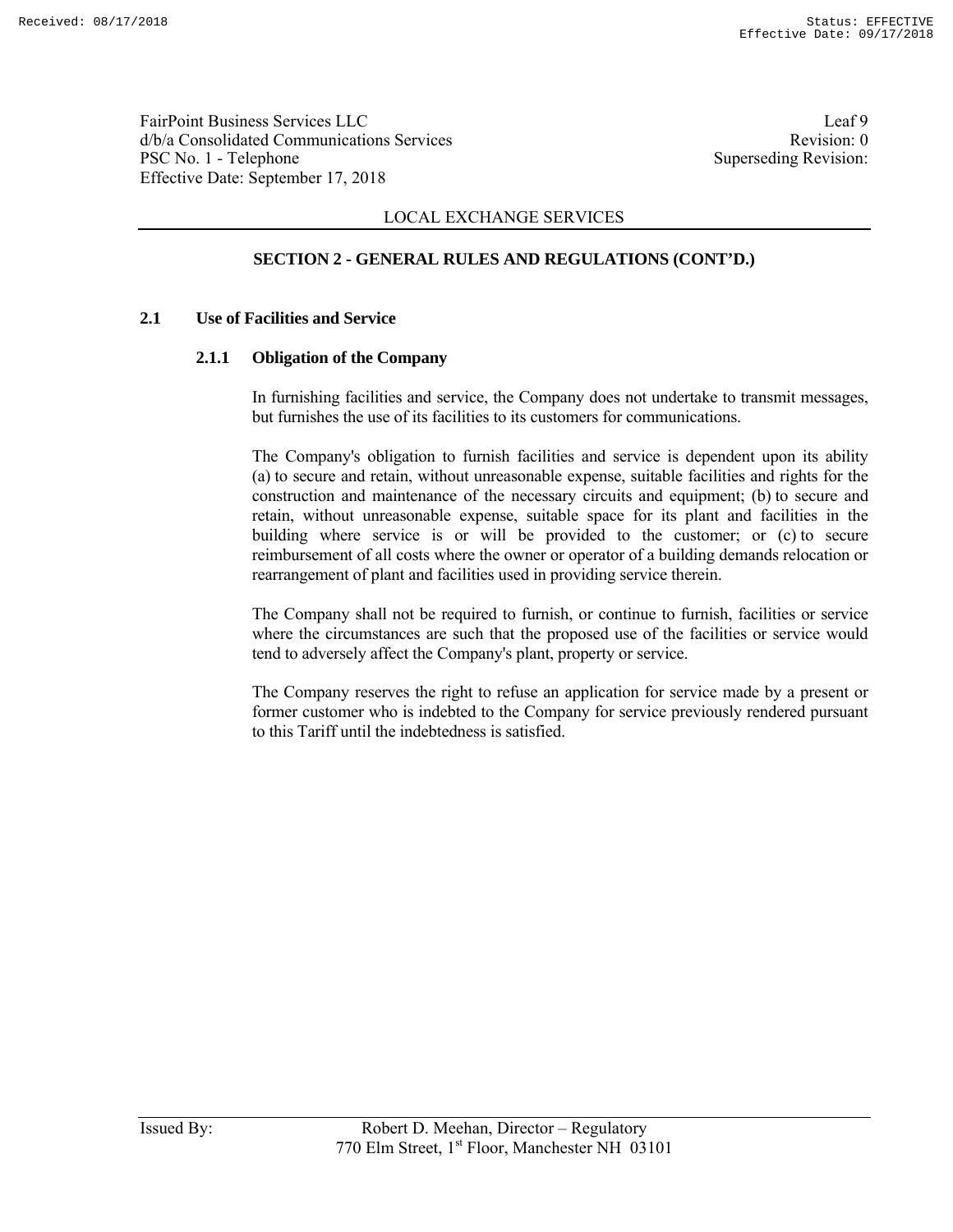FairPoint Business Services LLC Leaf 10 d/b/a Consolidated Communications Services and the service Revision: 0 PSC No. 1 - Telephone Superseding Revision: Effective Date: September 17, 2018

## LOCAL EXCHANGE SERVICES

# **SECTION 2 - GENERAL RULES AND REGULATIONS (CONT'D.)**

### **2.1 Use of Facilities and Service (Cont'd.)**

### **2.1.2 Limitations on Liability**

a. Indemnification by Customer

 The customer and any authorized or joint users, jointly and severally shall indemnify, defend and hold the Company harmless against claims, loss, damage, expense (including attorneys' fees and court costs) for libel, slander, or infringement of copyright arising from the material transmitted over its facilities; against claims for infringement of patents arising from combining with, or using in connection with, facilities of the Company, equipment and systems of the customer; and against all other claims arising out of any act or omission of the customer in connection with facilities provided by the Company or the customer. In the event any such infringing use is enjoined, the customer, authorized user or joint user at its option and expense, shall obtain immediately a dismissal or stay of such injunction, obtain a license or other agreement so as to extinguish any claim of infringement, or terminate the claimed infringing use or modify such infringement.

b. Customer-Provided Equipment

 The service and facilities furnished by the Company are subject to the following limitations: the Company shall not be liable for damage arising out of mistakes, omissions, interruptions, delays, errors or defects in transmission or other injury, including but not limited to injuries to persons or property from voltages or currents transmitted over the facilities of the Company caused by customerprovided equipment or premises wire.

c. Use of Facilities of Other Companies

 When the facilities of other companies are used in establishing a connection, the Company is not liable for any act, error, omission, or interruption caused by the other company or their agents or employees. This includes the provision of a signaling system database by another company.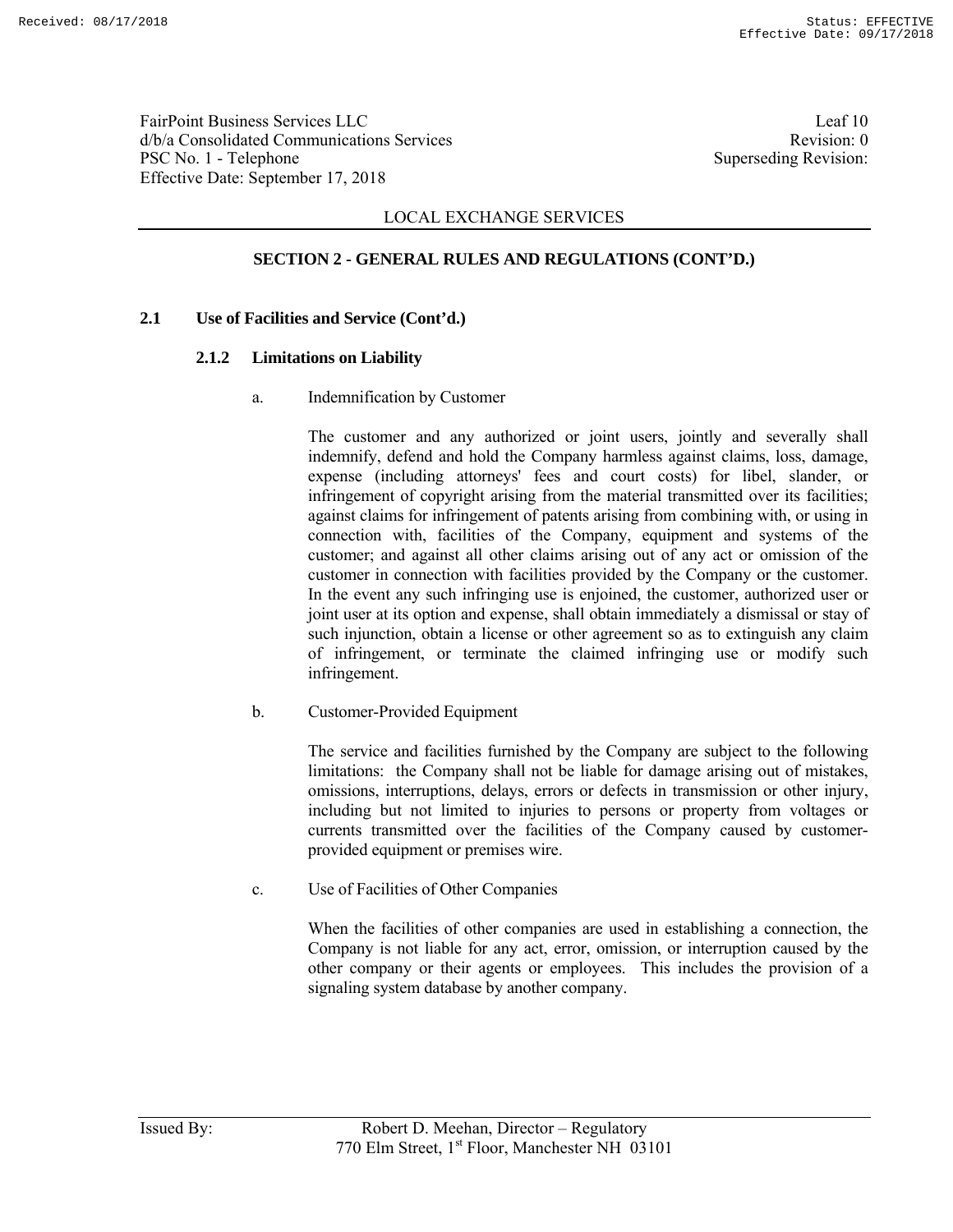FairPoint Business Services LLC Leaf 11 d/b/a Consolidated Communications Services and the services Revision: 0 PSC No. 1 - Telephone Superseding Revision: Effective Date: September 17, 2018

## LOCAL EXCHANGE SERVICES

# **SECTION 2 - GENERAL RULES AND REGULATIONS (CONT'D.)**

### **2.1 Use of Facilities and Service (Cont'd.)**

### **2.1.3 Use of Service**

 Any service provided under this Tariff may be resold to or shared (jointly used) with other persons at the customer's option. The customer remains solely responsible for all use of service ordered by it or billed to its telephone number(s) pursuant to this Tariff, for determining who is authorized to use its service, and for promptly notifying the Company of any unauthorized use. The customer may advise its customers that a portion of its service is provided by the Company, but the customer shall not represent that the Company jointly participates with the customer in the provision of the service.

### **2.1.4 Use and Ownership of Equipment**

 The Company's equipment, apparatus, channels and lines shall be carefully used. Equipment furnished by the Company shall remain its property and shall be returned to the Company whenever requested, within a reasonable period following the request, in good condition, reasonable wear and tear accepted. The customer is required to reimburse the Company for any loss of, or damage to, the facilities or equipment on the customer's premises, including loss or damage caused by agents, employees or independent contractors of the customer through any negligence.

#### **2.2 Minimum Period of Service**

 The minimum period of service is one month except as otherwise provided in this Tariff. The customer must pay the regular tariffed rate for the service they subscribe to for the minimum period of service. If a customer disconnects service before the end of the minimum service period, that customer is responsible for paying the regular rates for the remainder of the minimum service period. When the service is moved within the same building, to another building on the same premises, or to a different premises entirely, the period of service at each location is accumulated to calculate if the customer has met the minimum period of service obligation.

 If service is terminated before the end of the minimum period of service as a result of condemnation of property, damage to property requiring the premises to be abandoned, or by the death of the customer, the customer is not obligated to pay for service for the remainder of the minimum period.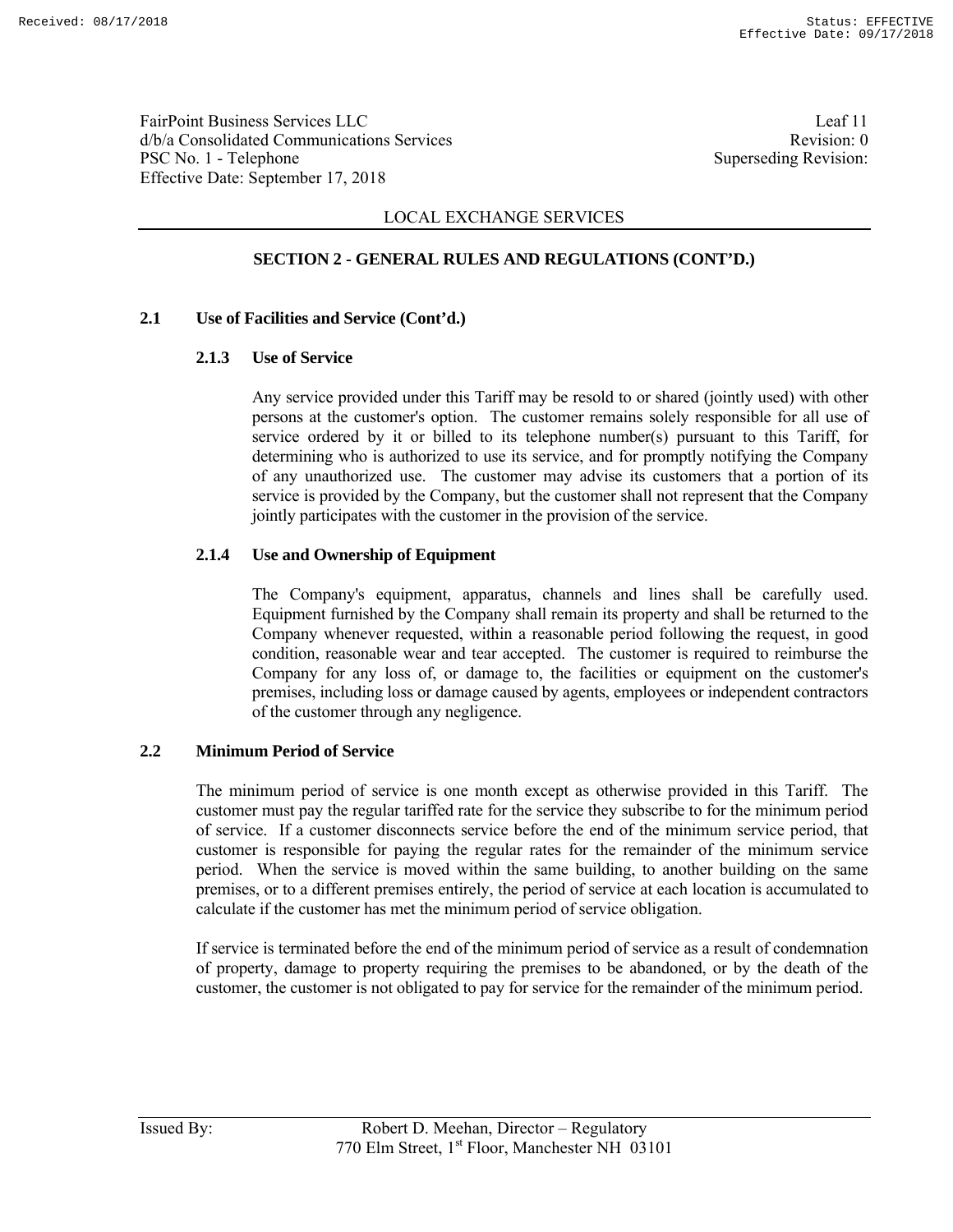FairPoint Business Services LLC Leaf 12 d/b/a Consolidated Communications Services and the consolidated Communications Services PSC No. 1 - Telephone Superseding Revision: Effective Date: September 17, 2018

# LOCAL EXCHANGE SERVICES

# **SECTION 2 - GENERAL RULES AND REGULATIONS (CONT'D.)**

### **2.2 Minimum Period of Service (Cont'd.)**

 If service is switched over to a new customer at the same premises after the first month's service, the minimum period of service requirements are assigned to the new customer if the new customer agrees in writing to accept them. For facilities not taken over by the new customer, the original customer is responsible for the remaining payment for the minimum service period in accordance with the terms under which the service was originally furnished.

### **2.3 Flexible Pricing**

### **2.3.1 General**

 Flexible Pricing sets minimum and maximum rates that can be charged for telephone service. The Company may change a specific rate within the range of the established minimum and maximum rates on one day's notice to customers and the New York Public Service Commission ("Commission").

### **2.3.2 Conditions**

- a. The Company reserves the right to change prices at any time subject to regulatory requirements by filing a revised Rate Attachment with the Commission.
- b. Individual written notice to Customers of rate changes shall be made in accordance with Commission regulations. Where there are no regulations, notification will be made in a manner appropriate to the circumstances involved.
- c. A rate shall not be changed unless it has been in effect for at least thirty (30) days.
- d. A customer can request that the Company disconnect service that is provided under the Flexible Pricing due to a price increase. The customer will be credited for the difference between the new price and the old price retroactive to the effective date of the price increase if the customer notifies the Company of its desire to disconnect service within 20 days of receiving notification of the price increase.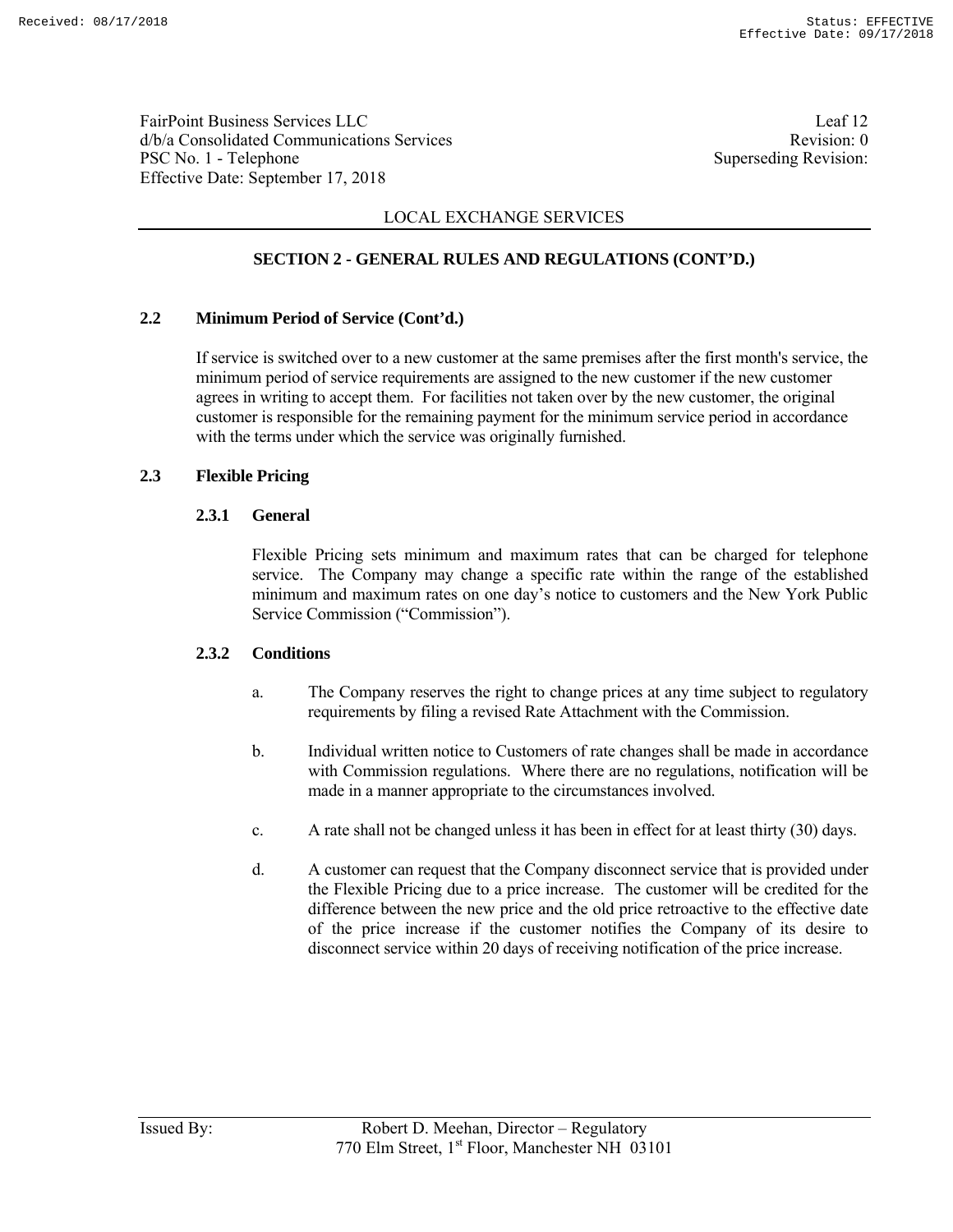FairPoint Business Services LLC Leaf 13 d/b/a Consolidated Communications Services and the service Revision: 0 PSC No. 1 - Telephone Superseding Revision: Effective Date: September 17, 2018

## LOCAL EXCHANGE SERVICES

# **SECTION 2 - GENERAL RULES AND REGULATIONS (CONT'D.)**

### **2.4 Payment for Services Rendered**

### **2.4.1 Responsibility for All Charges**

 Any applicant for facilities or service may be required to sign an application form requesting the Company to furnish the facilities or service in accordance with the rates, charges, rules and regulations from time to time in force and effect. The customer is responsible for all local and toll calls originating from the customer's premises and for all calls charged to the customer's line where any person answering the customer's line agrees to accept such charge.

### **2.4.2 Deposits**

 Subject to special provisions as may be set forth below and in Sections 2.9 and 2.10 of this Tariff, any applicant or customer whose financial responsibility is not established to the satisfaction of the Company may be required to deposit a sum up to an amount equal to the total of the estimated local service and IntraLATA toll charges for up to two months for the facilities and service. If the minimum period of service for the requested facilities and service is more than one month, as specified in this Tariff, the customer may also be required to deposit a sum up to an amount equal to the total charges for service for the minimum service period less any connection charge paid by the customer.

 The fact that a deposit has been made shall in no way relieve the applicant or customer from complying with the Tariff regulations for the prompt payment of bills on presentation. Each applicant from whom a deposit is collected will be given a certificate of deposit and circular containing the terms and conditions applicable to deposits, in accordance with the Rules and Regulations of the Commission pertaining to customer deposits.

a. Interest on Deposits

 Simple interest at the rate specified by the Commission shall be credited or paid to the customer while the Company holds the deposit.

b. Inadequate Deposit

 If the amount of a deposit is proven to be less than required to meet the requirements specified above, the customer shall be required to pay an additional deposit upon request.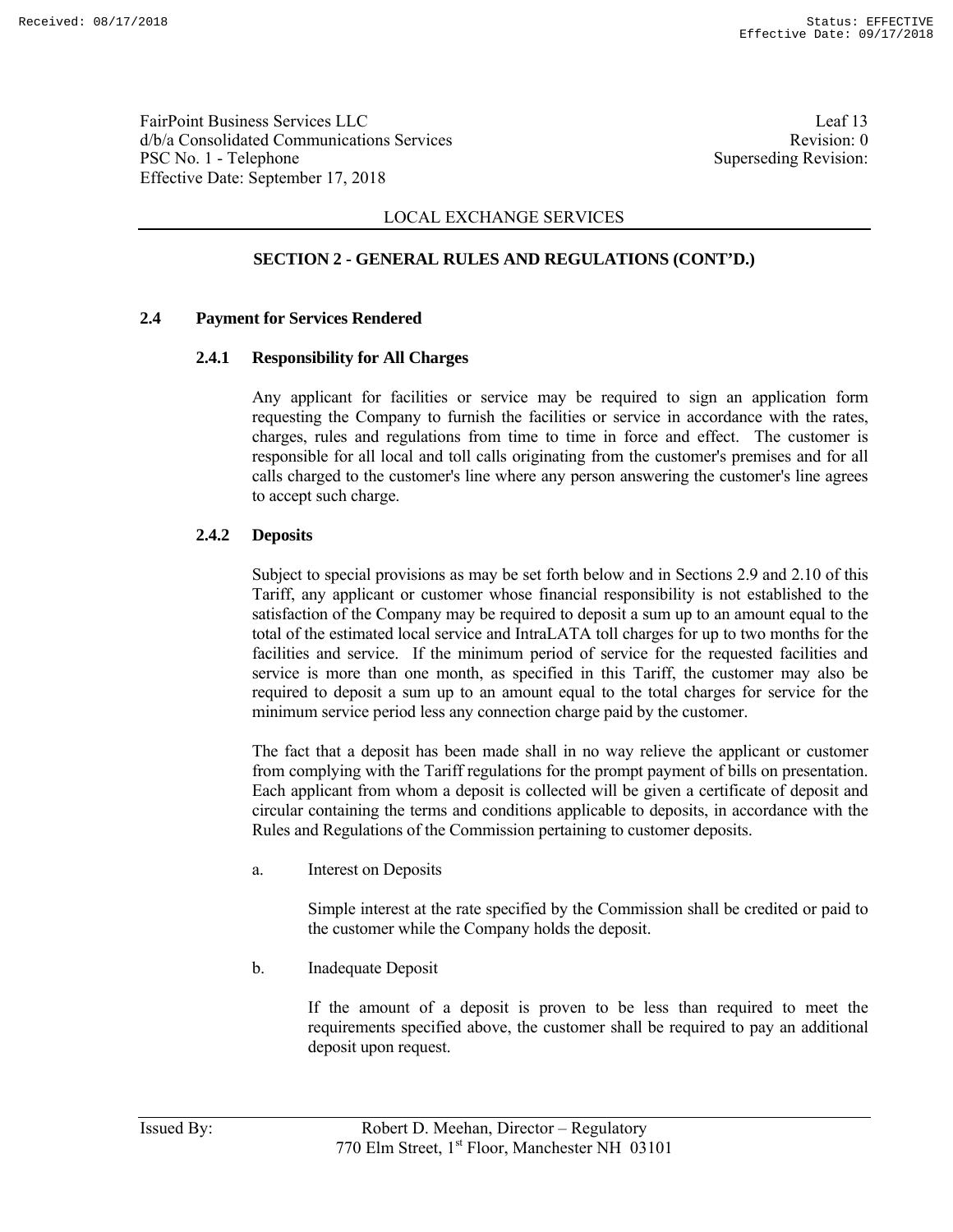FairPoint Business Services LLC Leaf 14 d/b/a Consolidated Communications Services and the service Revision: 0 PSC No. 1 - Telephone Superseding Revision: Effective Date: September 17, 2018

## LOCAL EXCHANGE SERVICES

# **SECTION 2 - GENERAL RULES AND REGULATIONS (CONT'D.)**

### **2.4 Payment for Services Rendered (Cont'd.)**

### **2.4.2 Deposits (Cont'd.)**

c. Return of Deposit

 When a deposit is to be returned, the customer may request that the full amount of the deposit be issued by check. If the customer requests that the full amount be credited to amounts owed the Company, the Company will process the transaction on the billing date and apply the deposit to any amount currently owed to the Company, and return any remaining amount of the deposit to the customer by check.

### **2.4.3 Payment of Charges**

 Charges for facilities and service, other than usage charges, are due monthly in advance. All other charges are payable upon request of the Company. Bills are due on the due date shown on the bill and are payable at any business office of the Company, by U.S. Mail, or at any location designated by the Company. If objection is not received by the Company within three months after the bill is rendered, the items and charges appearing thereon shall be determined to be correct and binding upon the customer. A bill will not be deemed correct and binding upon the customer if the Company has records on the basis of which an objection may be considered, or if the customer has in his or her possession such Company records. If objection results in a refund to the customer, such refund will be with interest at the greater of the unadjusted customer deposit rate or the applicable late payment rate, if any, for the service classification under which the customer was billed. Interest will be paid from the date when the customer overpayment was made, adjusted for any changes in the deposit rate or late payment rate, compounded monthly, until the overpayment is refunded. Notwithstanding the foregoing, no interest will be paid by the Company on customer overpayments that are refunded within 30 days after the overpayment is received by the Company.

 Where an objection to the bill involves a superseded service order, the items and charges appearing on the bill shall be deemed to be correct and binding upon the customer if objection is not received by the Company within two months after the bill is rendered.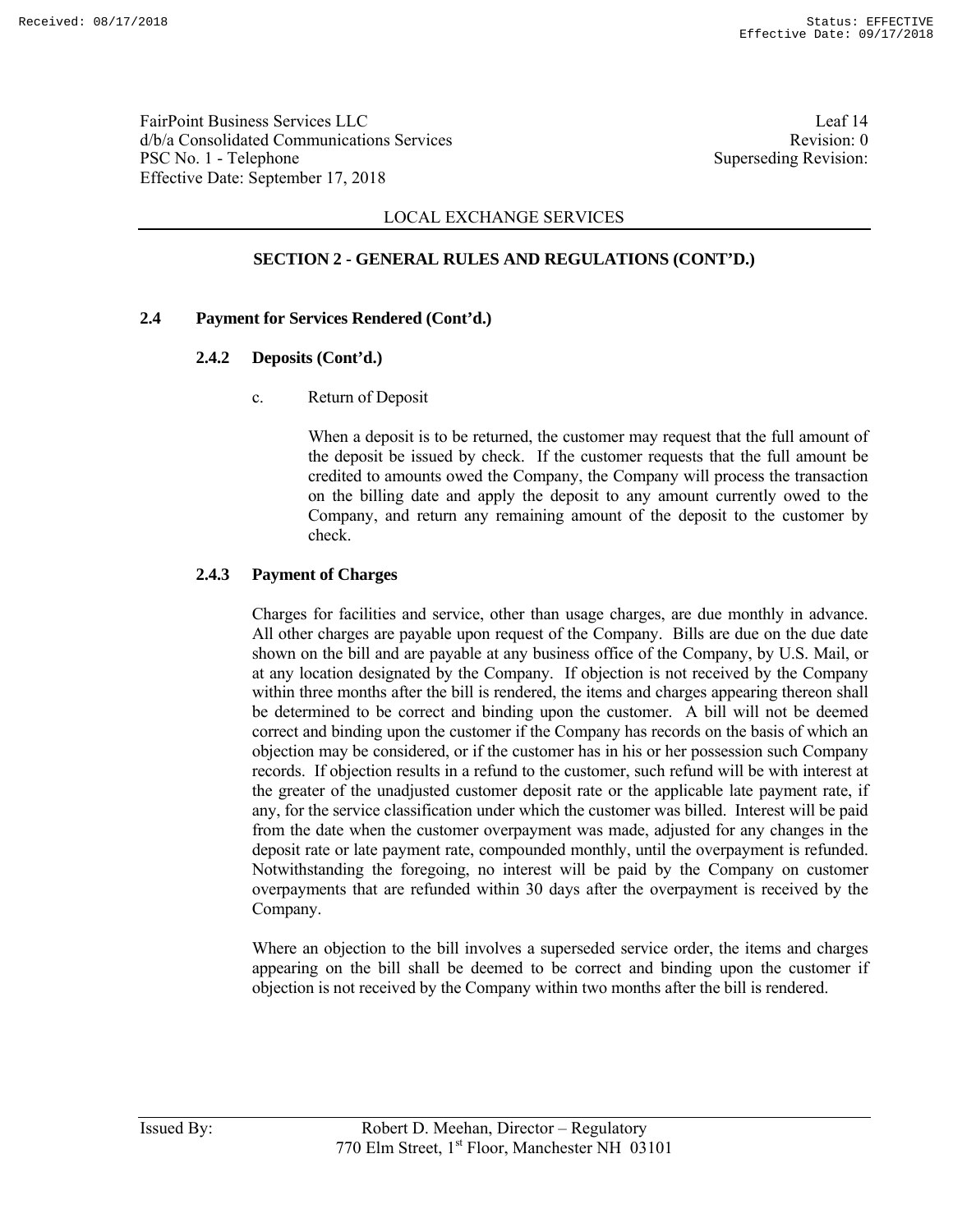FairPoint Business Services LLC Leaf 15 d/b/a Consolidated Communications Services and the service Revision: 0 PSC No. 1 - Telephone Superseding Revision: Effective Date: September 17, 2018

## LOCAL EXCHANGE SERVICES

# **SECTION 2 - GENERAL RULES AND REGULATIONS (CONT'D.)**

### **2.4 Payment for Services Rendered (Cont'd.)**

### **2.4.4 Return Payment Charge**

 When a payment which has been presented to the Company by a customer in payment for charges is returned by the bank, the customer shall be responsible for the payment of a Returned Payment Charge of \$10.00.

### **2.4.5 Late Payment Charges**

- a. Customer bills for telephone service are due on the due date specified on the bill. A customer is in default unless payment is made on or before the due date specified on the bill. If payment is not received by the customer's next billing date, a late payment charge of 1.5% will be applied to all amounts previously billed under this Tariff, excluding one month's local service charge, but including arrears and unpaid late payment charges.
- b. Late payment charges do not apply to those portions (and only those portions) of unpaid balances that are associated with disputed amounts. Undisputed amounts on the same bill are subject to late payment charges if unpaid and carried forward to the next bill.
- c. Late payment charges do not apply to final accounts.
- d. Late payment charges do not apply to government agencies of the State of New York. These agencies are required to make payment in accordance with the provisions of Article XI-A of the State Finance Law (Chapter 153 of the Laws of 1984).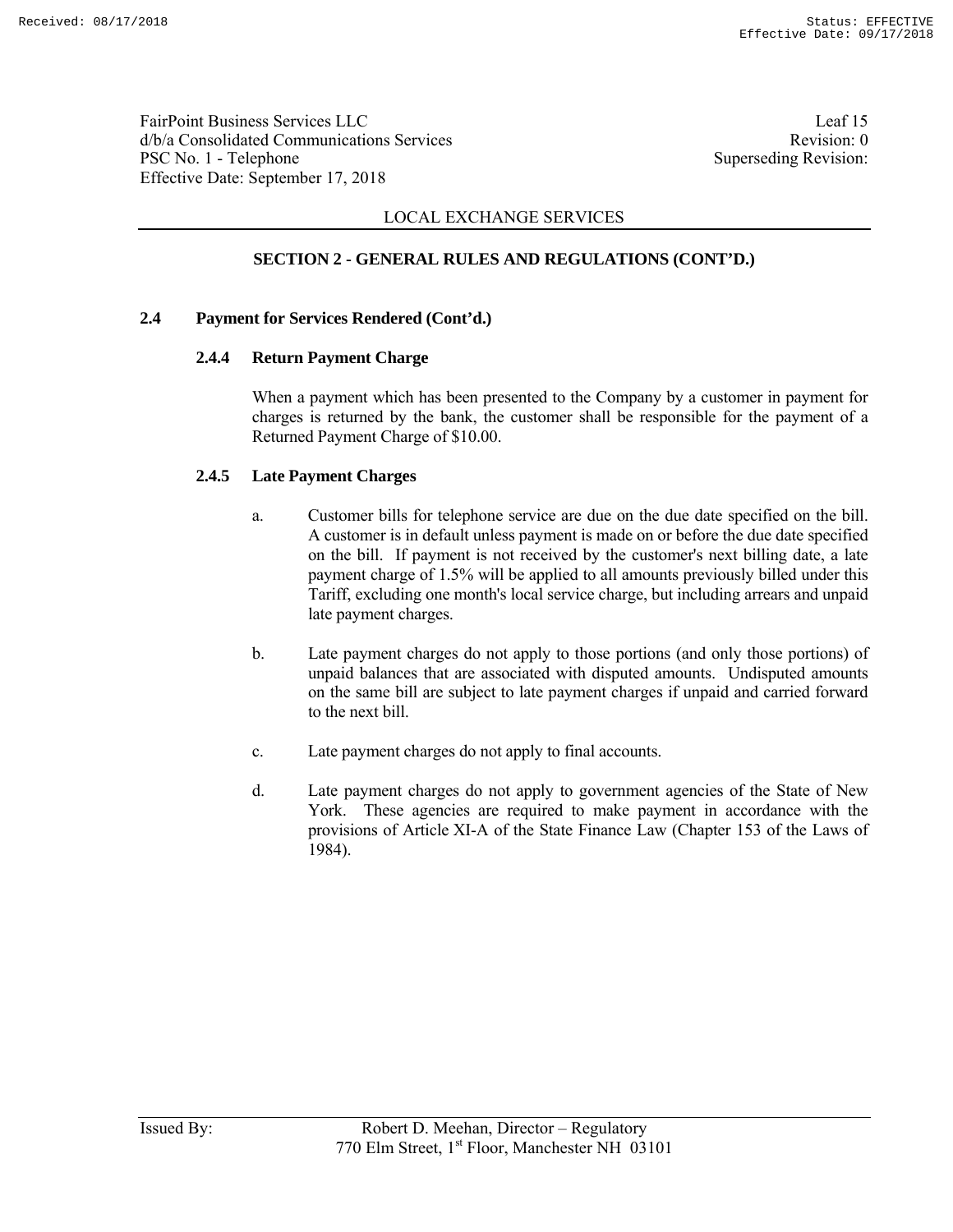FairPoint Business Services LLC Leaf 16 d/b/a Consolidated Communications Services and the service Revision: 0 PSC No. 1 - Telephone Superseding Revision: Effective Date: September 17, 2018

## LOCAL EXCHANGE SERVICES

# **SECTION 2 - GENERAL RULES AND REGULATIONS (CONT'D.)**

### **2.4 Payment for Services Rendered (Cont'd.)**

### **2.4.6 Customer Overpayments**

 The Company will provide interest on customer overpayments that are not refunded within 30 days of the date the Company receives the overpayment. An overpayment is considered to have occurred when payment in excess of the correct charges for service is made because of erroneous Company billing. The customer will be issued reimbursement for the overpayment, plus interest, or, if agreed to by the customer, credit for the amount will be provided on the next regular Company bill. The rate of interest shall be the greater of the customer deposit interest rate or the Company's applicable Late Payment Charge.

 Interest shall be paid from the date when overpayment was made, adjusted for any changes in the deposit rate or late payment rate, and compounded monthly, until the date when the overpayment is refunded. The date when overpayment is considered to have been made will be the date on which the customer's overpayment was originally recorded to the customer's account by the Company.

#### **2.5 Installation Service**

 The Company provides a Half-Day Installation Plan, which offers customers half-day appointments (i.e., morning/afternoon or a rolling interval) for connection of Commission regulated service involving a customer premise visit. In the case of any inconsistency with the regulations in Part 609 of 16 NYCRR for installation service, the rules of the Commission shall prevail.

#### **2.6 Access to Customer's Premises**

 The customer shall be responsible for making arrangements or obtaining permission for safe and reasonable access for Company employees or agents of the Company to enter the premises of the customer or any joint user or customer of the customer at any reasonable hour for the purpose of inspecting, repairing, testing or removing any part of the Company's facilities.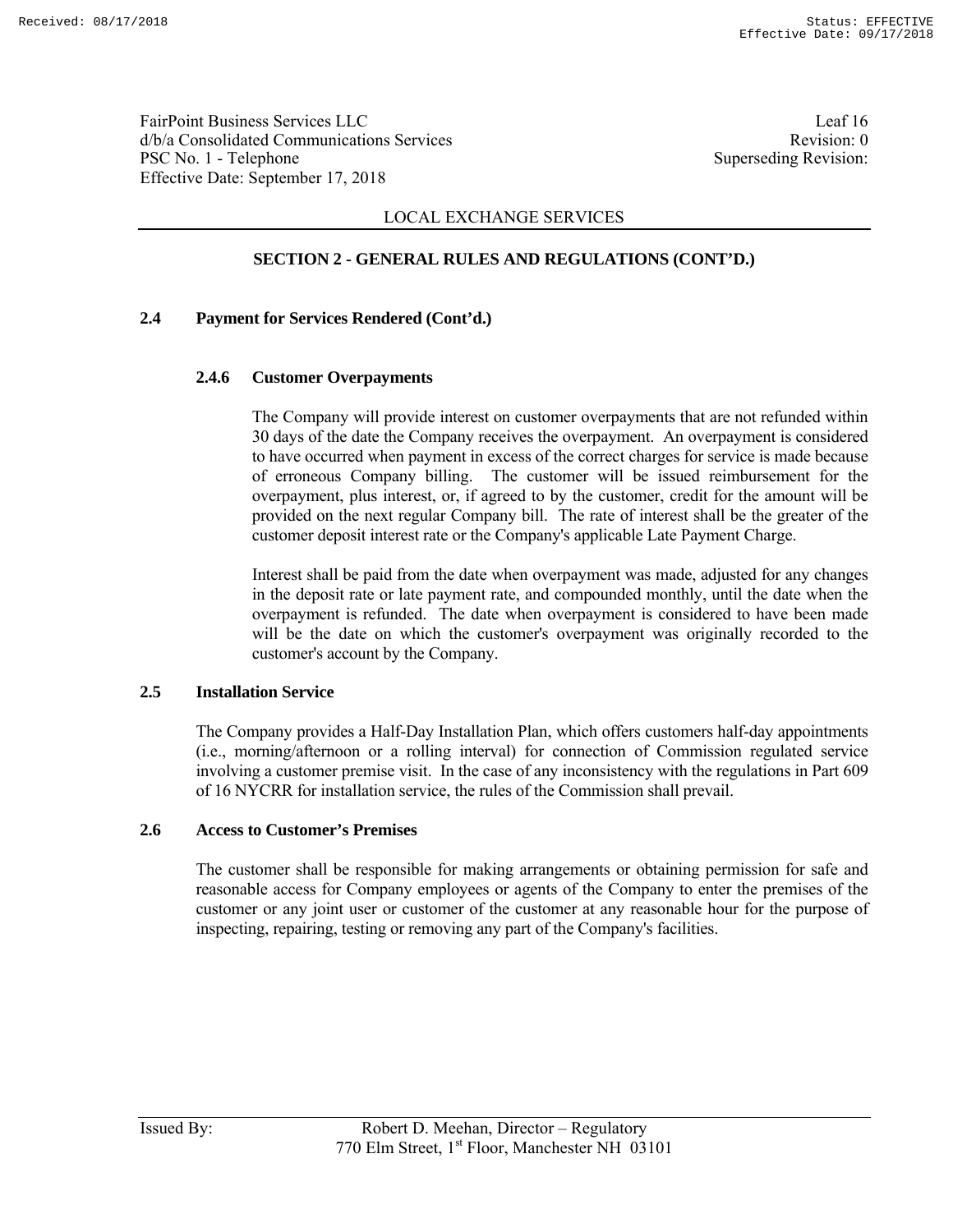FairPoint Business Services LLC Leaf 17 d/b/a Consolidated Communications Services and the service Revision: 0 PSC No. 1 - Telephone Superseding Revision: Effective Date: September 17, 2018

## LOCAL EXCHANGE SERVICES

# **SECTION 2 - GENERAL RULES AND REGULATIONS (CONT'D.)**

### **2.7 Telephone Surcharges**

### **2.7.1 General**

 In addition to the rates and charges applicable according to the rules and regulations of this Tariff, various surcharges apply to the customer's monthly bill statement as outlined in 2.7.2 and 2.7.3 below. If there are surcharge rates applicable to a particular city, village, town or county tax district or other jurisdictional taxing entity, the rate will be listed on Statement 2 which is at the end of this section.

### **2.7.2 Surcharge for State Gross Income and Gross Earnings Taxes**

 A monthly surcharge to recover the additional expense related to the State Gross Income and Gross Earnings Taxes applies to the recurring and nonrecurring rates and charges for all intrastate service except returned check charges, late payment charges and rates for local coin calls. The applicable Gross Revenue Surcharge rates are shown on Statement 1 which is at the end of this section. Any changes to these rates will be filed on 15 days' notice to customers and the Commission, and as directed by the Commission. Whenever the state levies a new tax on the Company's gross revenues, repeals such a tax, or changes the rate of such a tax, the Commission may approve new surcharge factors, and the Company will file a revised statement as directed or approved by the Commission.

### **2.7.3 Village or Municipal Surcharge on Local Utility Gross Revenue Taxes**

 In certain cities, villages, towns and county tax districts a municipal surcharge related to the Local Utility Gross Revenue Taxes applies to the recurring and nonrecurring rates and charges for all intrastate service except returned check charges, late payment charges and rates for local coin calls. The percentage rate of the surcharge in each locality where such a surcharge applies is listed on Statement 2 which is at the end of this section.

 The surcharge statement shall be filed at least fifteen business days before the effective date. The effective date of the statement shall not be prior to the effective date of the surcharge and no sooner than the date when the tax enactment is filed with the Secretary of State. The surcharge shall be applicable to bills subject to the tax enactment that are rendered on or after the effective date of the statement. If the tax enactment either ceases to be effective or is modified so as to reduce the tax rate, the surcharge will be changed accordingly within 5 business days.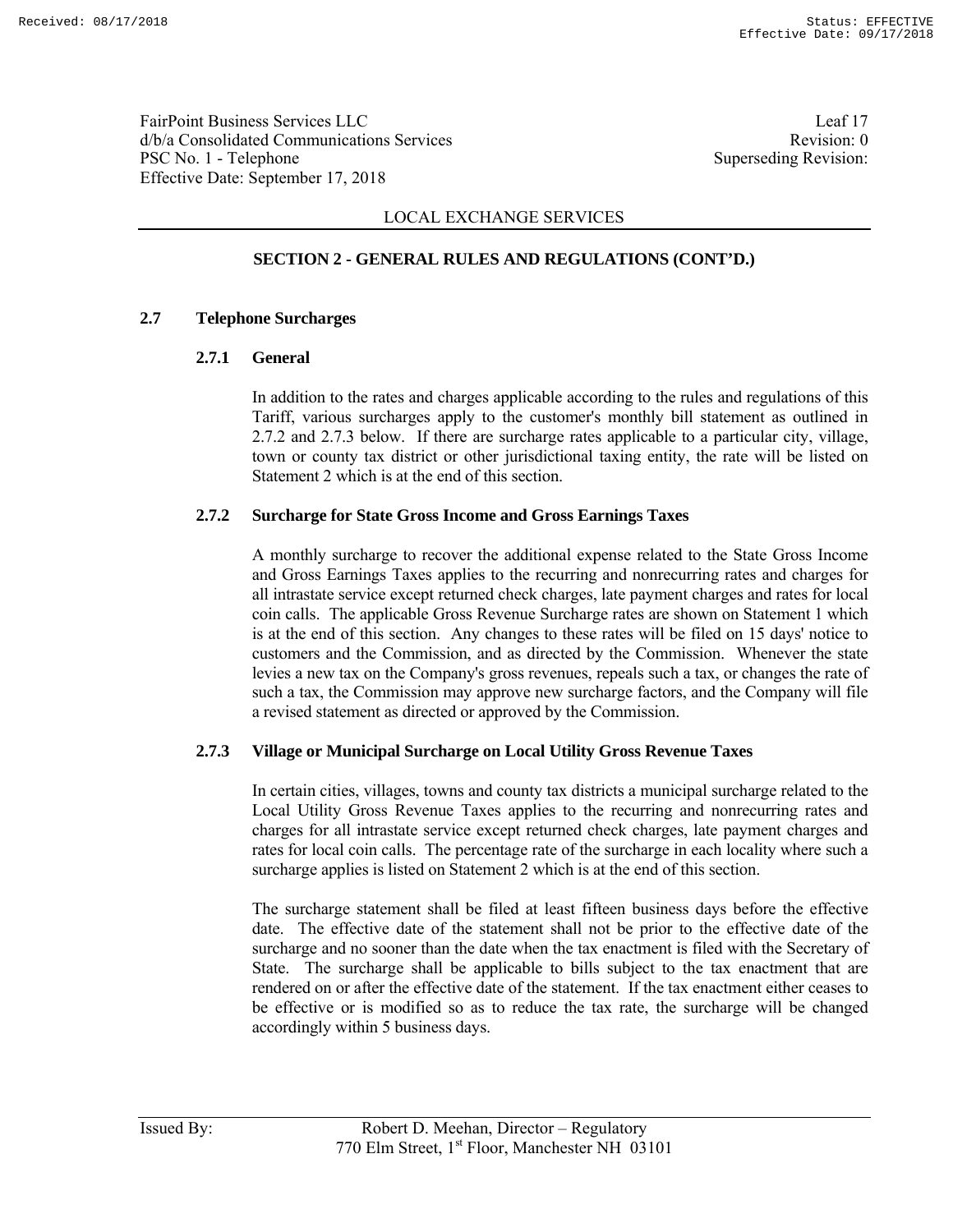FairPoint Business Services LLC Leaf 18 d/b/a Consolidated Communications Services and the service Revision: 0 PSC No. 1 - Telephone Superseding Revision: Effective Date: September 17, 2018

## LOCAL EXCHANGE SERVICES

# **SECTION 2 - GENERAL RULES AND REGULATIONS (CONT'D.)**

### **2.7 Telephone Surcharges (Cont'd.)**

**2.7.3** Village or Municipal Surcharge on Local Utility Gross Revenue Taxes (Cont'd.)

Introduction, cancellation, or modification of a surcharge will be effective on the date of the customer's first bill rendered after the effective date of the change.

### **2.7.4 Metropolitan Commuter Transportation District Tax Surcharge**

 In the counties listed below, a surcharge to recover the expense related to the Temporary Metropolitan Transportation Business Tax Surcharge (MTA Tax) is imposed in addition to all recurring, nonrecurring and usage charges for all intrastate services except charges collected for sent-paid coin telephone messages, check return and late payment charges. MTA Tax Surcharges (applicable only to New York City area accounts in Kings, Queens and New York Counties).

Period Surcharge 10/1/1998+ 0.6890%

 Services provided by the Company to another company to be resold by the second telephone company, are not subject to municipal gross revenue surcharges or gross revenue taxes imposed by villages on utility services. To be exempt from the municipal surcharge or gross revenue tax, the reseller must possess a certificate of Public Convenience and Necessity from the New York State Public Service Commission.

 To qualify for this rate, resellers must either be included in the list of resellers that the New York State Department of Taxation and Finance publishes called "publication 41, Treatment of Sales for Resale under Sec. 186(e) of the Tax Law," or must possess and provide to the underlying carrier a copy of its Certificate of Public Convenience and Necessity obtained from the New York State Public Service Commission.

### **2.7.5 New York City E-911 Telecommunications Surcharge**

 Pursuant to Local Law 16 of 2002, the City of New York imposed a monthly 911 surcharge of \$1.00 per telephone access line. This surcharge shall be used to pay the costs associated with the design, construction, operation, maintenance and administration of public safety communications networks serving the City of New York.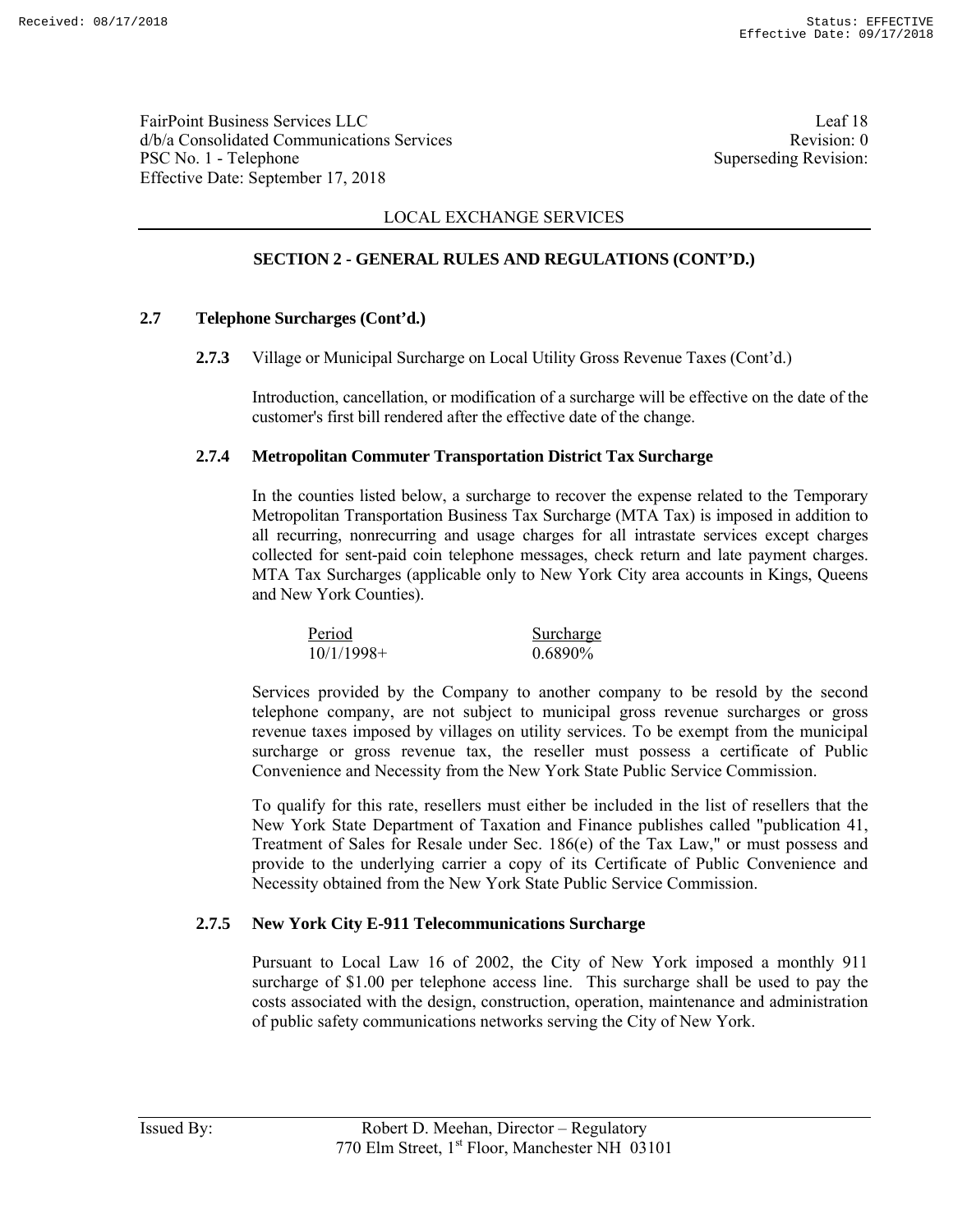FairPoint Business Services LLC Leaf 19 d/b/a Consolidated Communications Services and the service Revision: 0 PSC No. 1 - Telephone Superseding Revision: Effective Date: September 17, 2018

## LOCAL EXCHANGE SERVICES

# **SECTION 2 - GENERAL RULES AND REGULATIONS (CONT'D.)**

### **2.7 Telephone Surcharges (Cont'd.)**

### **2.7.6 New York City Telecommunications Franchise Surcharge**

 A surcharge of 5% shall be assessed on all telecommunications services used and/or provisioned in New York City pursuant to this tariff. Surcharge fees shall be remitted to the City of New York.

### **2.8 Suspension or Termination of Service**

#### **2.8.1 Suspension or Termination for Nonpayment**

 In the event that any bill rendered or any deposit required is not paid, the Company may suspend service or terminate service until the bill or the required deposit has been paid. If service is suspended or terminated for nonpayment, the customer will be billed a Connection Charge as well as any payment due and any applicable deposits upon reconnection.

- A. Termination shall not be made until at least 20 days after written notification has been mailed to the billing address of the customer.
- B. Suspension will not be made until at least 8 days after written notification has been mailed to the customer and 20 days before the termination notice.

 Telephone service shall only be suspended between 8:00 AM and 7:30 PM, on Monday through Thursday, and between 8:00 AM and 3:00 PM on Friday. It shall not be suspended or terminated for nonpayment on weekends, public holidays, other federal and state holidays proclaimed by the President or the Governor, or on days when the main business office of the Company is not open for business, or during the periods from December 23rd through December 26th or December 30th through January 1st.

### **2.8.2 Exceptions to Suspension and Termination**

Telephone service shall not be suspended or terminated for:

 a. Nonpayment of bills rendered for charges other than telephone service or deposits requested in connection with telephone service;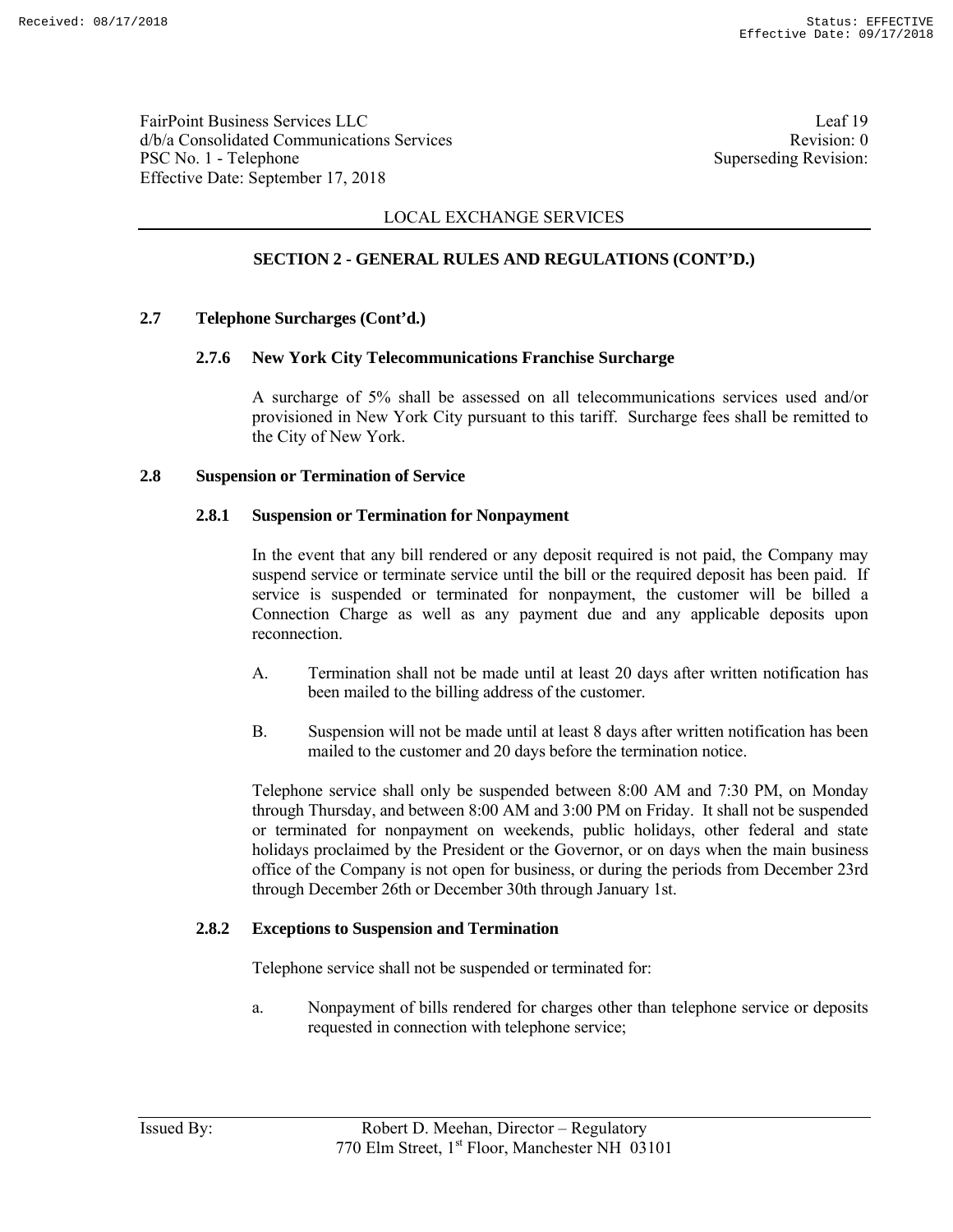FairPoint Business Services LLC Leaf 20 d/b/a Consolidated Communications Services and the service Revision: 0 PSC No. 1 - Telephone Superseding Revision: Effective Date: September 17, 2018

## LOCAL EXCHANGE SERVICES

## **SECTION 2 - GENERAL RULES AND REGULATIONS (CONT'D.)**

### **2.8 Suspension or Termination of Service (Cont'd.)**

### **2.8.2 Exceptions to Suspension and Termination (Cont'd.)**

- b. Nonpayment for service for which a bill has not been rendered;
- c. Nonpayment for service which have not been rendered;
- d. Nonpayment of any billed charge which is in dispute or for the nonpayment of a deposit which is in dispute during the period before a determination of the dispute is made by the Company in accordance with Company's complaint handling procedures. These procedures are in accordance with the Public Service Commission Rules and Regulations contained in Part 609 of 16 NYCRR.

 Telephone service may be suspended or terminated for nonpayment of the undisputed portion of a disputed bill or deposit if the customer does not pay the undisputed portion after being asked to do so.

e. Nonpayment of back billed amounts as outlined in 2.10.12.

#### **2.8.3 Verification of Nonpayment**

 Telephone service shall not be suspended or terminated for nonpayment of a bill rendered or a required deposit unless:

- a. The Company has verified, in a manner approved by the Public Service Commission, that payment has not been received at any office of the Company or at any office of an authorized collection agent through the end of the period indicated in the notice, and
- b. The Company has checked the customer's account on the day that suspension or termination is to occur to determine whether payment has been posted to the customer's account as of the opening of business on that day.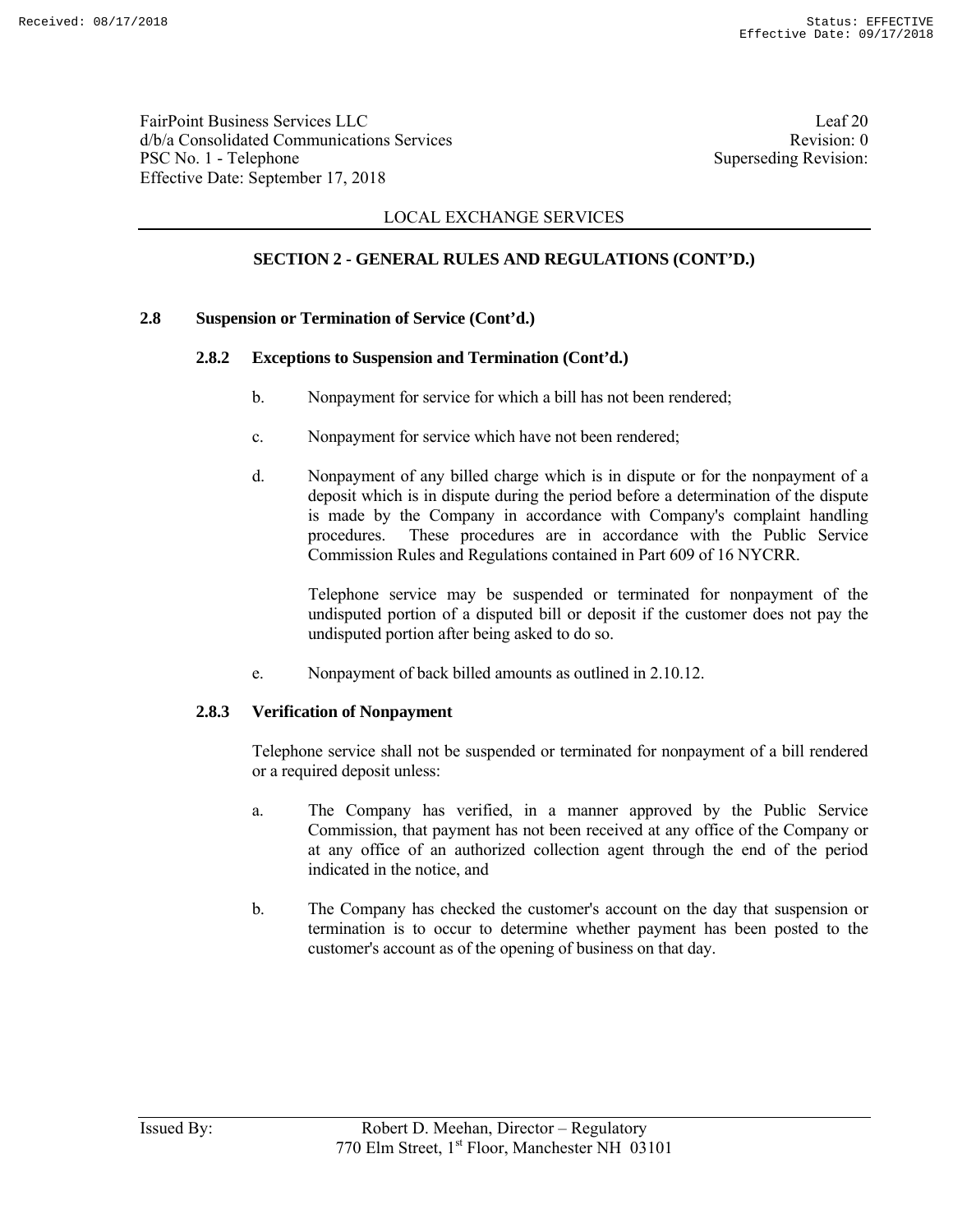FairPoint Business Services LLC Leaf 21 d/b/a Consolidated Communications Services and the service Revision: 0 PSC No. 1 - Telephone Superseding Revision: Effective Date: September 17, 2018

## LOCAL EXCHANGE SERVICES

# **SECTION 2 - GENERAL RULES AND REGULATIONS (CONT'D.)**

### **2.8 Suspension or Termination of Service (Cont'd.)**

#### **2.8.4 Termination for Cause Other Than Nonpayment**

a. General

 The Company, after notice in writing to the customer and after having given the customer an appropriate opportunity to respond to such notice, may terminate service and sever the connection(s) from the customer's premises under the following conditions:

- 1. In the event of prohibited, unlawful or improper use of the facilities or service, or any other violation by the customer of the rules and regulations governing the facilities and service furnished, or
- 2. If, in the judgment of the Company, any use of the facilities or service by the customer may adversely affect the Company's personnel, plant, property or service. The Company shall have the right to take immediate action, including termination of the service and severing of the connection, without notice to the customer when injury or damage to telephone personnel, plant, property or service is occurring, or is likely to occur, or
- 3. In the event of unauthorized use, where the customer fails to take reasonable steps to prevent the unauthorized use of the facilities or service received from the Company, or
- 4. In the event that service is connected for a customer who is indebted to the Company for service or facilities previously furnished, that service may be terminated by the Company unless the customer satisfies the indebtedness within 20 days after written notification. See Section 2.10.7 regarding Deferred Payment Agreements.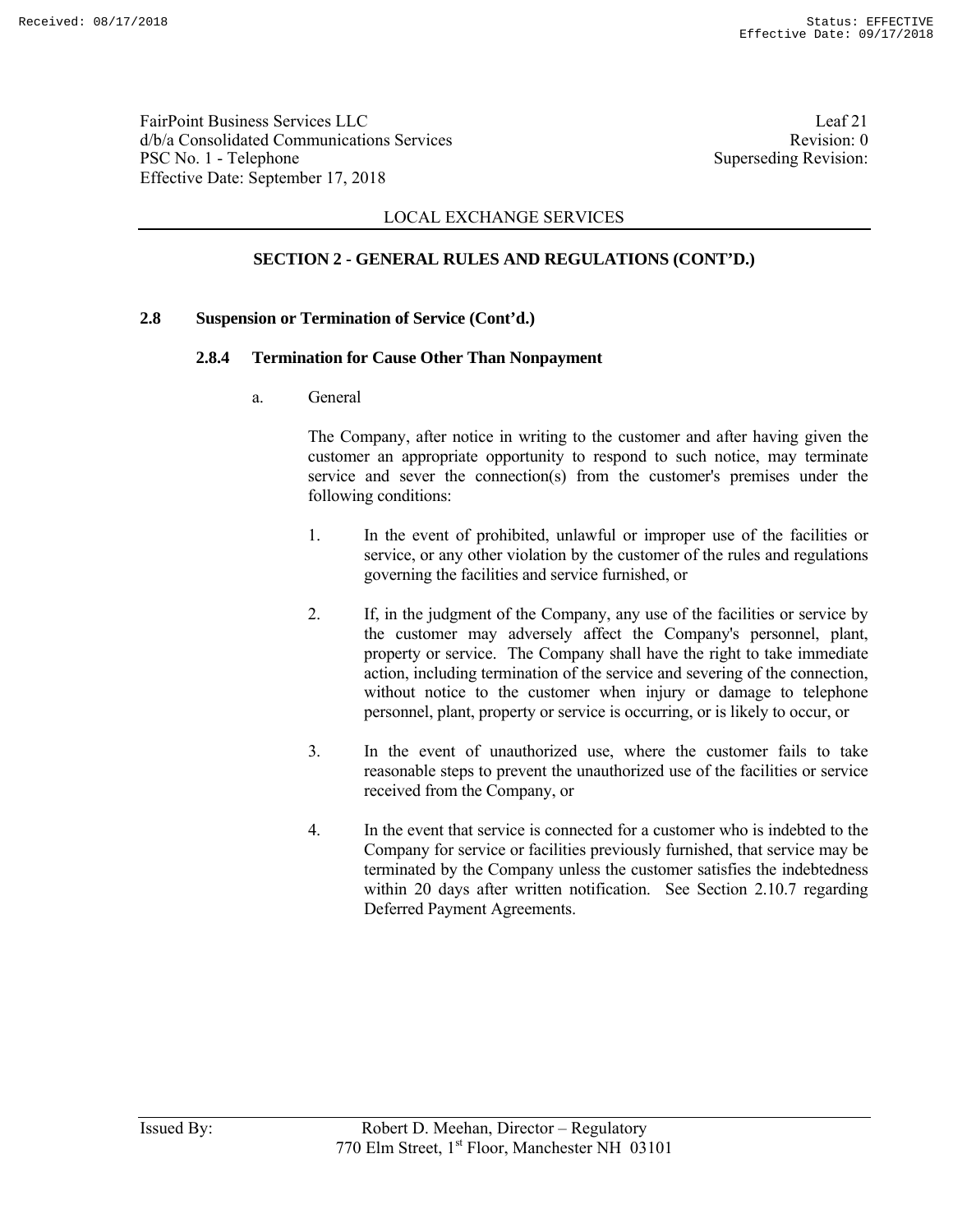FairPoint Business Services LLC Leaf 22 d/b/a Consolidated Communications Services and the consolidated Communications Services PSC No. 1 - Telephone Superseding Revision: Effective Date: September 17, 2018

## LOCAL EXCHANGE SERVICES

## **SECTION 2 - GENERAL RULES AND REGULATIONS (CONT'D.)**

#### **2.8 Suspension or Termination of Service (Cont'd.)**

### **2.8.4 Termination for Cause Other Than Nonpayment (Cont'd.)**

b. Prohibited, Unlawful or Improper Use of the Facilities or Service

 Prohibited, unlawful or improper use of the facilities or service includes, but is not limited to:

- 1. The use of facilities or service of the Company without payment of tariff charges;
- 2. Calling or permitting others to call another person or persons so frequently or at such times of the day or in such manner as to harass, frighten, abuse or torment such other person or persons;
- 3. The use of profane or obscene language;
- 4. The use of the service in such a manner such that it interferes with the service of other customers or prevents them from making or receiving calls;
- 5. The use of a mechanical dialing device or recorded announcement equipment to seize a customer's line, thereby interfering with the customer's use of the service;
- 6. Permitting fraudulent use.
- c. Abandonment or Unauthorized Use of Facilities
	- 1. If it is determined that facilities have been abandoned, or are being used by unauthorized persons, or that the customer has failed to take reasonable steps to prevent unauthorized use, the Company may terminate telephone service.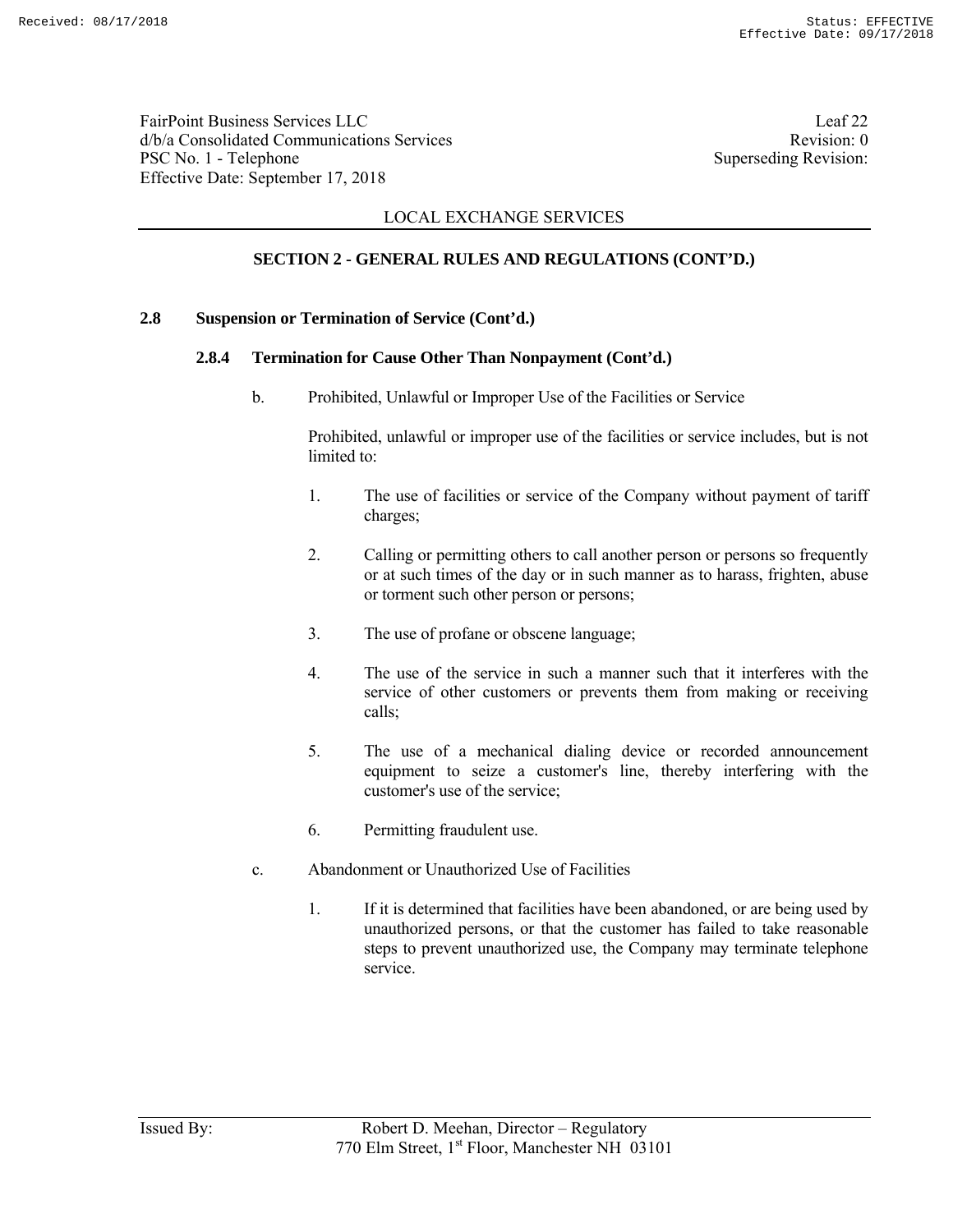FairPoint Business Services LLC Leaf 23 d/b/a Consolidated Communications Services and the service Revision: 0 PSC No. 1 - Telephone Superseding Revision: Effective Date: September 17, 2018

## LOCAL EXCHANGE SERVICES

## **SECTION 2 - GENERAL RULES AND REGULATIONS (CONT'D.)**

### **2.8 Suspension or Termination of Service (Cont'd.)**

### **2.8.4 Termination for Cause Other Than Nonpayment (Cont'd.)**

- c. Abandonment or Unauthorized Use of Facilities (Cont'd.)
	- 2. In the event that telephone service is terminated for abandonment of facilities or unauthorized use and service is subsequently restored to the same customer at the same location:
		- a. No charge shall apply for the period during which service had been terminated, and
		- b. Reconnection charges will apply when service is restored. However, no charge shall be made for reconnection if the service was terminated due to an error on the part of the Company.
- d. Change in the Company's Ability to Secure Access

 Any change in the Company's ability (a) to secure and retain suitable facilities and rights for the construction and maintenance of the necessary circuits and equipment or (b) to secure and retain suitable space for its plant and facilities in the building where service is provided to the customer may require termination of a customer's service until such time as new arrangements can be made. No charges will be assessed the customer while service is terminated, and no connection charges will apply when the service is restored.

#### **2.8.5 Emergency Termination of Service**

 The Company will immediately terminate the service of any customer, on request, when the customer has reasonable belief that the service is being used by an unauthorized person or persons. The Company may require that the request be submitted in writing as a follow-up to a request made by telephone.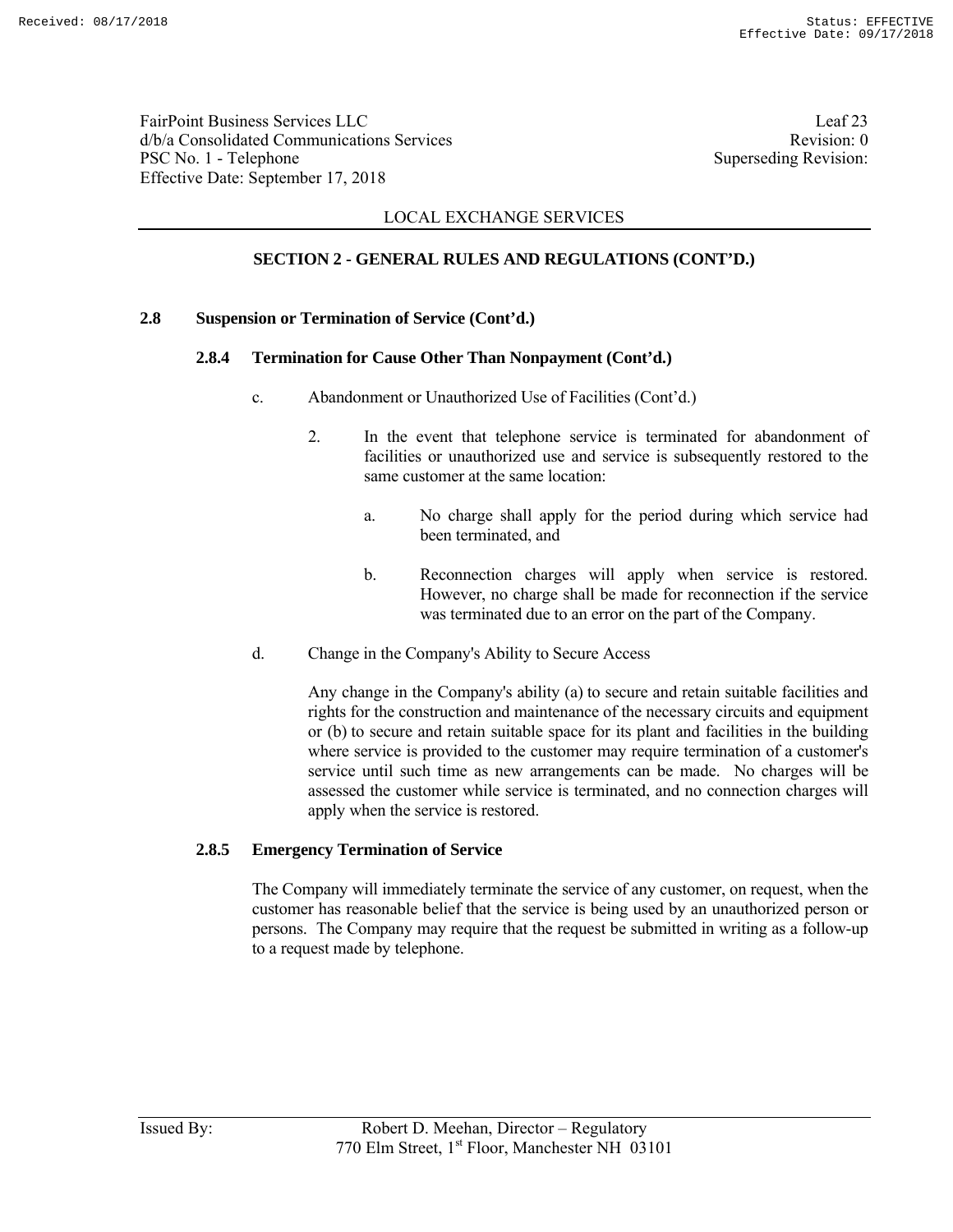FairPoint Business Services LLC Leaf 24 d/b/a Consolidated Communications Services and the vision of the Revision: 0 PSC No. 1 - Telephone Superseding Revision: Effective Date: September 17, 2018

## LOCAL EXCHANGE SERVICES

## **SECTION 2 - GENERAL RULES AND REGULATIONS (CONT'D.)**

#### **2.9 Additional Provisions Applicable to Business Customers**

### **2.9.1 Application of Rates**

- a. Business rates as described in Section 4 apply to service furnished:
	- 1. In office buildings, stores, factories and all other places of a business nature;
	- 2. In hotels, apartment houses, clubs and boarding and rooming houses except when service is within the customer's domestic establishment and no business listings are provided; colleges, hospitals and other institutions; and in churches except when service is provided to an individual of the clergy for personal use only and business service is already established for the church at the same location;
	- 3. At any location when the listing or public advertising indicates a business or a profession;
	- 4. At any location where the service includes an extension which is at a location where business rates apply unless the extension is restricted to incoming calls;
	- 5. At any location where the customer resells or shares exchange service;
- b. The use of business facilities and service is restricted to the customer, customers, agents and representatives of the customer, and joint users.

### **2.9.2 Telephone Number Changes**

 When a business customer requests a telephone number change, the referral period for the disconnected number is 180 days.

 When service in an existing location is continued for a new customer, the existing telephone number may be retained by the new customer only if the former customer consents in writing, and if all charges against the account are paid or assumed by the new customer.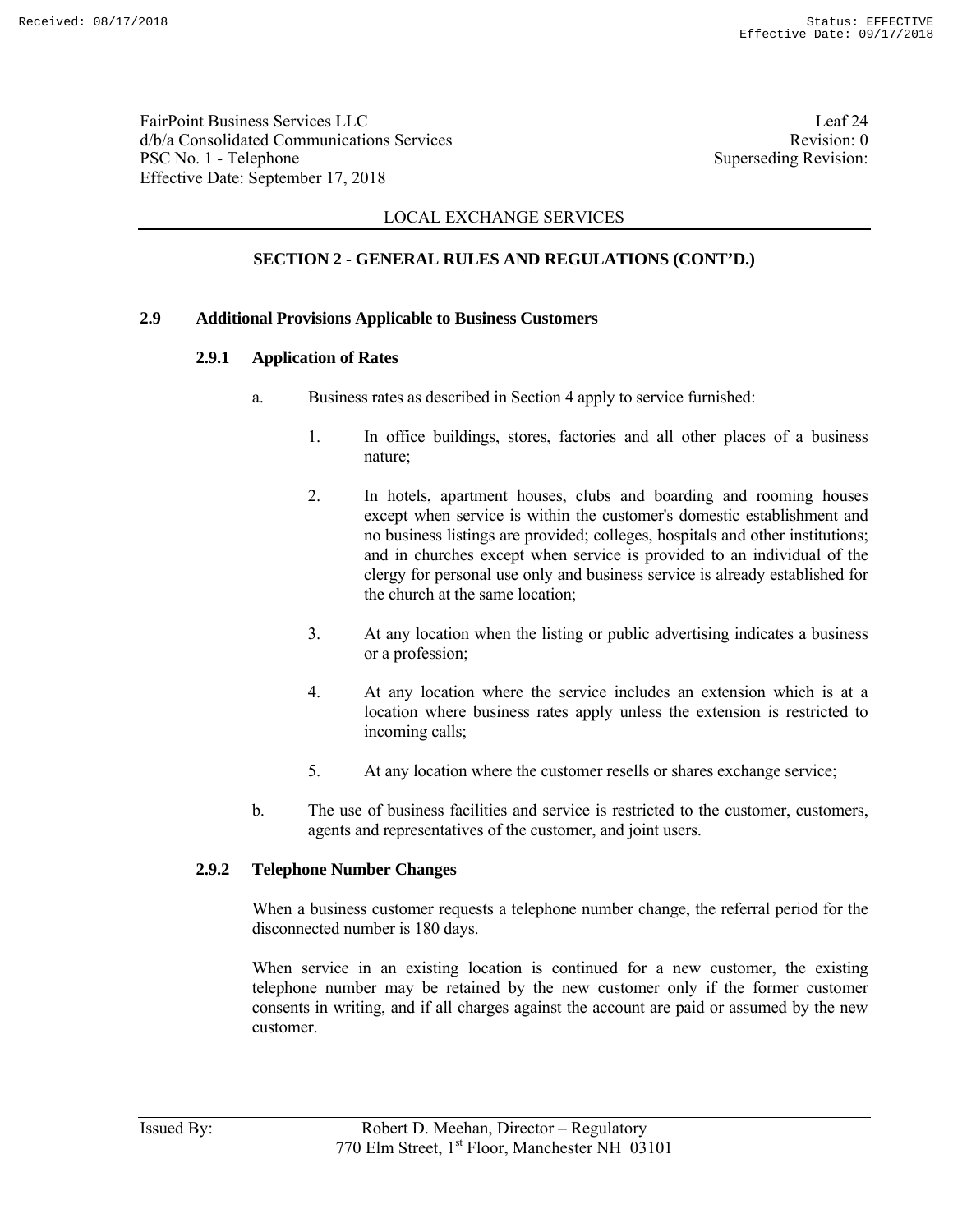FairPoint Business Services LLC Leaf 25 d/b/a Consolidated Communications Services and the service Revision: 0 PSC No. 1 - Telephone Superseding Revision: Effective Date: September 17, 2018

## LOCAL EXCHANGE SERVICES

## **SECTION 2 - GENERAL RULES AND REGULATIONS (CONT'D.)**

### **2.9 Additional Provisions Applicable to Business Customers (Cont'd.)**

### **2.9.3 Deposits**

 Deposits will be returned to a business customer upon cancellation of service or after one year, whichever event occurs first, unless the customer is delinquent in payment, in which case the Company will continue to retain the deposit until the delinquency is satisfied. If a service is involuntarily discontinued, the deposit is applied against the final bill, and any balance is returned to the customer.

### **2.9.4 Dishonored Checks**

 If a business customer who has received a notice of discontinuance pays the bill with a check that is subsequently dishonored, the account remains unpaid and the Company is not required to issue any additional notice before disconnecting service.

### **2.10 Additional Provisions Applicable to Residential Customers**

### **2.10.1 Application of Rates**

 Residential rates as described in Section 4 apply to service furnished in private homes or apartments (including all parts of the customer's domestic establishment) for domestic use. Residential rates also apply in college fraternity or sorority houses, convents and monasteries, and to the clergy for domestic use in residential quarters.

 Residential rates do not apply to service in residential locations if the listing indicates a business or profession. Residential rates do not apply to service furnished in residential locations if there is an extension line from the residential location to a business location unless the extension line is limited to incoming calls.

 The use of residential service and facilities is restricted to the customer, members of the customer's domestic establishment, and joint users.

### **2.10.2 Telephone Number Changes**

 When a residential customer requests a telephone number change, the referral period for the disconnected number is 90 days.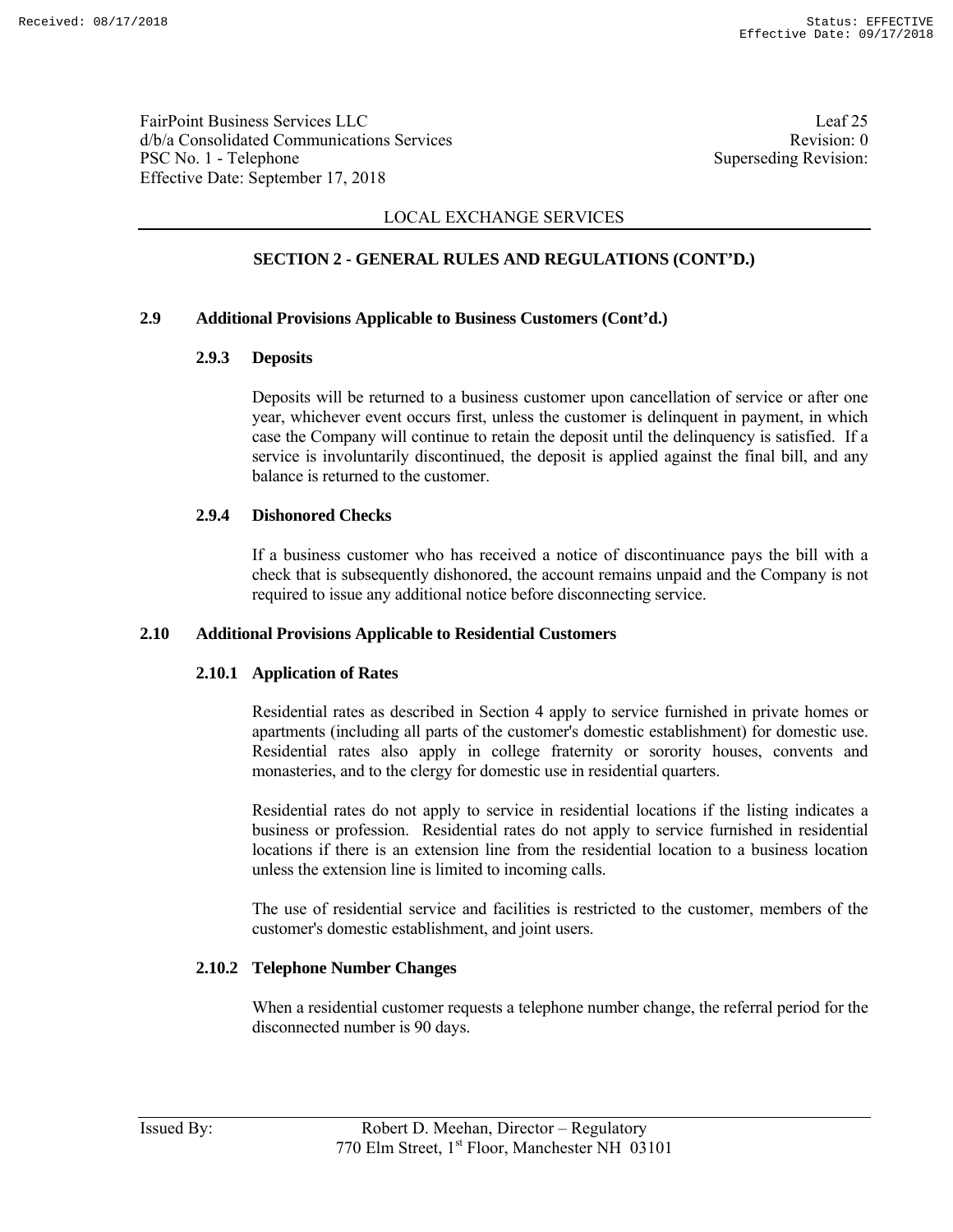FairPoint Business Services LLC Leaf 26 d/b/a Consolidated Communications Services and the service Revision: 0 PSC No. 1 - Telephone Superseding Revision: Effective Date: September 17, 2018

### LOCAL EXCHANGE SERVICES

### **SECTION 2 - GENERAL RULES AND REGULATIONS (CONT'D.)**

#### **2.10 Additional Provisions Applicable to Residential Customers (Cont'd.)**

#### **2.10.2 Telephone Number Changes (Cont'd.)**

 When service in an existing location is continued for a new customer, the existing number may be retained by the new customer only if the former customer consents in writing, and if all charges against the account are paid or assumed by the new customer.

#### **2.10.3 Deposits**

a. General

 Except as provided in (b) following, the Company may require a deposit, as described in Section 2.4.2 of this Tariff, from a residential customer who is applying for service if the customer: 1) has had service terminated for nonpayment once within the preceding six month period, or 2) is delinquent in payment. A customer is delinquent in payment if that customer has received two consecutive telephone bills without making payment of at least one-half the total arrears due on the due date of the second bill. A customer is not considered delinquent, however, if an amount in dispute is not paid before the dispute is resolved.

 An existing customer is an applicant for service who was a customer of the Company within twelve months of making the request, provided that prior service was not terminated for nonpayment, unless service is requested within 10 days of such termination for nonpayment. Applicants for residential service and existing residential customers are permitted to pay deposits in installments over a period not to exceed 6 months.

 A new customer is an applicant for service who has not been a customer of the Company within twelve months of making the request for service. A new customer shall not be required to post a security deposit as a condition of receiving telephone service.

 A seasonal customer is an individual who applies for and receives telephone service periodically each year, intermittently during the year or at other regular intervals scheduled at the time of application. A seasonal customer may be required to post a deposit.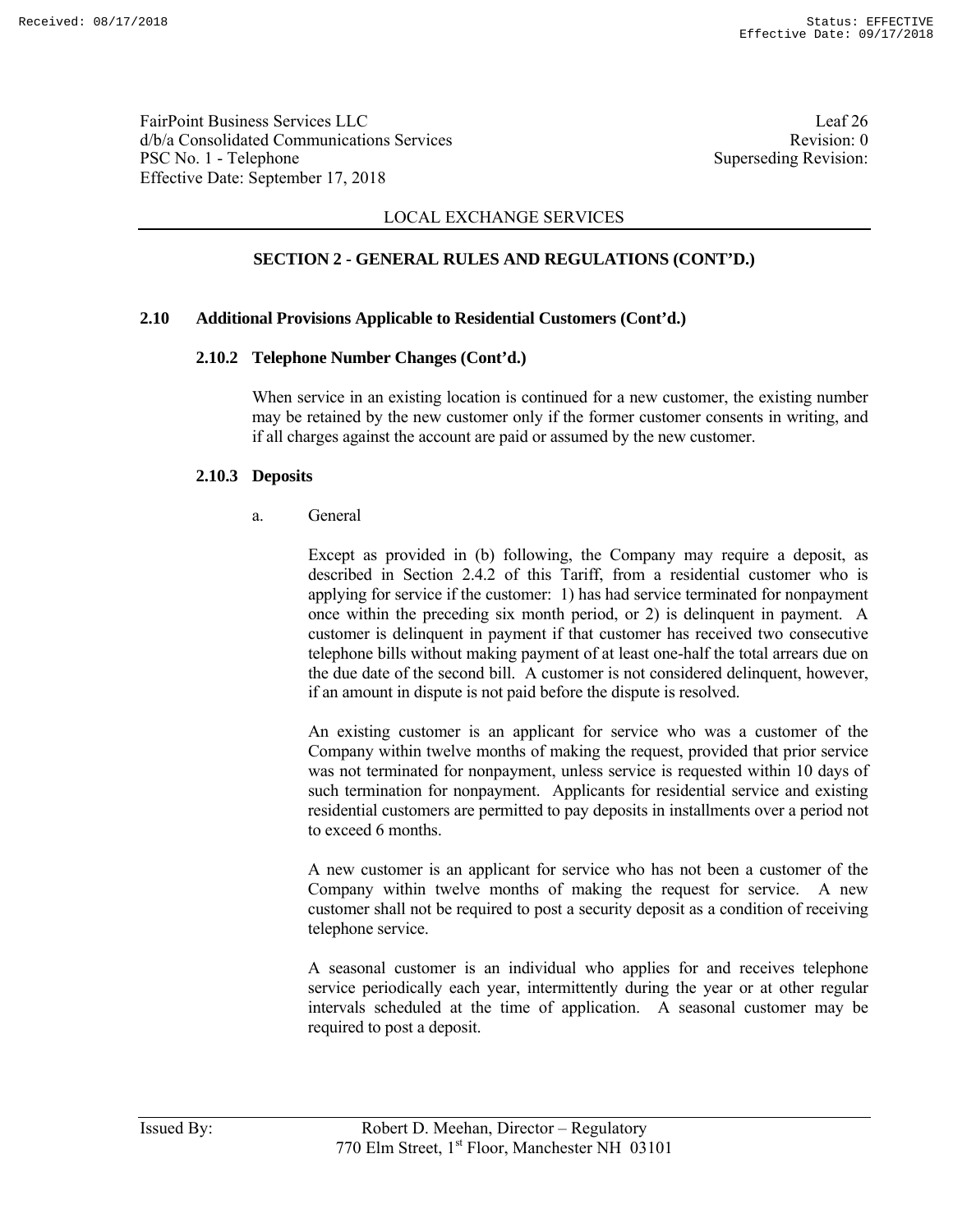FairPoint Business Services LLC Leaf 27 d/b/a Consolidated Communications Services and the service Revision: 0 PSC No. 1 - Telephone Superseding Revision: Effective Date: September 17, 2018

## LOCAL EXCHANGE SERVICES

# **SECTION 2 - GENERAL RULES AND REGULATIONS (CONT'D.)**

### **2.10 Additional Provisions Applicable to Residential Customers (Cont'd.)**

### **2.10.3 Deposits (Cont'd.)**

- b. Customers Exempt from Deposits
	- 1. A new customer or existing customer who is 62 years of age or older shall be exempt from any deposit requirement unless such person's telephone service was terminated for nonpayment during the preceding six months. Proof of age will be required from any person claiming exemption from deposit requirements because of age. If the proof requested by the Company is not received within 30 days from the date service is connected, or 30 days from the date that verification of age is requested from an existing customer, the Company may suspend or terminate service unless the customer pays the required deposit. Any new customer or existing customer 62 years of age or older shall be permitted to pay a deposit in installments over a period not to exceed 12 months.
	- 2. The Company shall not require any person it knows to be a recipient of public assistance, supplemental security income or additional state payments to post a deposit.
- c. Recent Payment History

 A customer who has a recent payment history (within the preceding twelve months) with the Company is entitled to service without payment of a deposit unless his or her records indicate a delinquency in payment or a termination of service for nonpayment. A customer who still owes money to the Company for residential service on a prior account shall be offered a deferred payment plan provided that the customer had service for three months and was not terminated for nonpayment during that period. (See Deferred Payment Agreements, Section 2.10.7.)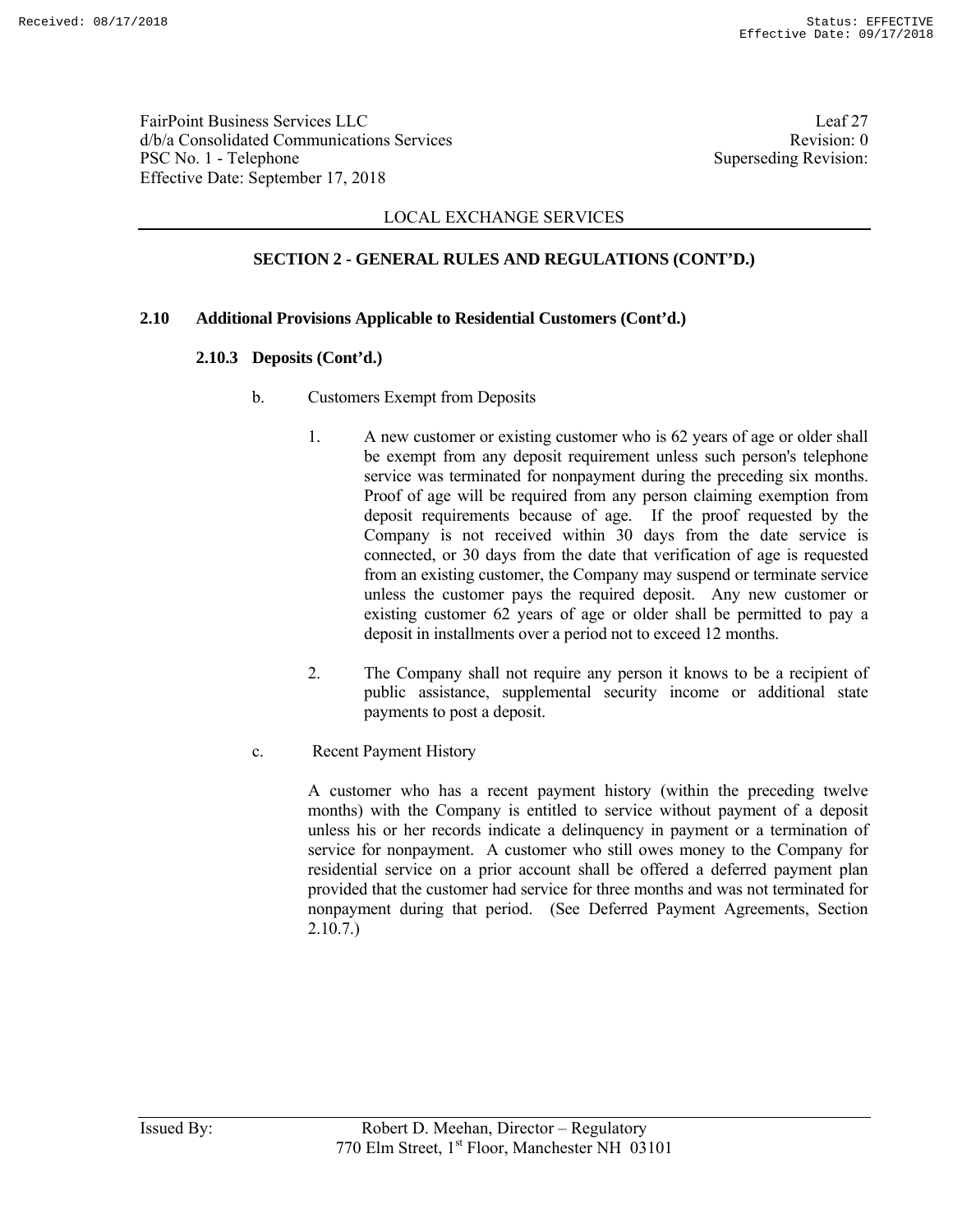FairPoint Business Services LLC Leaf 28 d/b/a Consolidated Communications Services and the consolidated Communications Services PSC No. 1 - Telephone Superseding Revision: Effective Date: September 17, 2018

## LOCAL EXCHANGE SERVICES

# **SECTION 2 - GENERAL RULES AND REGULATIONS (CONT'D.)**

### **2.10 Additional Provisions Applicable to Residential Customers (Cont'd.)**

### **2.10.3 Deposits (Cont'd.)**

c. Recent Payment History (Cont'd.)

 New deposits from a residential customer are reviewed after the first 3 monthly bills have been rendered; if too much has been taken, the excess is returned. The entire deposit is returned to a residential customer after l year, unless the customer is delinquent in payment, in which case the Company may continue to retain the deposit until the delinquency is satisfied. If the service is discontinued, the deposit is applied against the final bill, and any balance is returned to the customer.

### **2.10.4 Installment Billing For Nonrecurring Charges**

 A residential customer may elect to pay service connection and other nonrecurring charges associated with a service order in monthly installments for up to a 12 month period. When installment billing is requested, all nonrecurring charges associated with a given service order will be included in the calculation of the monthly installment.

Installment billing is subject to the following restrictions:

- a. Installment billing may be used only by residential customers;
- b. Charges will be billed in the number of installments of equal dollar amounts as requested by the customer up to a maximum of 12 installments over the course of 12 months;
- c. A customer may not pay a portion of the charges and then request installment billing for the remaining charges;
- d. More than one installment plan may be in effect for the same customer at the same time;
- e. If a customer disconnects service during the installment payment period, all unbilled charges will be included in the final bill rendered;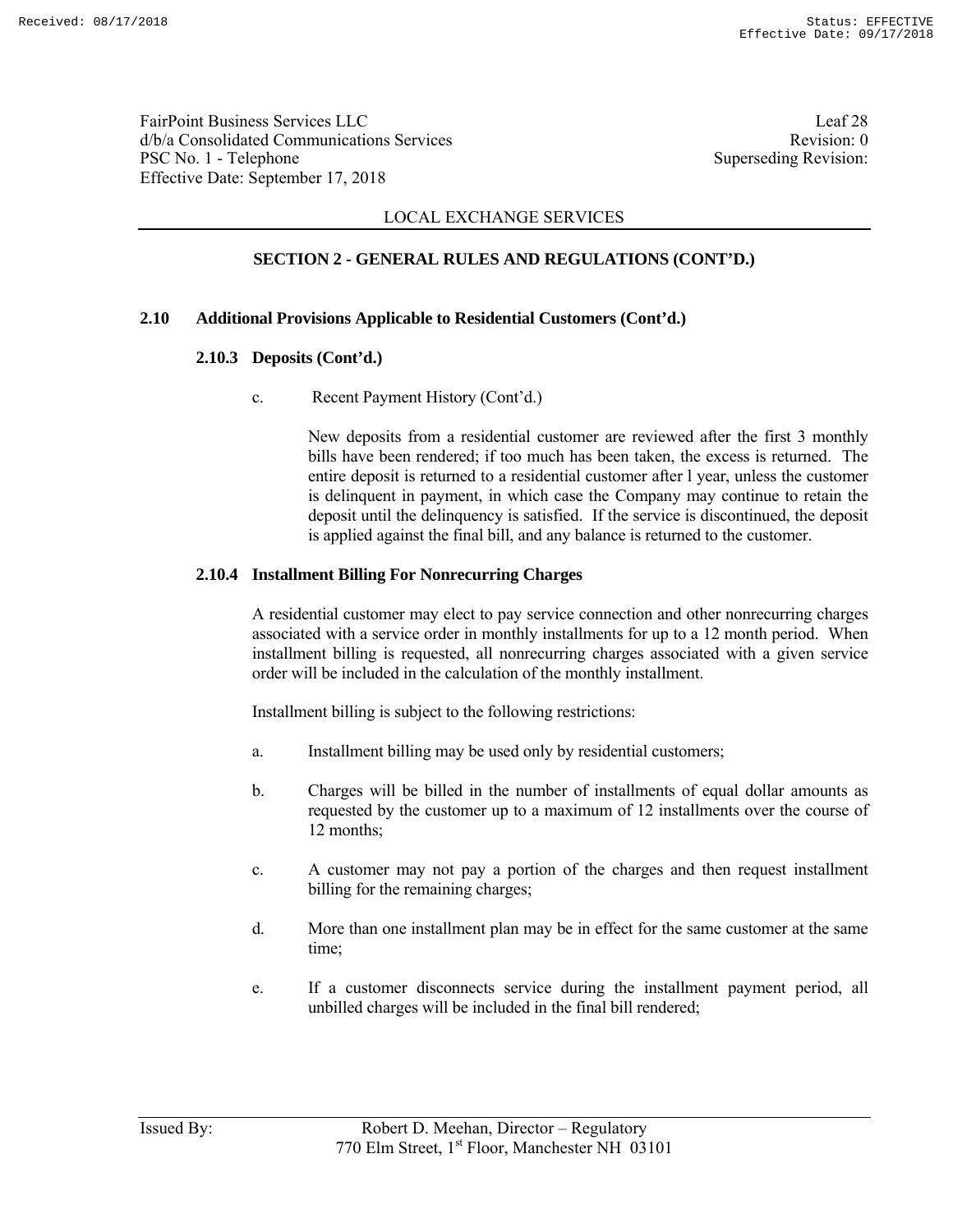FairPoint Business Services LLC Leaf 29 d/b/a Consolidated Communications Services and the service Revision: 0 PSC No. 1 - Telephone Superseding Revision: Effective Date: September 17, 2018

## LOCAL EXCHANGE SERVICES

# **SECTION 2 - GENERAL RULES AND REGULATIONS (CONT'D.)**

#### **2.10 Additional Provisions Applicable to Residential Customers (Cont'd.)**

### **2.10.4 Installment Billing For Nonrecurring Charges (Cont'd.)**

- f. A customer may elect to pay the unbilled charges before the expiration of the installment plan;
- g. Installment billing payments will continue even when an account is temporarily suspended;
- h. No interest or carrying charges will be applied to the outstanding balance during the installment period.

### **2.10.5 Adjusted Payment Schedule**

 A customer on a fixed income (e.g., pension and public assistance) shall be offered the opportunity to pay his or her bills on a reasonable schedule that is adjusted for periodic receipt of income.

#### **2.10.6 Suspension or Termination for Nonpayment**

- a. Suspension/termination notices may not be issued until at least 25 days after the date of the bill. Bills must be mailed to the customer no later than 6 business days after the date of the bill.
- b. After issuing the written notification in accordance with 2.8.1, at least one attempt shall be made during non-working hours to contact the residential customer by telephone before the scheduled date of suspension/termination.
- c. Suspension/termination may occur only between 8:00 AM and 7:30 PM on Monday through Thursday, and between 8:00 AM and 3:00 PM on Friday, provided that such day or the following day is not a public holiday or a day on which the main office is closed. In addition, service may not be disconnected during the periods of December 23 through the 26 and December 30 through January 2.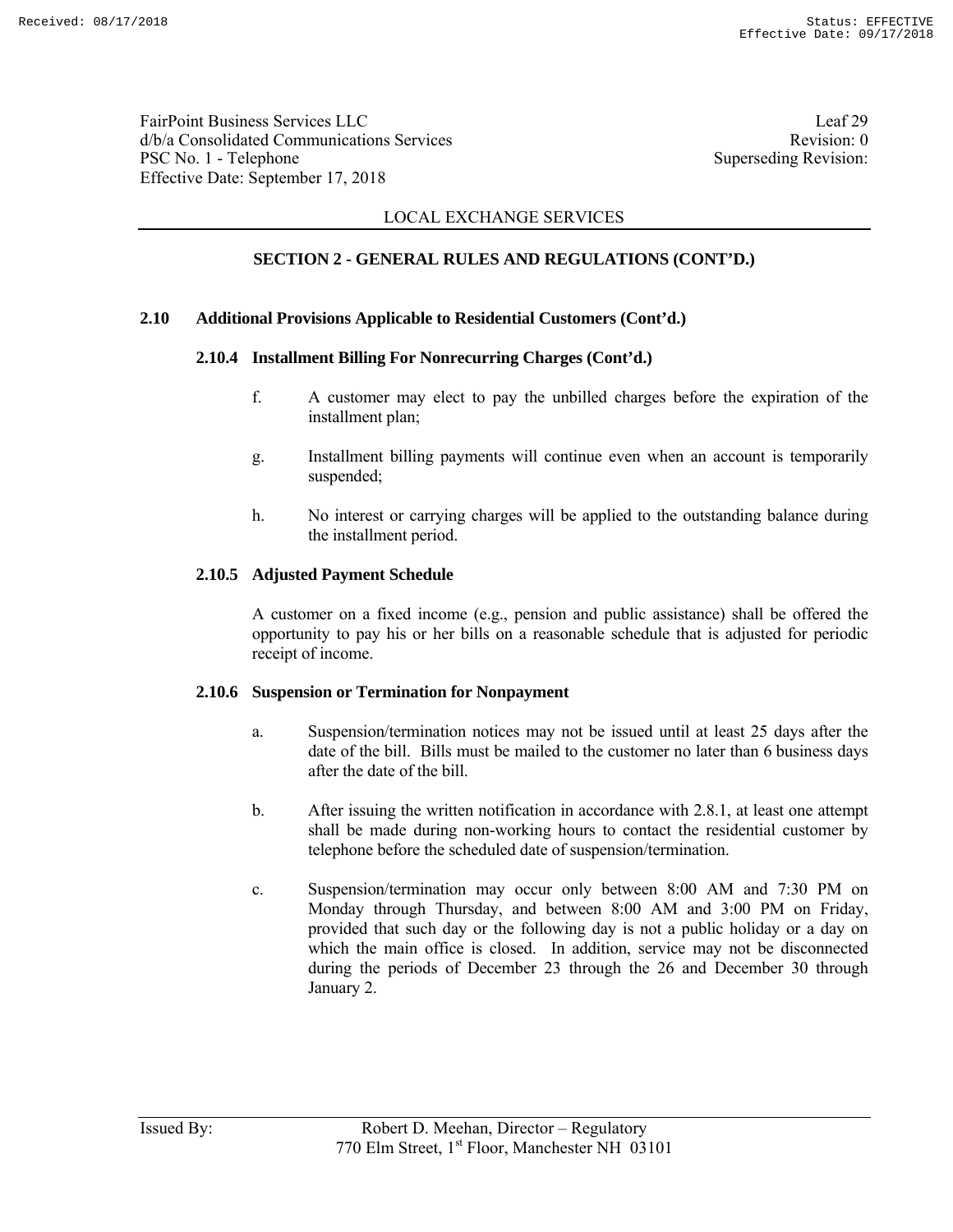FairPoint Business Services LLC Leaf 30 d/b/a Consolidated Communications Services and the service Revision: 0 PSC No. 1 - Telephone Superseding Revision: Effective Date: September 17, 2018

## LOCAL EXCHANGE SERVICES

## **SECTION 2 - GENERAL RULES AND REGULATIONS (CONT'D.)**

#### **2.10 Additional Provisions Applicable to Residential Customers (Cont'd.)**

### **2.10.6 Suspension or Termination for Nonpayment (Cont'd.)**

 d. Telephone service may be suspended or terminated for nonpayment of the undisputed portion of a disputed bill or deposit if the customer does not pay the undisputed portion after being asked to do so. Suspended or terminated residential service shall be reconnected within 24 hours following payment or within 24 hours of the end of circumstances beyond the Company's control which delay the reconnection. The Commission may direct that service be reconnected in less than 24 hours.

### **2.10.7 Deferred Payment Agreements**

 Service will not be suspended or terminated unless the customer has been advised that a deferred payment plan can be arranged. An existing residential customer with three or more month's service and for whom service has not been terminated for nonpayment is eligible for Deferred Payment Arrangements. The Company must offer an eligible customer a Deferred Payment Agreement in accordance with the Commission's order in Case 90-C-1148 issued on August 7, 1992. Final notice of suspension/termination will advise the customer of deferred payment arrangements and will include, in bold print, a notice that assistance in reaching an agreement may be obtained from the Commission. The Deferred Payment Agreement notice will be mailed no less than six days before termination of total service.

 A Deferred Payment Agreement will be for a period agreed to by both the customer and the Company.

 If the Company believes that the customer has the resources to pay the bill, it shall notify both the customer and the Commission in writing of the reasons for its belief. The Commission shall make the final determination as to whether a Deferred Payment Agreement should be provided. A customer with medical emergencies and a customer who is elderly, blind or disabled shall be exempt from such eligibility criteria.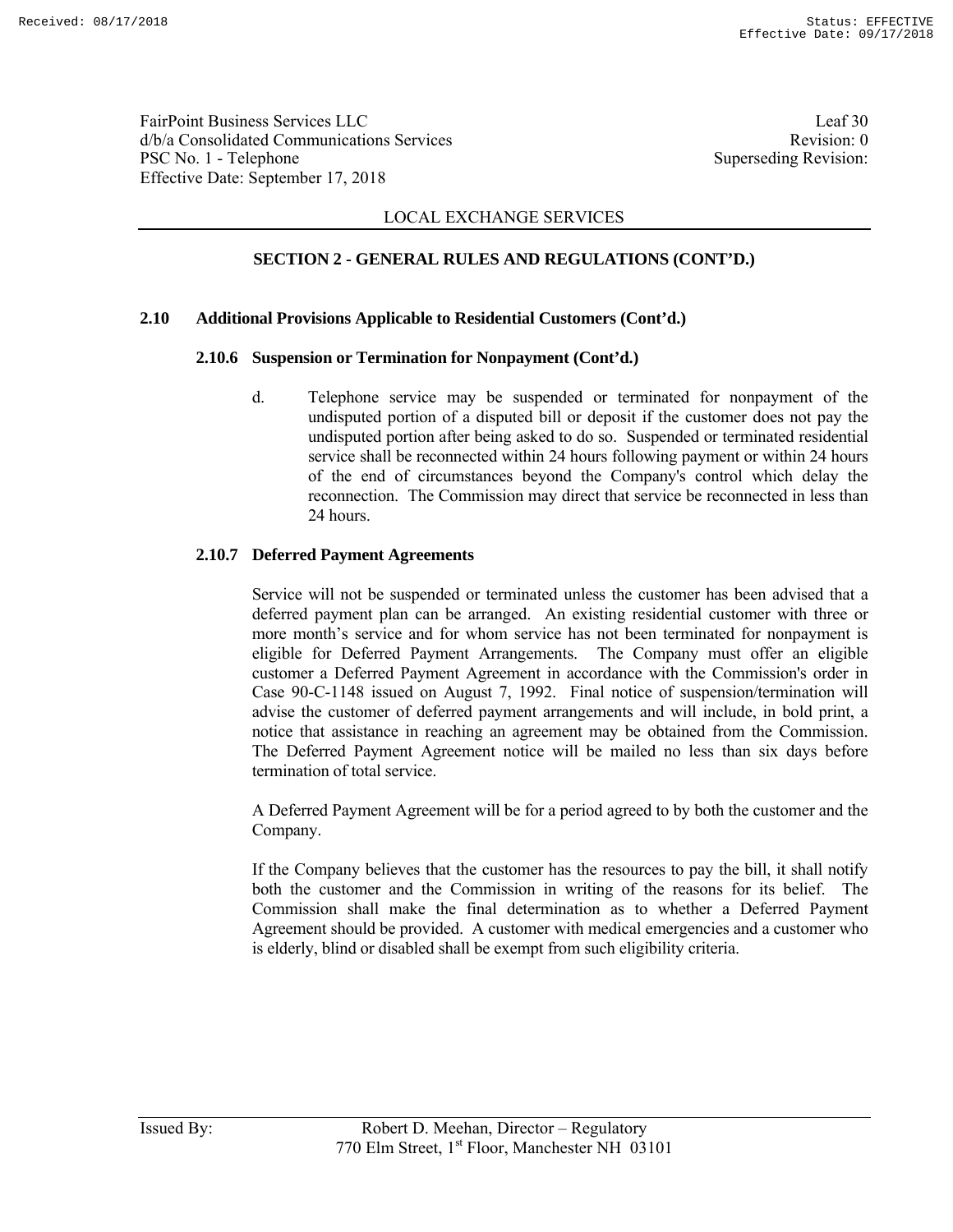FairPoint Business Services LLC Leaf 31 d/b/a Consolidated Communications Services and the service Revision: 0 PSC No. 1 - Telephone Superseding Revision: Effective Date: September 17, 2018

## LOCAL EXCHANGE SERVICES

# **SECTION 2 - GENERAL RULES AND REGULATIONS (CONT'D.)**

### **2.10 Additional Provisions Applicable to Residential Customers (Cont'd.)**

### **2.10.8 Dishonored Payments**

 When a check or other form of payment received from a residential customer is dishonored, the company shall make two attempts, one outside of normal business hours, to contact the customer within 24 hours. The customer shall be given an additional 24 hours to pay before suspension/termination. The additional notice will be given provided that the customer has not submitted a dishonored check or other form of payment within the past 12 months.

### **2.10.9 Suspension or Termination - Abandonment**

 Suspension/termination of residential service for abandonment or unauthorized use may occur only after the Company makes a reasonable attempt to determine occupancy or authorized use, or the customer takes reasonable steps to prevent unauthorized use. A notice must be sent to the customer five days before such suspension or termination. The notification requirement is waived when previous mailings are returned by the Post Office or the company is advised that a new customer has moved into the location.

#### **2.10.10 Suspension or Termination - Medical Emergencies**

 In the event of a medical emergency as defined in 16NYCRR, Sec. 609, an additional 30 days will be allowed for a residential customer before suspension or termination. A medical certificate as defined in 16NYCRR, Sec. 609, must be supplied. The medical emergency status may be extended beyond 30 days upon submission of specified documentation. During the emergency, the customer will be able to defer payment of monthly charges up to an amount specified by the Commission until the emergency ceases or it is determined that the customer has the ability to pay the charges. Charges in any month in excess of the amount specified are due by the due date of the bill.

### **2.10.11 Suspension or Termination - Elderly, Blind or Disabled**

An additional 20 days will be allowed before suspension or termination may occur when:

 a) the customer is known to or identified to the Company as being blind or disabled, as defined in 16NYCRR, Sec. 609, or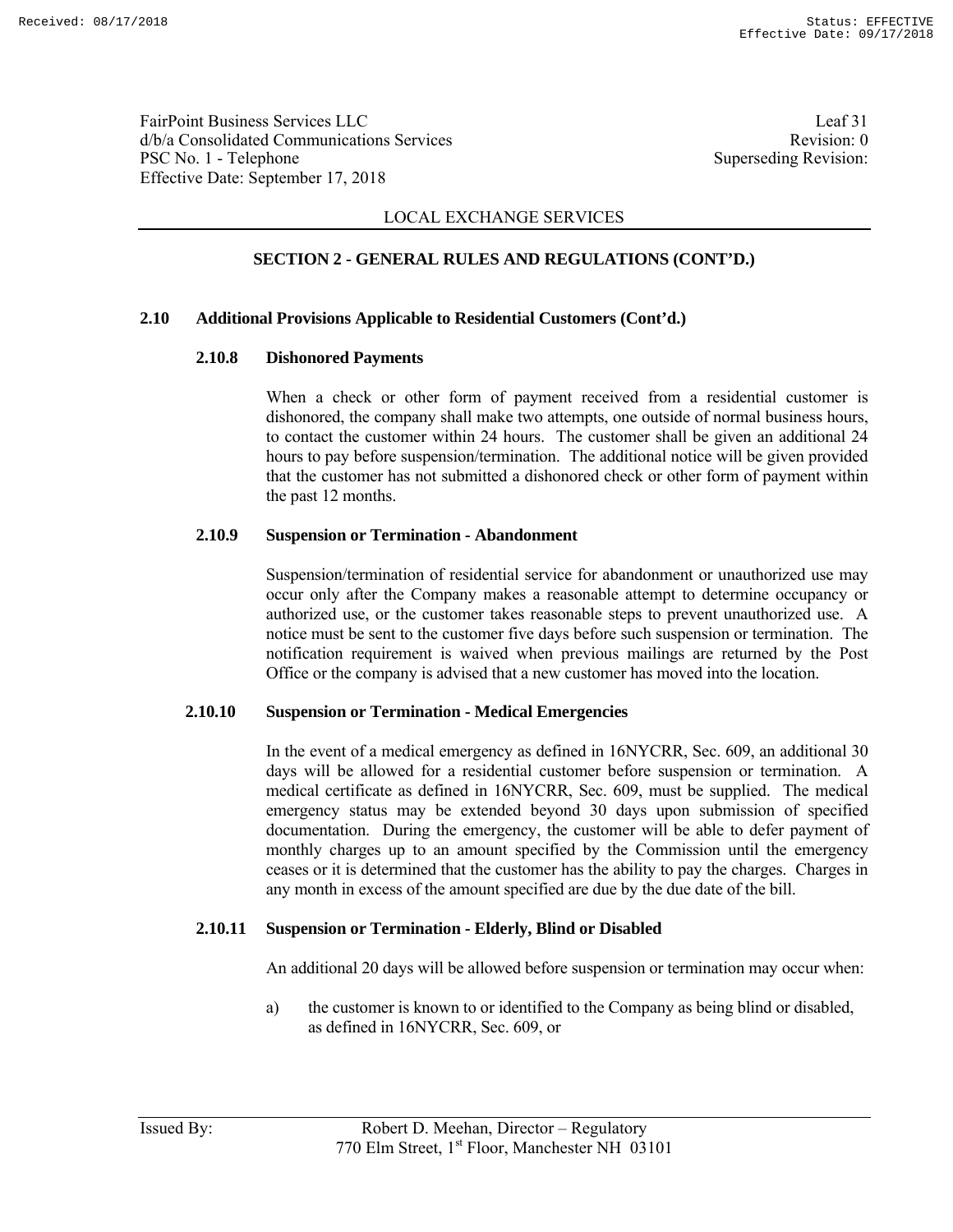FairPoint Business Services LLC Leaf 32 d/b/a Consolidated Communications Services and the service Revision: 0 PSC No. 1 - Telephone Superseding Revision: Effective Date: September 17, 2018

## LOCAL EXCHANGE SERVICES

## **SECTION 2 - GENERAL RULES AND REGULATIONS (CONT'D.)**

### **2.10 Additional Provisions Applicable to Residential Customers (Cont'd.)**

### **2.10.11 Suspension or Termination - Elderly, Blind or Disabled (Cont'd.)**

 b) the customer is 62 years of age or older and all other residents of the customer's household are: less than 18 years of age, over 62 years of age, blind or disabled.

 In cases where service has been suspended or terminated and the Company subsequently learns that the customer is entitled to the protection established herein, the Company shall within 24 hours of such notification restore service for an additional 20 days and make a diligent effort to contact in person an adult resident at the customer's premises for the purpose of devising a payment plan.

### **2.10.12 Back Billing for Residential Customers**

 The Company shall not charge a residential customer for previously unbilled service or adjust upward a bill previously rendered when the period for the unbilled service or billing adjustment is more than six months prior to the mailing of the bill or the upward adjustment unless the conduct of the customer caused or contributed to the failure of the Company to render timely accurate billing. Unless the customer causes the late billing, the Company shall explain the reason for the late billing and shall advise the customer that suspension/termination of service is not permitted for charges billed in excess of six months after the service was provided. The customer will be given the opportunity to pay the charges under an installment plan on a schedule equal in time to the length of the back billing period.

### **2.11 Allowances for Interruptions in Service**

 Interruptions in service, which are not due to the negligence of, or non-compliance with the provisions of this Tariff by the Customer, or the operation or malfunction of the facilities, power, or equipment provided by the Customer, will be credited to the Customer as set forth below for the part of the service that the interruption affects. A credit allowance will be made when an interruption occurs because of a failure of any component furnished by the Company under this Tariff.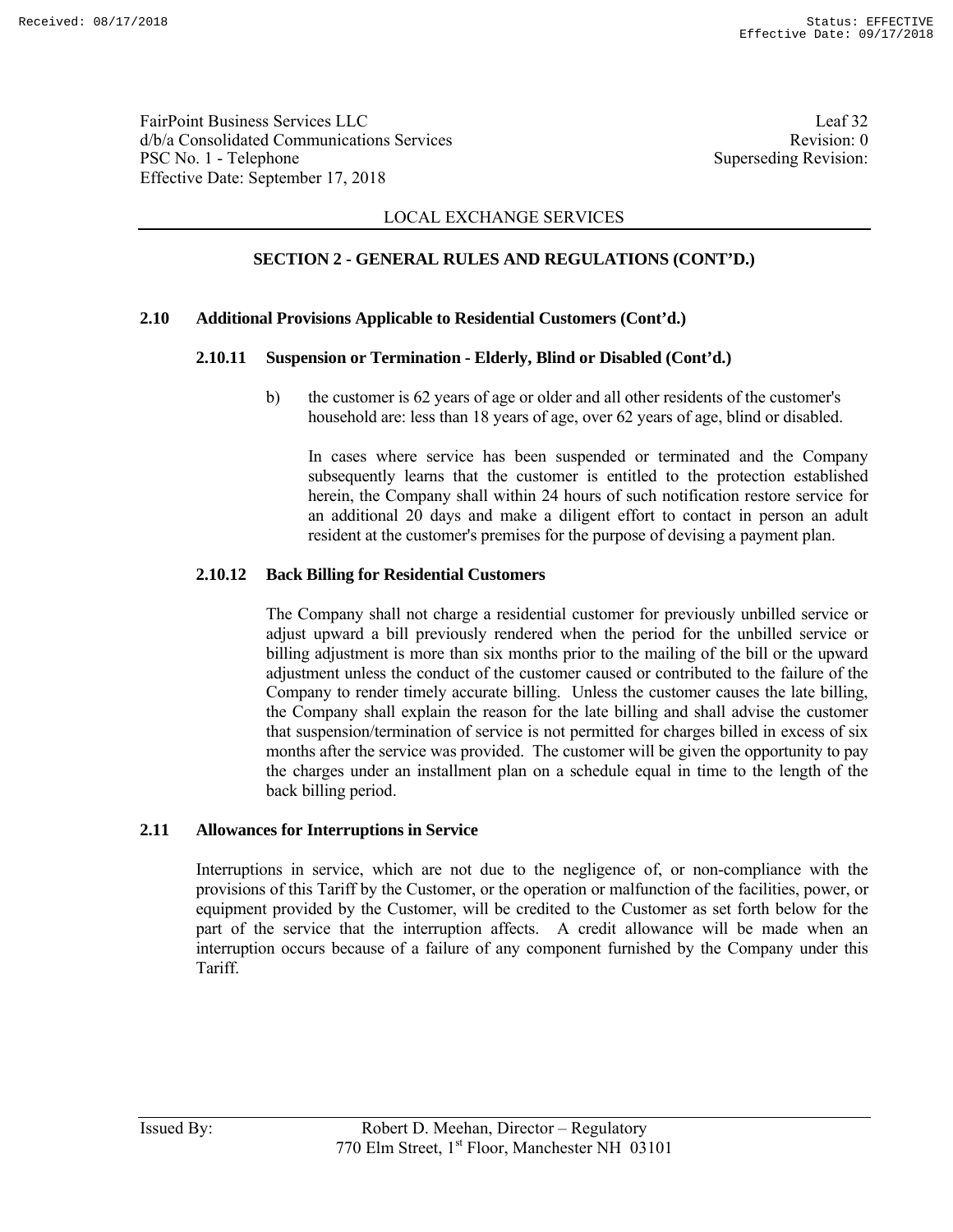FairPoint Business Services LLC Leaf 33 d/b/a Consolidated Communications Services and the vision of the Revision: 0 PSC No. 1 - Telephone Superseding Revision: Effective Date: September 17, 2018

## LOCAL EXCHANGE SERVICES

# **SECTION 2 - GENERAL RULES AND REGULATIONS (CONT'D.)**

### **2.11 Allowances for Interruptions in Service (Cont'd.)**

### **2.11.1 Credit for Interruptions**

- a. An interruption period begins when the Customer reports a service, facility, or circuit to be interrupted and releases it for testing and repair. An interruption period ends when the service, facility, or circuit is operative. If the Customer reports a service, facility, or circuit to be inoperative but declines to release it for testing and repair, it is considered to be impaired, but not interrupted.
- b. For calculating credit allowances, every month is considered to have 30 days. A credit allowance is applied on a pro rata basis against the rates specified hereunder and is dependent upon the length of the interruption. Only those facilities on the interrupted portion of the circuit will receive a credit.
- c. A credit allowance will be given, upon request of the customer to the business office, for interruptions of 30 minutes or more. Credit allowances will be calculated as follows:
	- i. if interruption continues for less than 24 hours:
		- a) 1/30th of the monthly rate if it is the first interruption in the same billing period.
		- b) 2/30ths of the monthly rate if there was a previous interruption of at least 24 hours in the same billing period.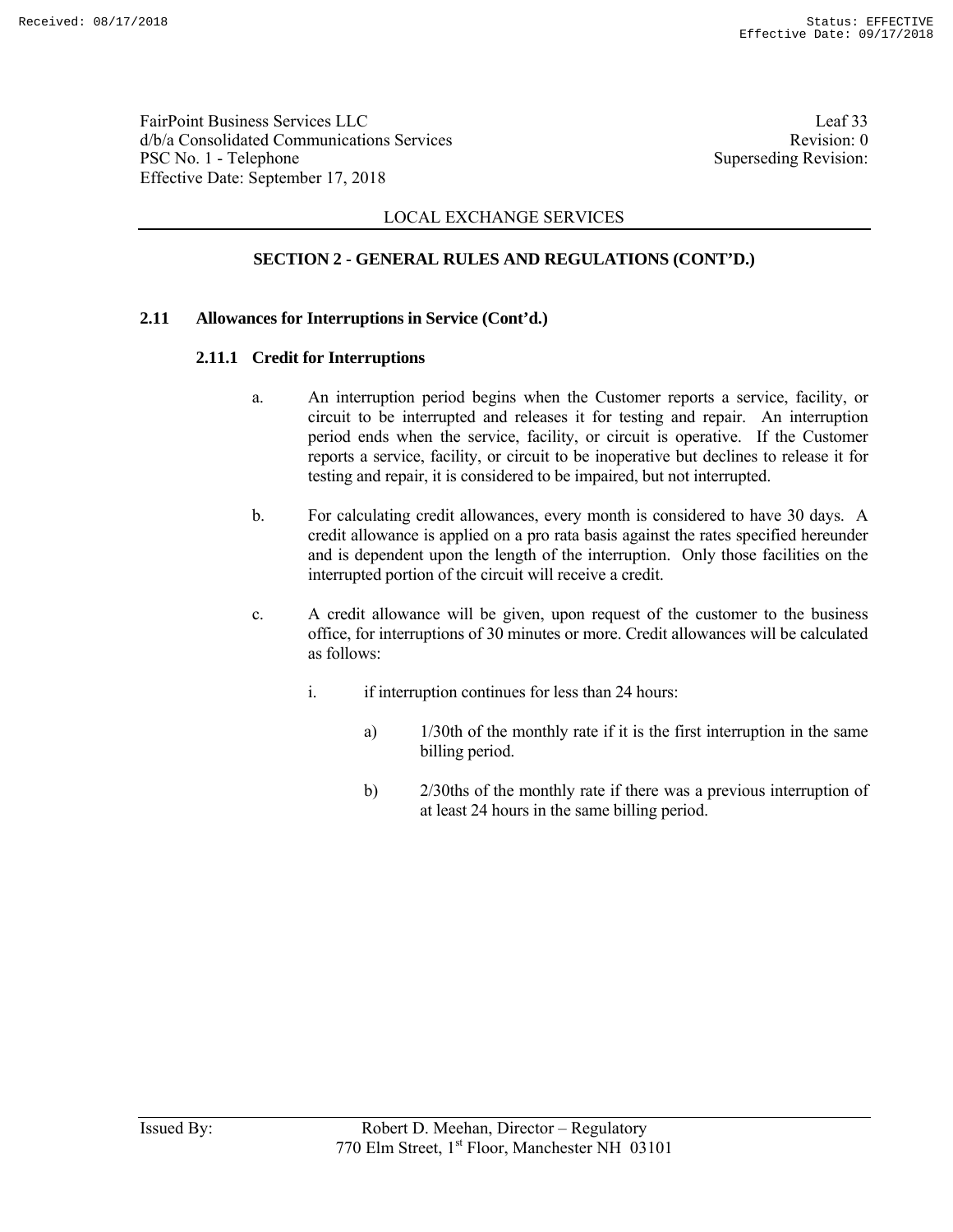FairPoint Business Services LLC Leaf 34 d/b/a Consolidated Communications Services and the service Revision: 0 PSC No. 1 - Telephone Superseding Revision: Effective Date: September 17, 2018

## LOCAL EXCHANGE SERVICES

# **SECTION 2 - GENERAL RULES AND REGULATIONS (CONT'D.)**

### **2.11 Allowances for Interruptions in Service (Cont'd.)**

### **2.11.1 Credit for Interruptions (Cont'd.)**

- c.  $(Cont<sup>2</sup>d.)$ 
	- ii. if interruption continues for more than 24 hours:
		- a) if caused by storm, fire, flood or other condition out of Company's control, 1/30th of the monthly rate for each 24 hours of interruption.
		- b) for other interruption, 1/30 of the monthly rate for the first 24 hours and 2/30ths of such rate for each additional 24 hours (or fraction thereof); however, if service is interrupted for over 24 hours, more than once in the same billing period, the 2/30ths allowance applies to the first 24 hours of the second and subsequent interruptions

 Two or more interruptions of 15 minutes or more during any one 24-hour period shall be considered as one interruption.

d. Credit to Customer

 Credits attributable to any billing period for interruptions of service shall not exceed the total charges for that period for the service and facilities furnished by the Company rendered useless or substantially impaired.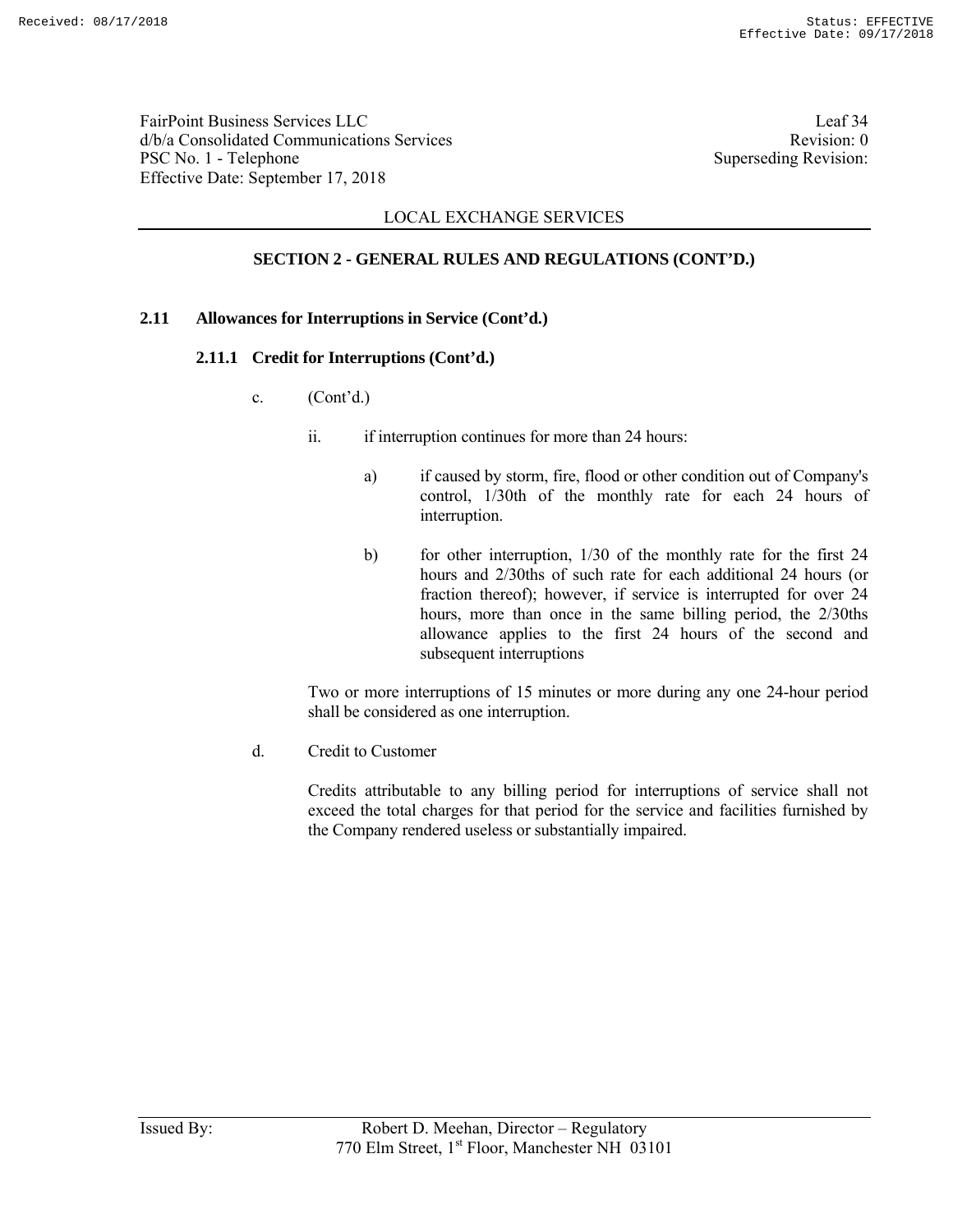FairPoint Business Services LLC Leaf 35 d/b/a Consolidated Communications Services and the services Revision: 0 PSC No. 1 - Telephone Superseding Revision: Effective Date: September 17, 2018

## LOCAL EXCHANGE SERVICES

# **SECTION 2 - GENERAL RULES AND REGULATIONS (CONT'D.)**

### **2.11 Allowances for Interruptions in Service (Cont'd.)**

### **2.11.1 Credit for Interruptions (Cont'd.)**

e. "Interruption" Defined

 For the purpose of applying this provision, the word "interruption" shall mean the inability to complete calls either incoming or outgoing or both due to equipment malfunction or human errors. "Interruption" does not include and no allowance shall be given for service difficulties such as slow dial tone, circuits busy or other network and/or switching capacity shortages. Nor shall the interruption allowance apply where service is interrupted by the negligence or willful act of the subscriber or where the Company, pursuant to the terms of the Tariff, suspends or terminates service because of nonpayment of bills due to the company, unlawful or improper use of the facilities or service, or any other reason covered by the Tariff. No allowance shall be made for interruptions due to electric power failure where, by the provisions of this Tariff, the subscriber is responsible for providing electric power. Allowance for interruptions of message rate service will not affect the subscriber's local call allowance during a given billing period.

### **2.11.2 Limitations on Credit Allowances**

No credit allowance will be made for:

- a) Interruptions due to the negligence of, or non-compliance with the provisions of this Tariff, by any party other than the Company, including but not limited to the customer, authorized user, or other common carriers connected to, or providing service connected to, the service of the Company or to the Company's facilities;
- b) Interruptions due to the failure or malfunction of non-Company equipment, including service connected to customer provided electric power;
- c) Interruptions of service during any period in which the Company is not given full and free access to its facilities and equipment for the purpose of investigating and correcting interruptions;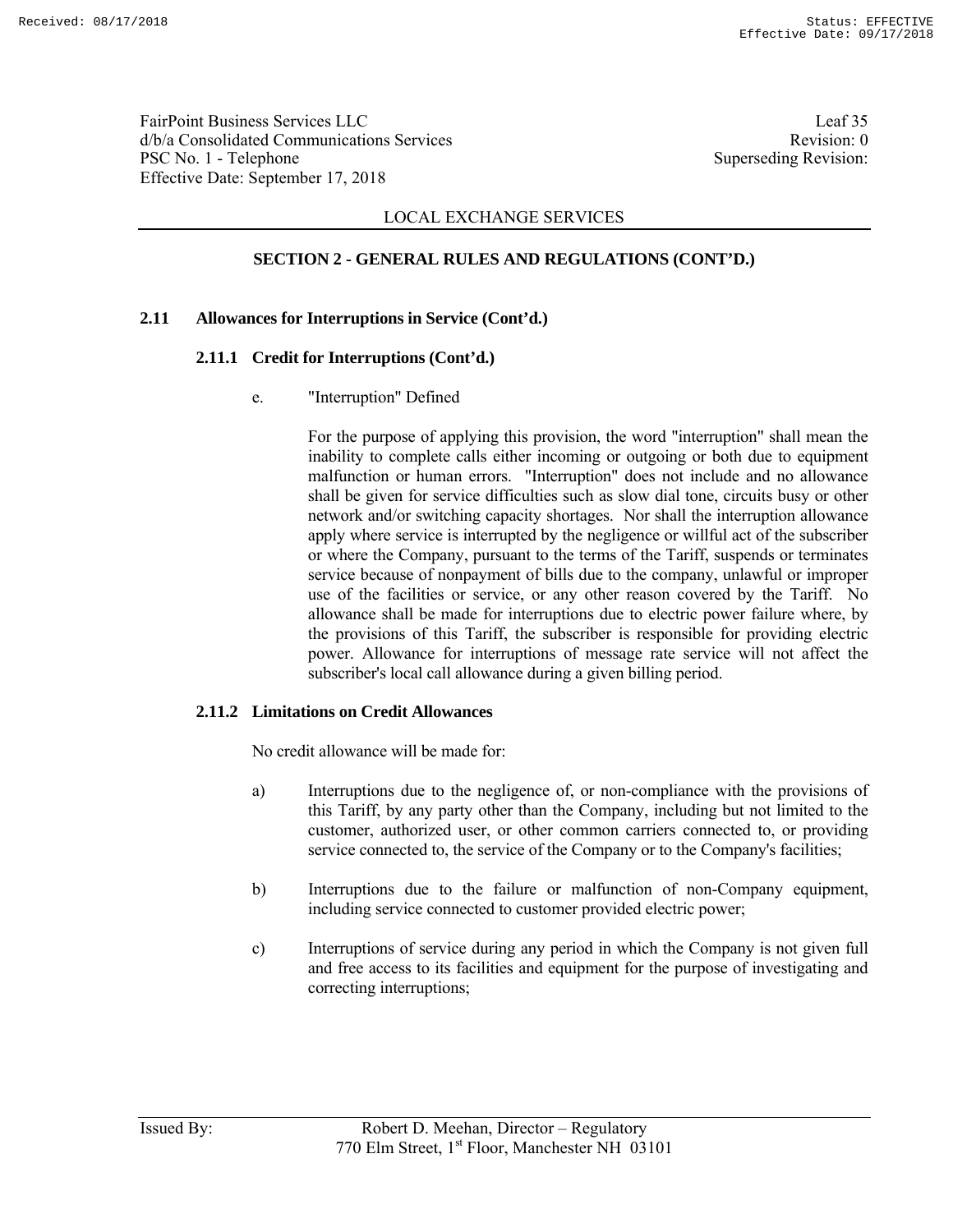FairPoint Business Services LLC Leaf 36 d/b/a Consolidated Communications Services and the service Revision: 0 PSC No. 1 - Telephone Superseding Revision: Effective Date: September 17, 2018

## LOCAL EXCHANGE SERVICES

# **SECTION 2 - GENERAL RULES AND REGULATIONS (CONT'D.)**

### **2.11 Allowances for Interruptions in Service (Cont'd.)**

### **2.11.2 Limitations on Credit Allowances (Cont'd.)**

- d) Interruptions of service during any period when the customer has released service to the Company for maintenance purposes or for implementation of a customer order for a change in service arrangements;
- e) Interruptions of service due to circumstances or causes beyond the control of the Company.

### **2.12 Automatic Number Identification**

### **2.12.1 Regulations**

 The Company will provide Automatic Number Identification (ANI) associated with an intrastate service, by tariff, to any entity (ANI recipient), only under the following terms and conditions:

- a) The ANI recipient or its designated billing agent may use or transmit ANI information to third parties for billing and collection, routing, screening, ensuring network performance, and completion of a telephone subscriber's call or transaction, or for performing a service directly related to the telephone subscriber's original call or transaction.
- b) The ANI recipient may offer to any telephone subscriber with whom the ANI recipient has an established customer relationship, a product or service that is directly related to products or service previously purchased by the telephone subscriber from the ANI recipient.
- c) The ANI recipient or its designated billing agent is prohibited from utilizing ANI information to establish marketing lists or to conduct outgoing marketing calls, except as permitted by the preceding paragraph, unless the ANI recipient obtains the prior written consent of the telephone subscriber permitting the use of ANI information for such purposes. The foregoing provisions notwithstanding, no ANI recipient or its designated billing agent may utilize ANI information if prohibited elsewhere by law.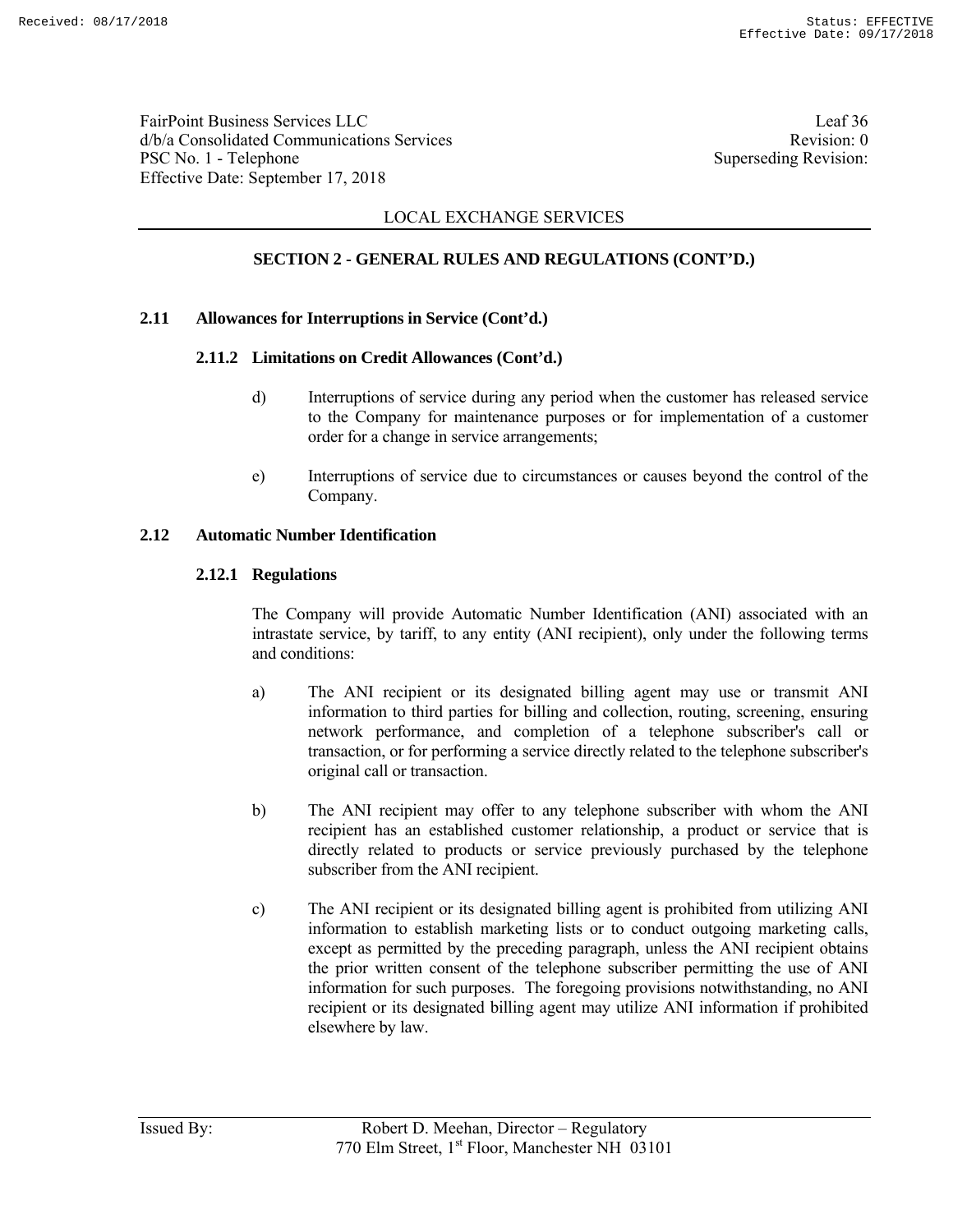FairPoint Business Services LLC Leaf 37 d/b/a Consolidated Communications Services and the service Revision: 0 PSC No. 1 - Telephone Superseding Revision: Effective Date: September 17, 2018

## LOCAL EXCHANGE SERVICES

## **SECTION 2 - GENERAL RULES AND REGULATIONS (CONT'D.)**

### **2.12 Automatic Number Identification (Cont'd.)**

### **2.12.1 Regulations (Cont'd.)**

- d) The ANI recipient or its designated billing agent is prohibited from reselling, or otherwise disclosing ANI information to any other third party for any use other than those listed in Provision 1, unless the ANI recipient obtains the prior written consent of the subscriber permitting such resale or disclosure.
- e) Telephone Corporations must make reasonable efforts to adopt and apply procedures designed to provide reasonable safeguards against the aforementioned abuses of ANI.
- f) Violation of any of the foregoing terms and conditions by any ANI recipient other than a Telephone Corporation shall result, after a determination through the Commission's complaint process, in suspension of the transmission of ANI by the Telephone Corporation until such time as the Commission receives written confirmation from the ANI recipient that the violations have ceased or have been corrected. If the Commission determines that there have been three or more separate violations in a 24 month period, delivery of ANI to the offending party shall be terminated under terms and conditions determined by the Commission.

### **2.12.2 Terms and Conditions**

 Violation of any of the foregoing terms and conditions by a Telephone Corporation may result in Commission prosecution of penalty and enforcement proceedings pursuant to Section 24, 25 and 26 of the Public Service Law.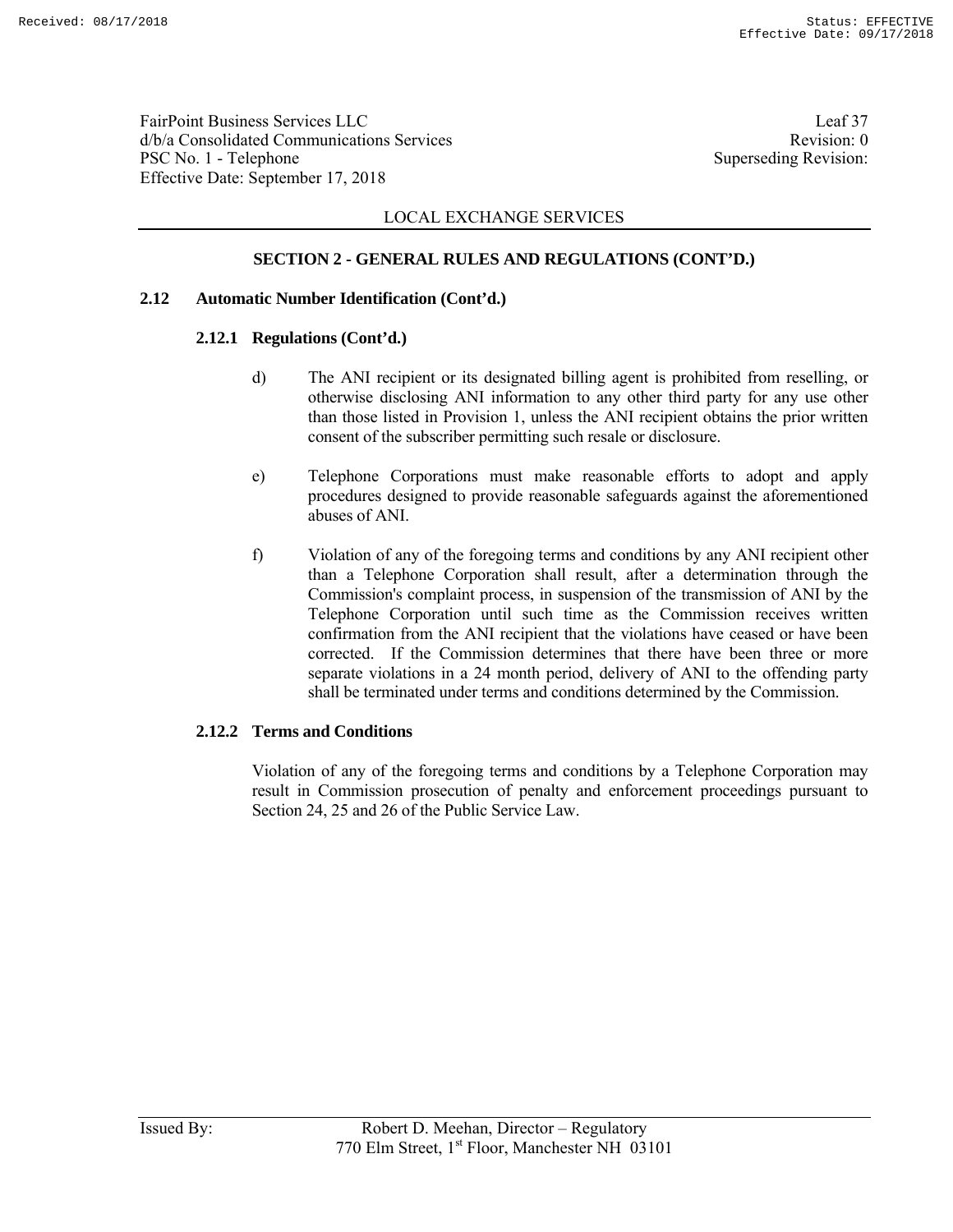FairPoint Business Services LLC Leaf 38 d/b/a Consolidated Communications Services and the service Revision: 0 PSC No. 1 - Telephone Superseding Revision: Effective Date: September 17, 2018

### LOCAL EXCHANGE SERVICES

### **SECTION 2 - GENERAL RULES AND REGULATIONS (CONT'D.)**

## **2.13 Emergency /Crisis/Disaster Restoration and Provisioning – Telecommunications Service Priority**

#### **2.13.1 General**

- a) The Telecommunications Service Priority (TSP) Program is a federal program used to identify and prioritize telecommunications services that support national security or emergency preparedness (NS/EP) missions. NS/EP services are defined as those telecommunications services which are used to maintain a state of readiness or respond to and manage any event or crisis which causes or could cause injury or harm to the population, damage or loss to property, or degrades or threatens the NS/EP posture of the United States. TSP restoration and/or provisioning shall be provided in accordance with Part 64, Appendix A of the Federal Communications Commission's Rules and Regulations (47 C.F.R.), and the "Service Vendor Handbook For The Telecommunications Service Priority (TSP) Program" and the "Service User Manual for the Telecommunications Service Priority (TSP) System" (NCS Manual 3-1-1) (Service User Manual) issued and updated as necessary by the Office of Priority Telecommunications (OPT) of the National Communications System. Any changes to or reissuance of these regulations or manuals supersede tariff language contained herein.
- b) The TSP program has two components, restoration and provisioning.
	- 1) A restoration priority is applied to new or existing telecommunications services to ensure restoration before any other services during a service outage. TSP restoration priorities must be requested and assigned before a service outage occurs.
	- 2) A provisioning priority is obtained to facilitate priority installation of new telecommunications services during a service outage. Provisioning on a priority basis becomes necessary when an end-user has an urgent requirement for a new NS/EP service that must be installed immediately or by a specific due date that can be met only by a shorter than standard or expedited Company provisioning time frame. As a matter of general practice, existing TSP services will be restored before provisioning new TSP services.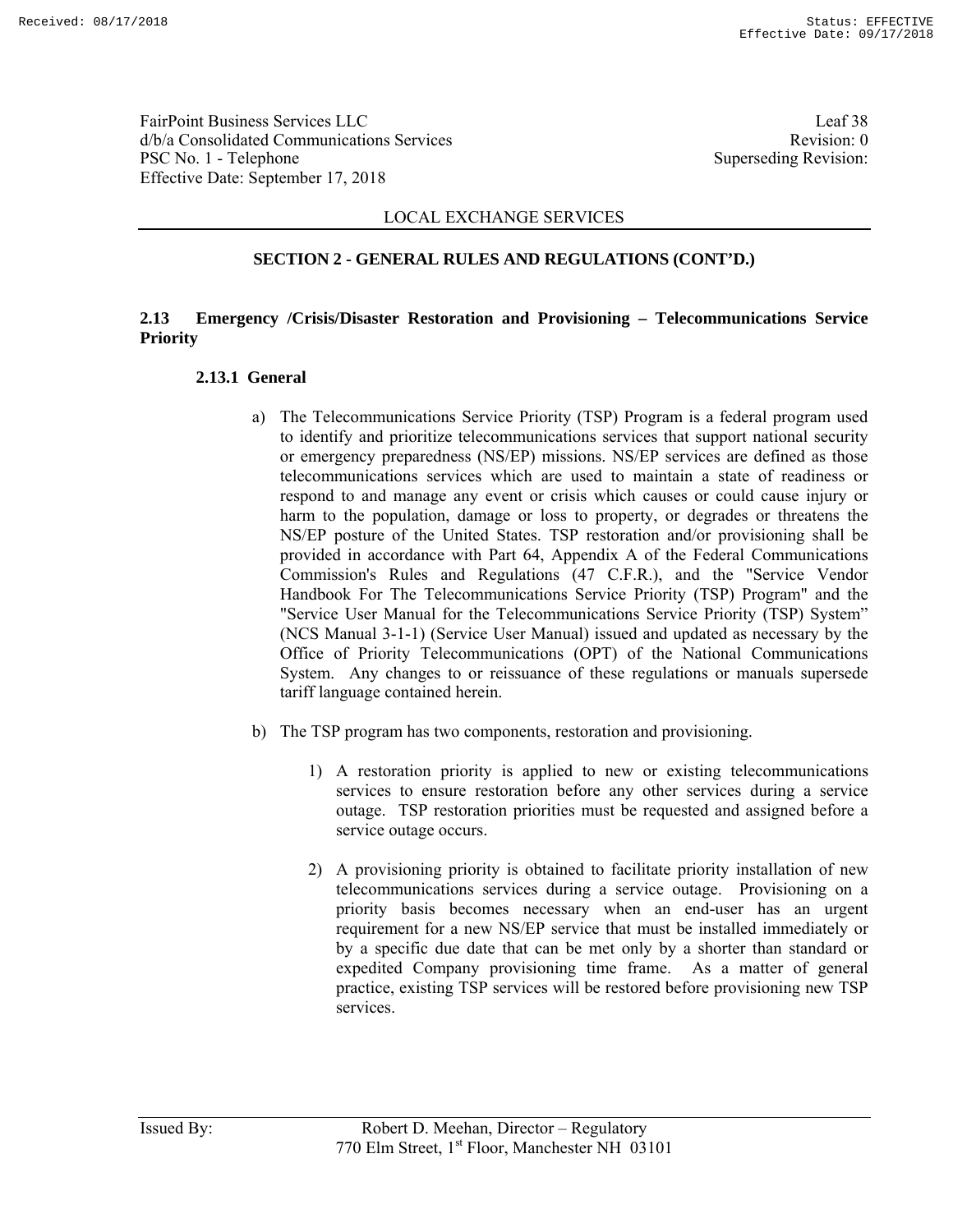FairPoint Business Services LLC Leaf 39 d/b/a Consolidated Communications Services and the service Revision: 0 PSC No. 1 - Telephone Superseding Revision: Effective Date: September 17, 2018

### LOCAL EXCHANGE SERVICES

## **SECTION 2 - GENERAL RULES AND REGULATIONS (CONT'D.)**

## **2.13 Emergency /Crisis/Disaster Restoration and Provisioning – Telecommunications Service Priority (Cont'd.)**

#### **2.13.2 TSP Request Process – Restoration**

To request a TSP restoration priority assignment, a prospective TSP user must:

- a. Determine that the user's telecommunications service supports an NS/EP function under one of the following four TSP categories:
	- 1. National Security Leadership
	- 2. National Security Posture and U.S. Population Attack Warning
	- 3. Public Health, Safety and Maintenance of Law and Order
	- 4. Public Welfare and Maintenance of National Economic Posture
- b. Identify the priority level to be requested for the telecommunications service. The priority level is determined by the end-user's TSP category and service profile. The service profile defines the user's level of support to the portion of the telecommunications service that the user owns and operates, such as customer premises equipment or wiring. The five levels of priority and seven element groups that define the service profile are contained in the Service User Manual.
- c. Complete the TSP Request for Service Users form (SF 315) available on the U.S Department of Homeland Security website (https://www.dhs.gov/).
- d. For non-federal users, have their TSP requests approved by a federal agency sponsor. Non-federal users should contact the OPT, at the U.S. Department of Homeland Security website (https://www.dhs.gov/), for information on identifying a sponsor for TSP requests.
- e. Submit the SF 315 to the OPT.
- f. Upon receipt of the TSP Authorization Code from the OPT, notify the Company, and include the TSP Authorization Code in any service order to the Company requesting restoration of NS/EP services.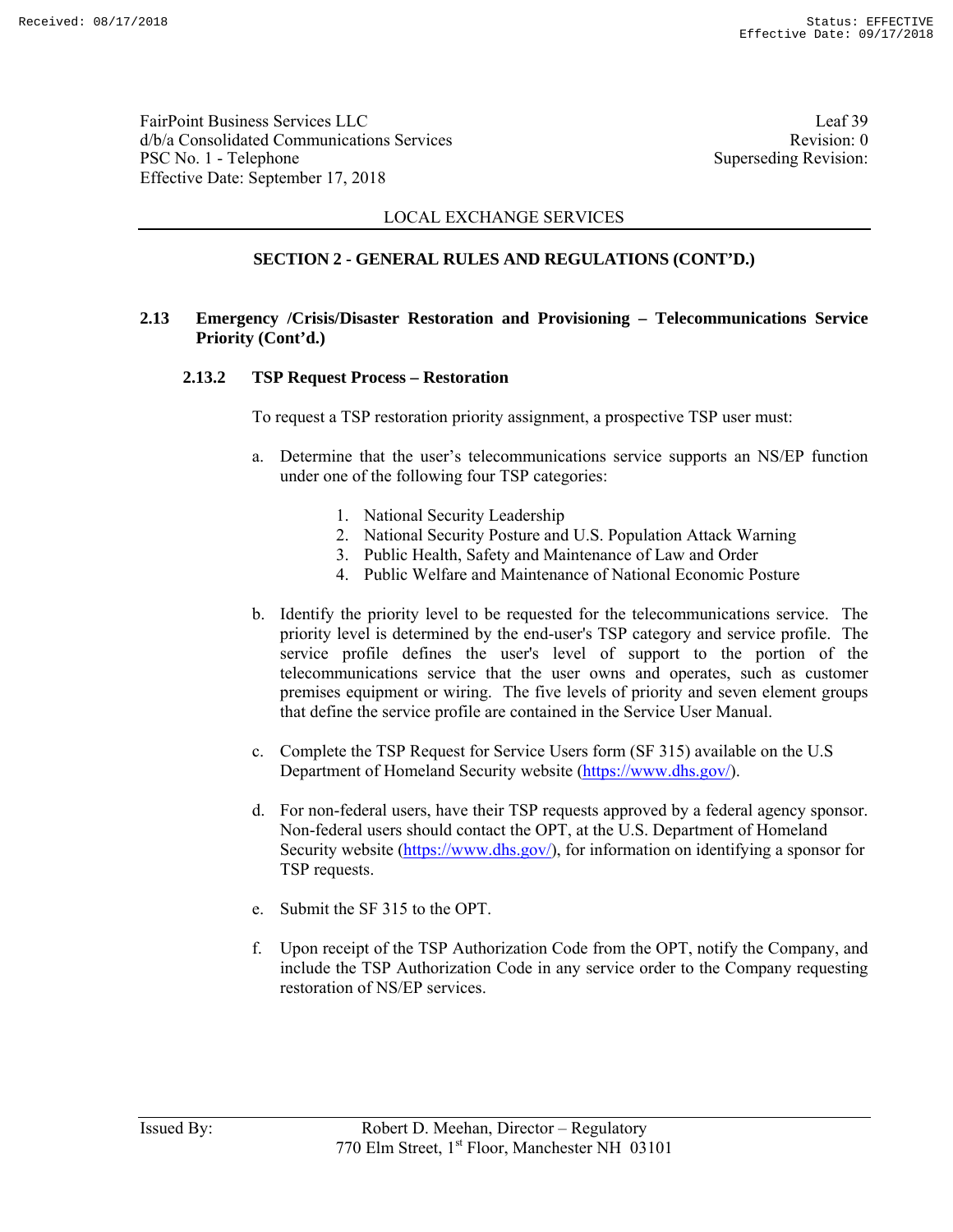FairPoint Business Services LLC Leaf 40 d/b/a Consolidated Communications Services and the service Revision: 0 PSC No. 1 - Telephone Superseding Revision: Effective Date: September 17, 2018

## LOCAL EXCHANGE SERVICES

# **SECTION 2 - GENERAL RULES AND REGULATIONS (CONT'D.)**

## **2.13 Emergency /Crisis/Disaster Restoration and Provisioning – Telecommunications Service Priority (Cont'd.)**

### **2.13.3 TSP Request Process – Provisioning**

To request a TSP provisioning priority assignment, a prospective TSP user must follow the same steps listed in  $(2.13.2.a. - 2.13.2.e.)$  above for restoration priority assignment except for the following differences. The user should:

- a. Certify that its telecommunications service is an Emergency service. Emergency services are those that support one of the NS/EP functions listed in 2.13.2.a. above and are so critical that they must be provisioned at the earliest possible time, without regard to cost to the user.
- b. Verify that the Company cannot meet the service due date without a TSP assignment.
- c. Obtain approval from the end-user's invocation official to request a provisioning priority. Invocation officials are designated individuals with the authority to request TSP provisioning for a telecommunications service, and include the head or director of a federal agency, commander of a unified/specified military command, chief of a military service, commander of a major military command, or state governor.

#### **2.13.4 Responsibilities of the End-User**

End-users or entities acting on their behalf must perform the following:

- a. Identify telecommunications services requiring priority.
- b. Request, justify, and revalidate all priority level assignments. Revalidation must be completed every 2 years, and must be done before expiration of the end-user's TSP Authorization Code(s).
- c. Accept TSP services by the service due dates.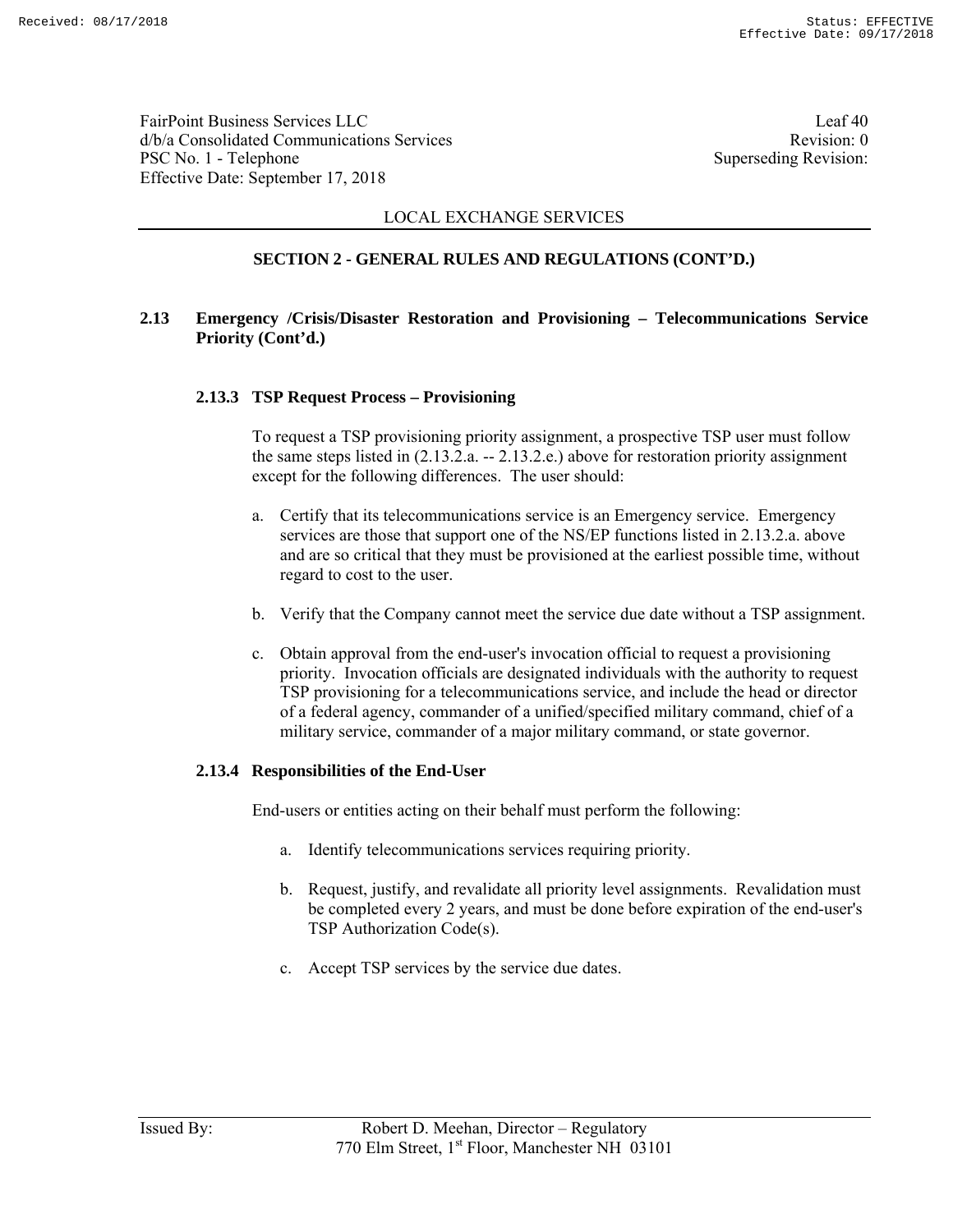FairPoint Business Services LLC Leaf 41 d/b/a Consolidated Communications Services and the services Revision: 0 PSC No. 1 - Telephone Superseding Revision: Effective Date: September 17, 2018

## LOCAL EXCHANGE SERVICES

# **SECTION 2 - GENERAL RULES AND REGULATIONS (CONT'D.)**

## **2.13 Emergency /Crisis/Disaster Restoration and Provisioning – Telecommunications Service Priority (Cont'd.)**

### **2.13.4 Responsibilities of the End-User (Cont'd.)**

- d. Have Customer Premises Equipment (CPE) and Customer Premises Wiring (CPW) available by the requested service due date and ensure (through contractual means or otherwise) priority treatment for CPE and CPW necessary for end-to-end service continuity.
- e. Pay the Company any authorized costs associated with priority services.
- f. Report to the Company any failed or unusable services with priority levels.
- g. Designate a 24-hour point of contact for each TSP request and apprise the OPT.
- h. Cooperate with the OPT during reconciliation (comparison of NS/EP service information and resolution of any identified discrepancies) and revalidation.

#### **2.13.5 Responsibilities of the Company**

The Company will perform the following:

- a. Provide TSP service only after receipt of a TSP authorization code.
- b. Revoke TSP services at the direction of the end-user or OPT.
- c. Ensure that TSP Program priorities supersede any other telecommunications priority that may be provided (other than control services and order wires).
- d. Designate a 24-hour point of contact to receive reports of TSP service outages from TSP service users.
- e. Designate a 24-hour point of contact to coordinate TSP processes with the OPT.
- f. Confirm completion of TSP service order activity to the OPT.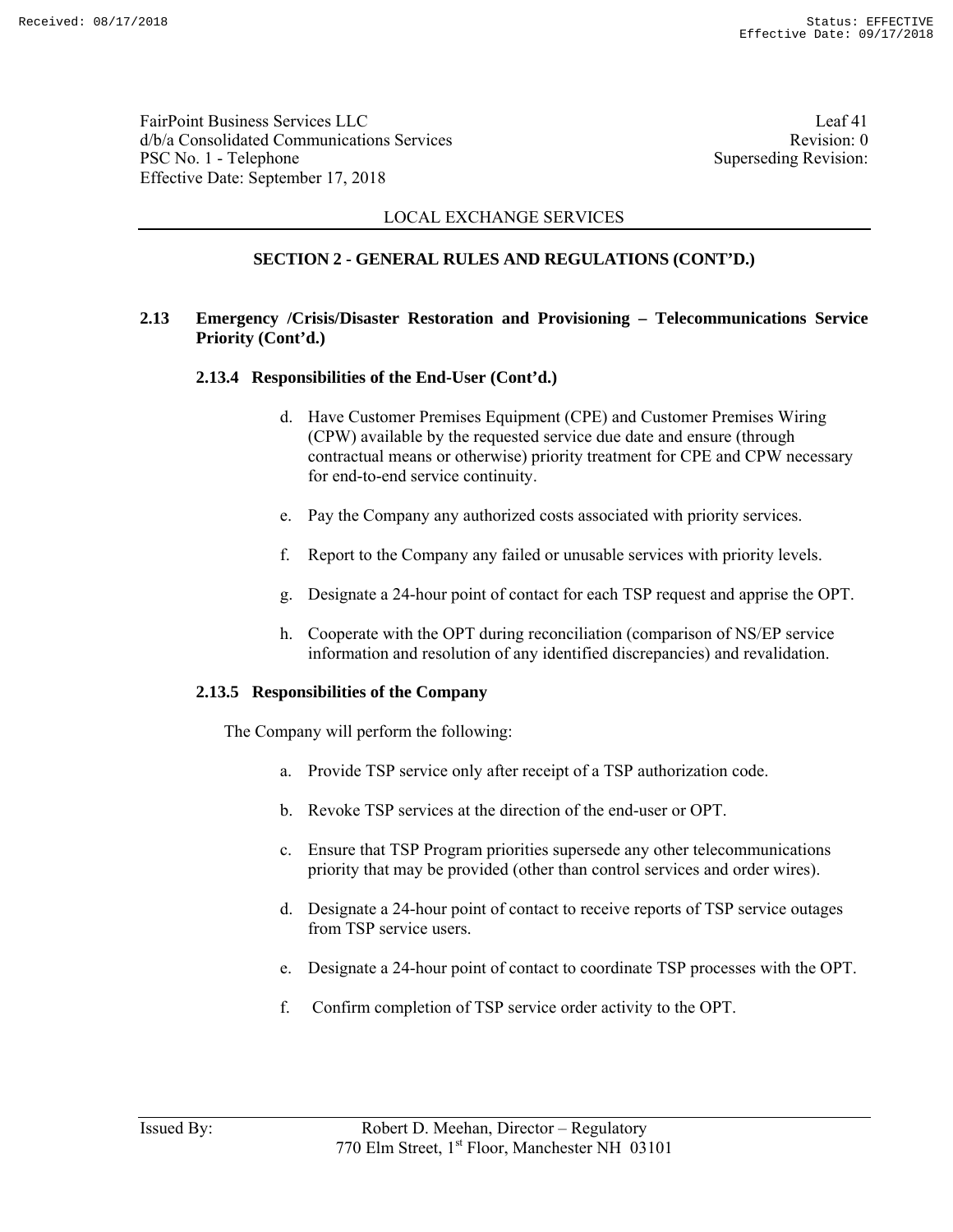FairPoint Business Services LLC Leaf 42 d/b/a Consolidated Communications Services and the service Revision: 0 PSC No. 1 - Telephone Superseding Revision: Effective Date: September 17, 2018

## LOCAL EXCHANGE SERVICES

# **SECTION 2 - GENERAL RULES AND REGULATIONS (CONT'D.)**

## **2.13 Emergency /Crisis/Disaster Restoration and Provisioning – Telecommunications Service Priority (Cont'd.)**

### **2.13.5 Responsibilities of the Company (Cont'd.)**

- g. Participate in reconciliation of TSP information at the request of the OPT.
- h. Ensure that all subcontractors complete reconciliation of TSP information with the service vendor.
- i. Ensure that other carriers supplying underlying facilities are provided information necessary to implement priority treatment of facilities that support NS/EP services.
- j. Assist in ensuring that priority level assignments of NS/EP services are accurately identified "end-to-end" by providing to subcontractors and interconnecting carriers the restoration priority level assigned to a service.
- k. Disclose content of the NS/EP TSP database only as may be required by law.
- l. Comply with regulations and procedures supplemental to and consistent with guidelines issued by the OPT.

#### **2.13.6 Preemption**

When spare facilities are not available, it may be for the Company to preempt the facilities required to provision or restore a TSP service. When preemption is necessary, non-TSP services may be preempted based on the Company's best judgment. If no suitable spare or non-TSP services are available, the Company may preempt an existing TSP service to restore a TSP service with a higher restoration priority assignment. When preemption is necessary, prior consent of the service user whose service will be preempted is not required; however, the Company will make every reasonable effort to notify the preempted customer of the action to be taken.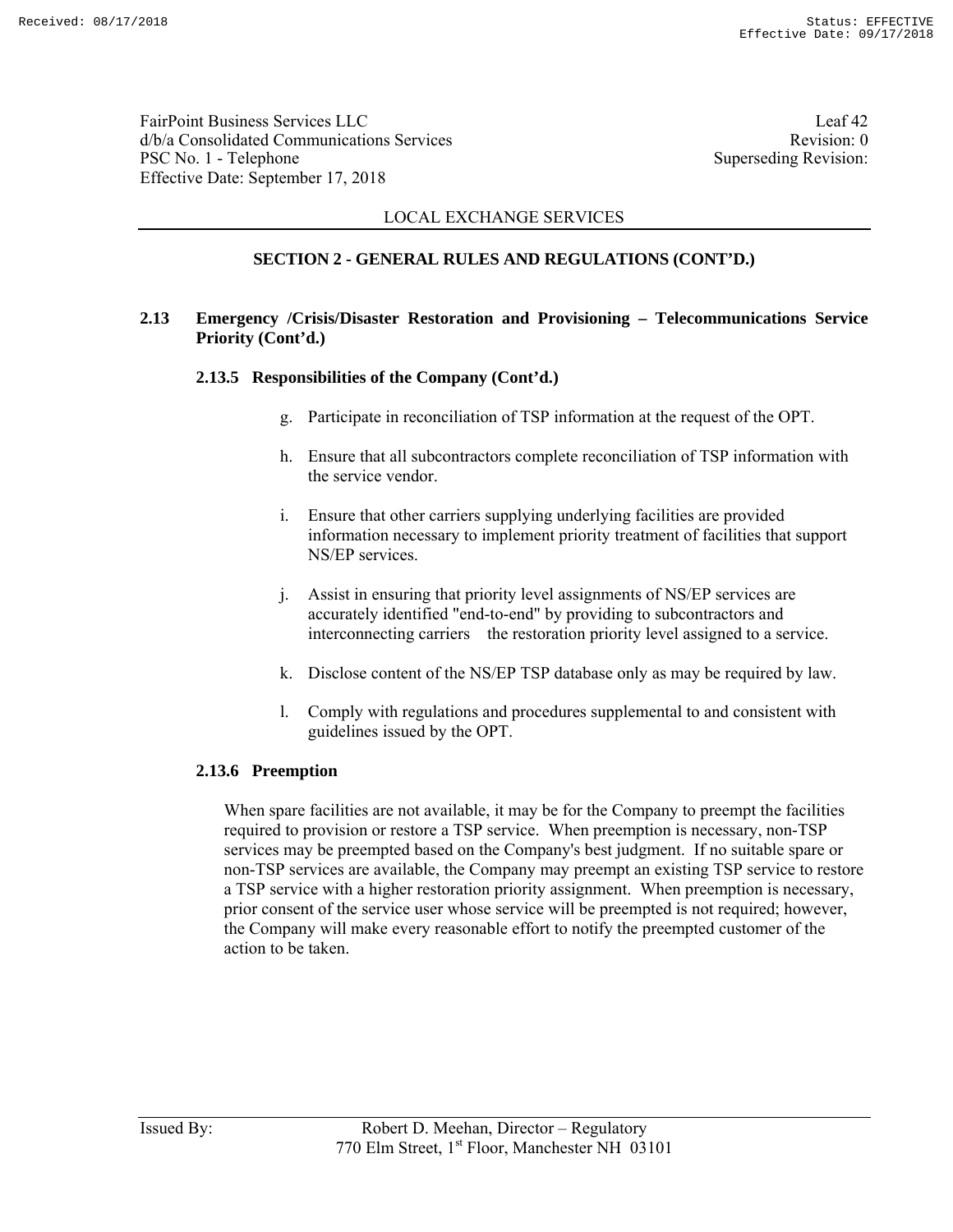FairPoint Business Services LLC Leaf 43 d/b/a Consolidated Communications Services and the service Revision: 0 PSC No. 1 - Telephone Superseding Revision: Effective Date: September 17, 2018

## LOCAL EXCHANGE SERVICES

# **SECTION 2 - GENERAL RULES AND REGULATIONS (CONT'D.)**

### **2.14 Critical Facilities Administration (CFA)**

### **2.14.1 Program Overview**

- a. Facilities-based carriers are responsible to provide data on the physical path of qualified circuits to customers who request such information. Such carriers are required to maintain facilities associated with qualified circuits in such a manner as to ensure that notification of a change in the physical routing of a qualifying circuit is communicated quickly to the affected customer, and the physical path data promptly updated. Such carriers will maintain the data and establish appropriate methods of identification and authentication to secure the data and restrict access by each customer to information relative to that customer's qualifying circuits.
- b. Customers are required to demonstrate for each qualifying circuit that the circuit has been registered under the federal Telecommunications Service Priority program in order to participate.

### **2.14.2 Customer Obligations**

Customers participating under the Critical Facilities Administration program will be required to:

- a. Identify critical facilities by enrolling circuits in the federal Telecommunications Service Priority program, and demonstrating the sponsorship of a federal agency supporting the designation of those circuits as qualifying under the federal Telecommunications Service Priority program. Such circuits will be referred to as "qualifying circuits."
- b. Subscribe to the Critical Facilities Administration service offered by their carrier, and identify which qualifying circuits it wishes to enroll in the service. Such circuits will be referred to as "subscribed circuits."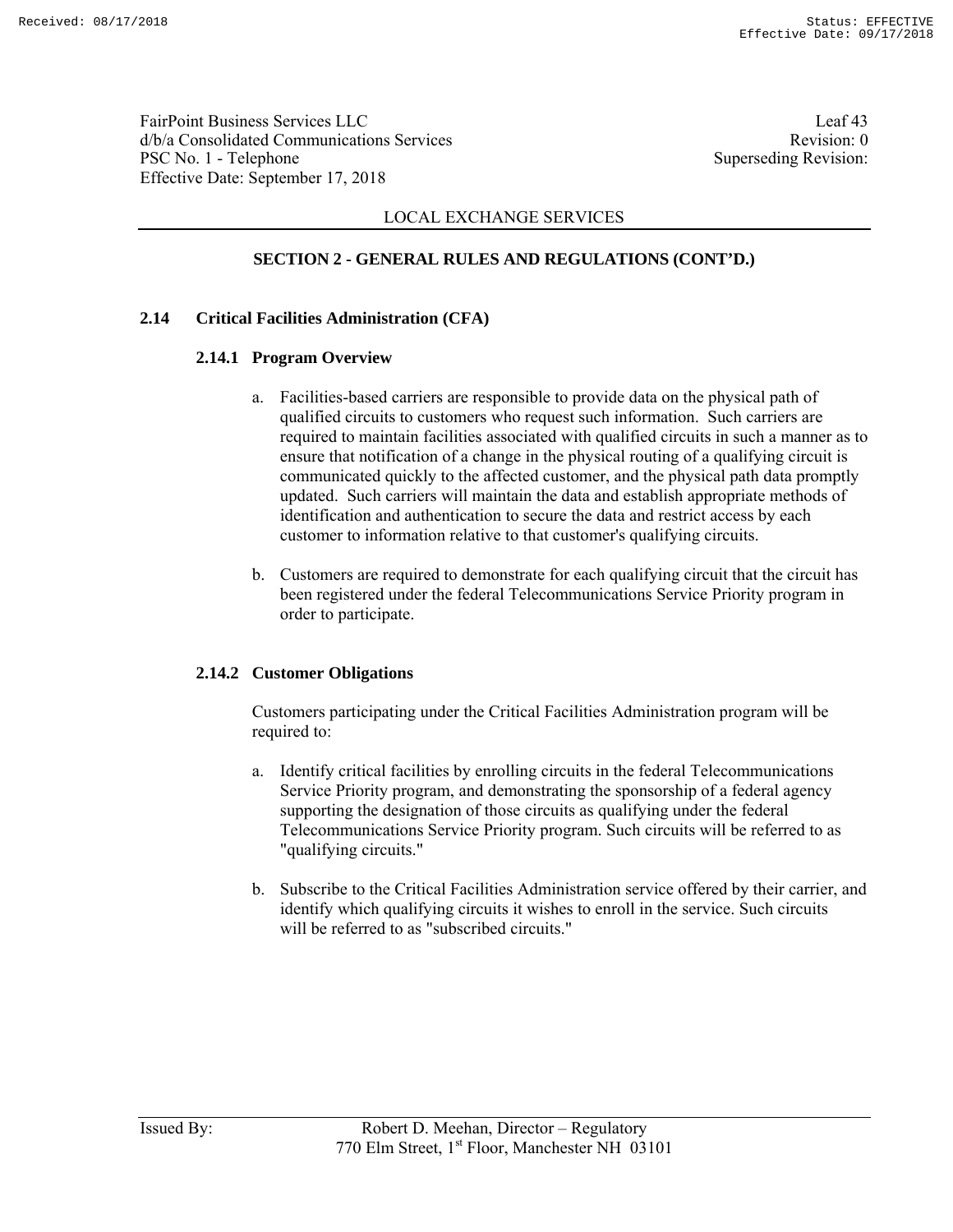FairPoint Business Services LLC Leaf 44 d/b/a Consolidated Communications Services and the service Revision: 0 PSC No. 1 - Telephone Superseding Revision: Effective Date: September 17, 2018

### LOCAL EXCHANGE SERVICES

# **SECTION 2 - GENERAL RULES AND REGULATIONS (CONT'D.)**

### **2.14 Critical Facilities Administration (CFA) (Cont'd.)**

### **2.14.3 Carrier Obligations**

Facilities-based carriers will be obligated to identify the physical path of each subscribed circuit as follows:

- a. Physical path information will be provided by reference to the latitude and longitude coordinates of suitable points along the circuit's path (e.g., cable entrances to buildings, manholes, riser poles, crossboxes, carrier equipment cabinets, and other circuit access points in the outside plant of the carrier) so as to allow the customer to ascertain with a reasonable degree of accuracy the actual physical path of each subscribed circuit.
- b. Physical path information for newly provisioned subscribed circuits is to be available to the customer within 5 business days after the circuit has been installed, and within 15 business days for existing, in-place subscribed circuits.
- c. Any planned moves, changes, or rearrangements that affect the physical path of a subscribed circuit are to be communicated at least 24 hours in advance to the customer, and information related to a move, change, or rearrangement that was as a result of unplanned activity is to be provided within 24 hours of the change.
- d. Updated information regarding the revised physical path of subscribed circuits would be available to the customer within 5 business days for planned actions, and within 15 business days for unplanned activities.
- e. Provision of the service would be suspended altogether in the instance of a major telephone outage. Once restored to service, current physical path information for a subscribed circuit would be developed and made available to the customer within ninety days of the restoration of service.
- f. The carrier must establish a secure database or other means that would allow the customer to obtain information of the physical path for only its subscribed circuits, subject to appropriate authentication and authorization. Where practicable, the information should be made available on a 24 hour by seven day basis.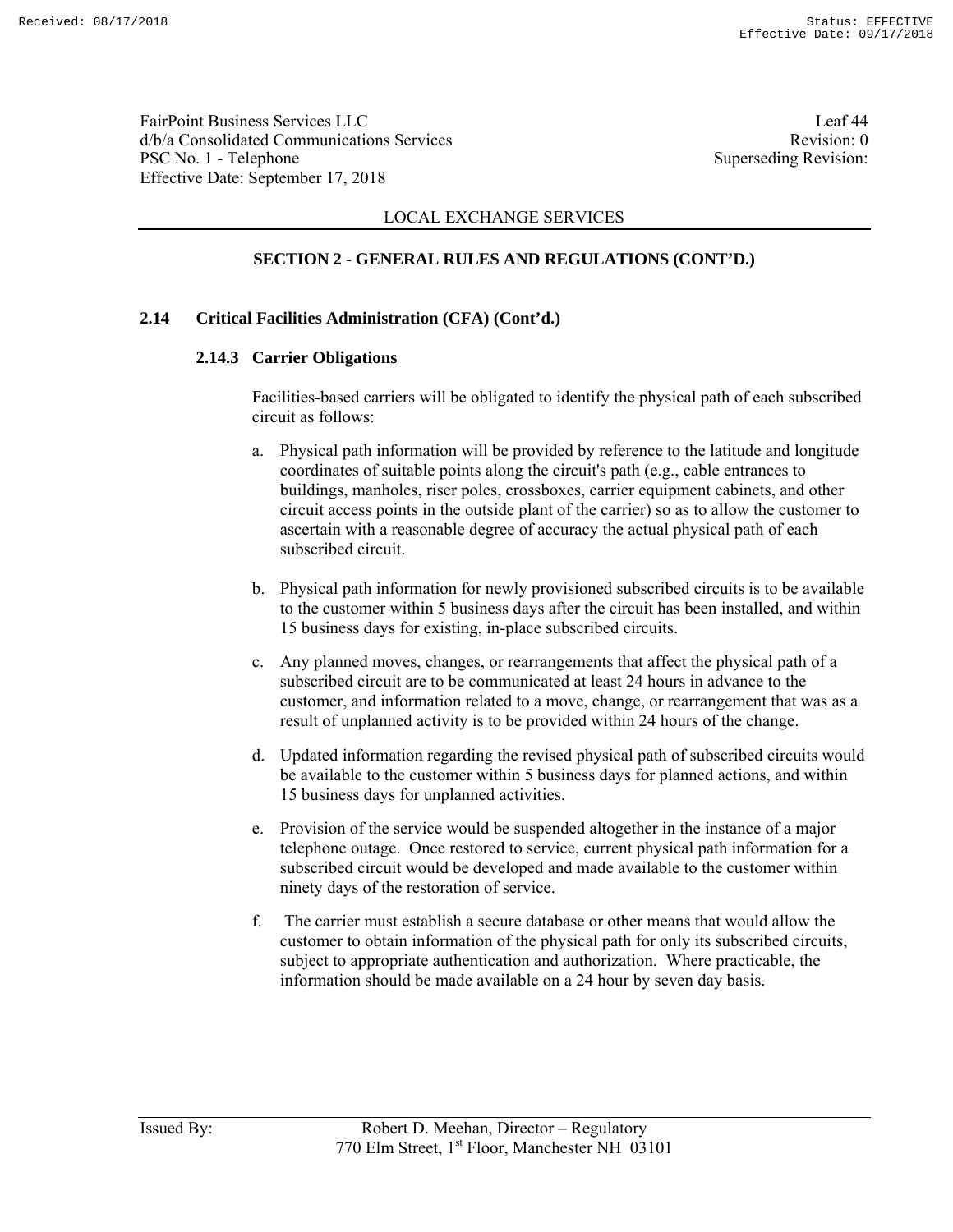FairPoint Business Services LLC Leaf 45 d/b/a Consolidated Communications Services Revision: 0 PSC No. 1 - Telephone Superseding Revision: Effective Date: September 17, 2018

## LOCAL EXCHANGE SERVICES

# **SECTION 2 - GENERAL RULES AND REGULATIONS (CONT'D.)**

### **2.14 Critical Facilities Administration (CFA) (Cont'd.)**

### **2.14.4 Rates**

Rates for CFA are based upon the time required to collect the circuit path data. The company will give the customer a good faith estimate of the time period needed to perform the requested service. The customer will be billed those charges, along with the tariff charges established by any connecting carrier for the service.

Per Hour \$120.00 \$250.00

Minimum Maximum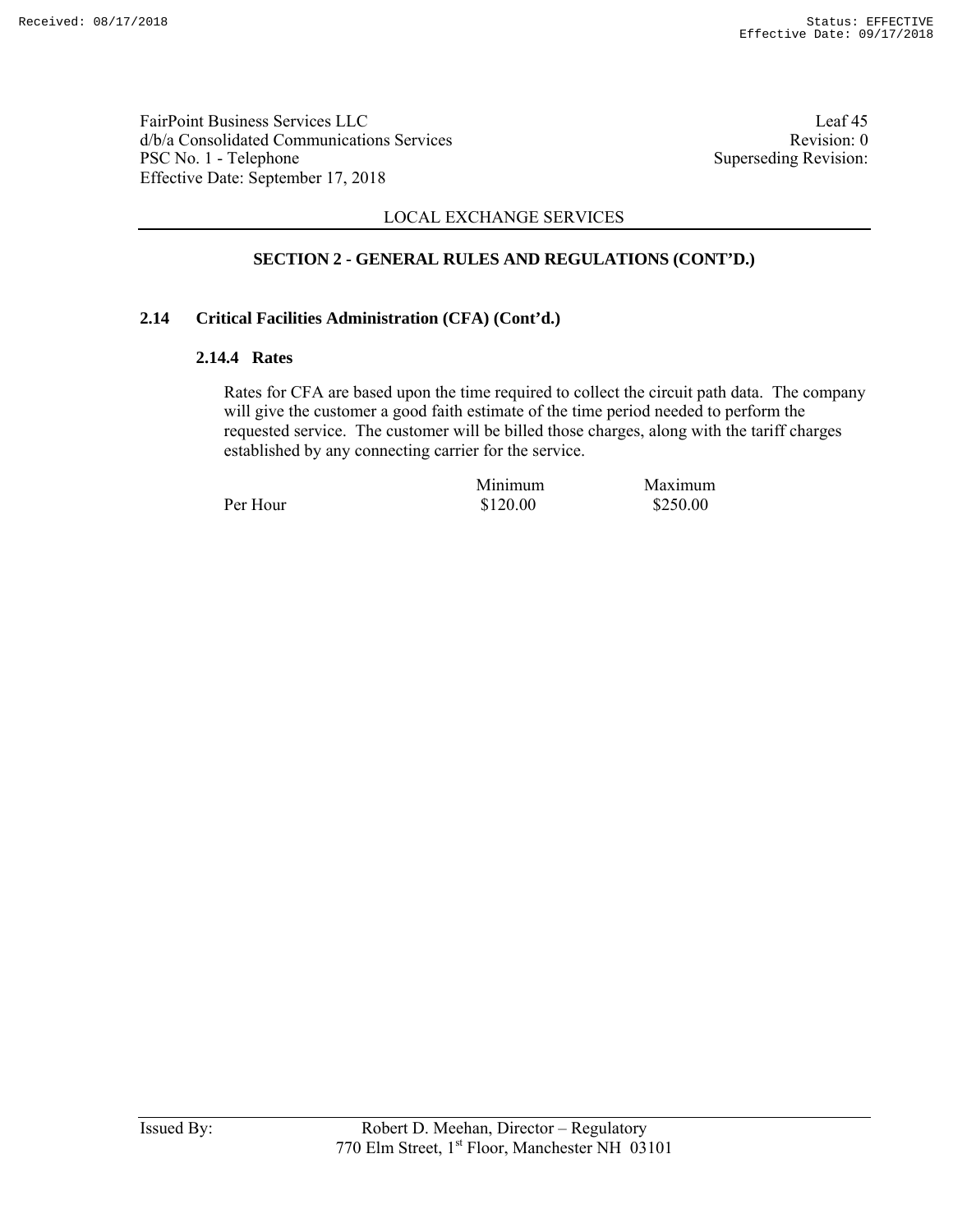FairPoint Business Services LLC Leaf 46 d/b/a Consolidated Communications Services Revision: 0 PSC No. 1 - Telephone Superseding Revision: Effective Date: September 17, 2018

## LOCAL EXCHANGE SERVICES

## **SECTION 3 - POINT-TO-POINT SERVICE**

## **CONTENTS**

|     |                                  | Leaf |
|-----|----------------------------------|------|
| 3.1 | Description of Service           | 47   |
| 3.2 | Mileage                          | 47   |
| 3.3 | <b>Trouble Isolation Charges</b> | 47   |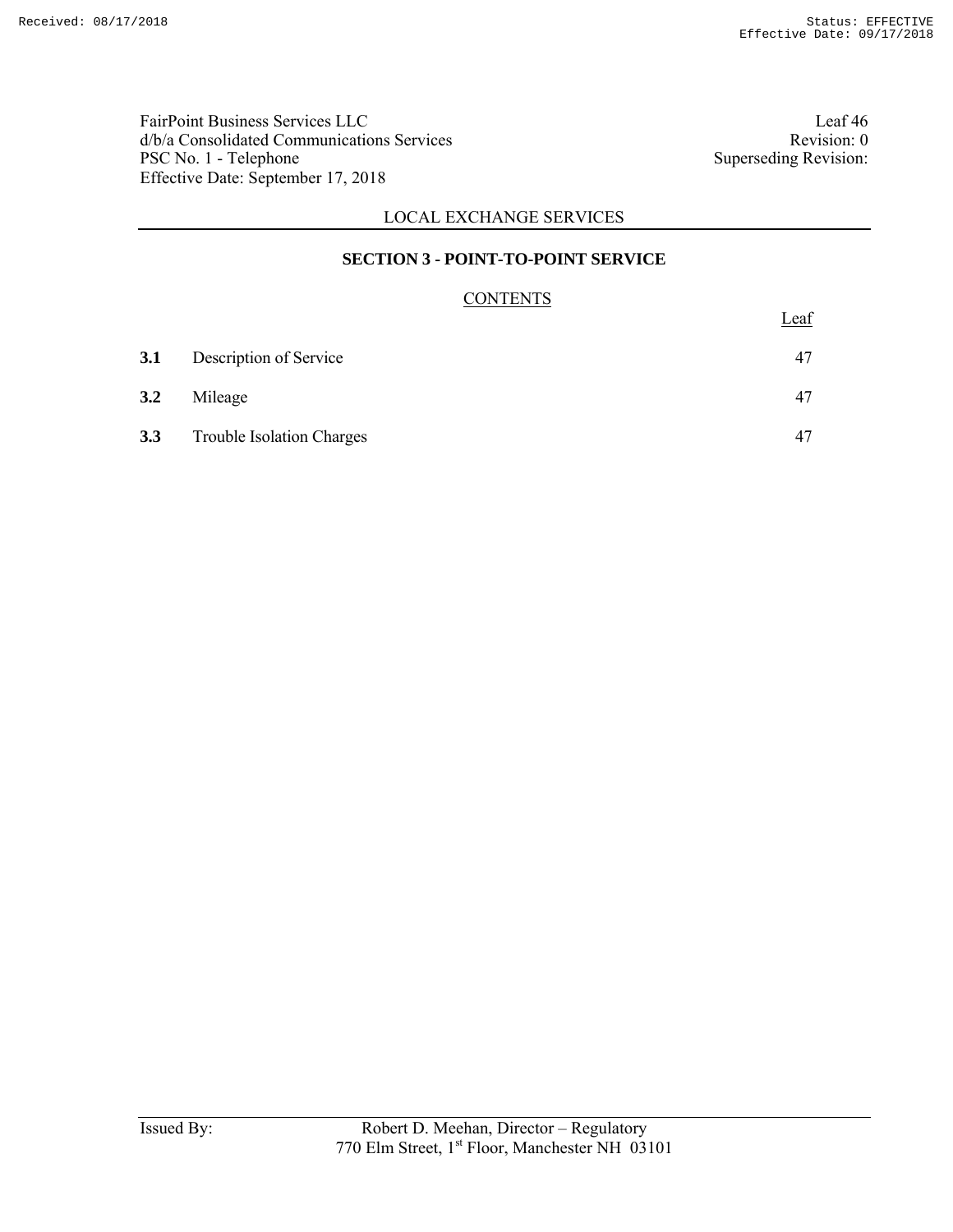FairPoint Business Services LLC Leaf 47 d/b/a Consolidated Communications Services and the service Revision: 0 PSC No. 1 - Telephone Superseding Revision: Effective Date: September 17, 2018

## LOCAL EXCHANGE SERVICES

# **SECTION 3 - POINT-TO-POINT SERVICE (CONT'D.)**

### **3.1 Description of Service**

Transmission Service is offered via the Company's facilities for the transmission of one-way and two-way communications.

The Company will offer high bandwidth, point-to-point special access services including, but not limited to:

- (a) Ethernet Transport Services
- (b) Asynchronous Transfer Mode-Based Services (ATM)
- (c) Synchronous Optical Network-Based Services (SONET)
- (d) Other such services as may be requested and are available pursuant to this Tariff

### **3.2 Mileage**

Any applicable airline mileage, used in conjunction with the services in Section 3.1, is obtained using the "V" and "H" coordinates assigned to each point as set forth in the National Exchange Carrier Association Tariff FCC No. 4. The calculation is generally defined as the square root of the sum of the squares of the differences between the "V" and "H" coordinates, divided by 10. Any fractional miles are rounded to the next whole mile before rates are applied.

 $((V 2 - V1)^2 + (H2 - H1)^2) /10$ 

#### **3.3 Trouble Isolation Charges**

The Trouble Isolation Charge applies for time spent on a Customer's premises by a Company employee or its agent during which it is determined that a service difficulty or trouble reported results from Customer-provided terminal equipment and/or communications systems.

When a Customer reports trouble to the Company for clearance and no trouble is found in the Company's facilities, the Customer may be responsible for payment of a charge calculated from the time Company personnel are dispatched to the Customer Premise until the work is completed. Failure of Company personnel to find trouble in the Company's facilities will result in no charge if the trouble is actually in those facilities but not discovered at that time.

The Customer may be responsible for payment of charges when the Company dispatches personnel to the Customer's premises and the trouble is in equipment or communications systems provided by other than the Company.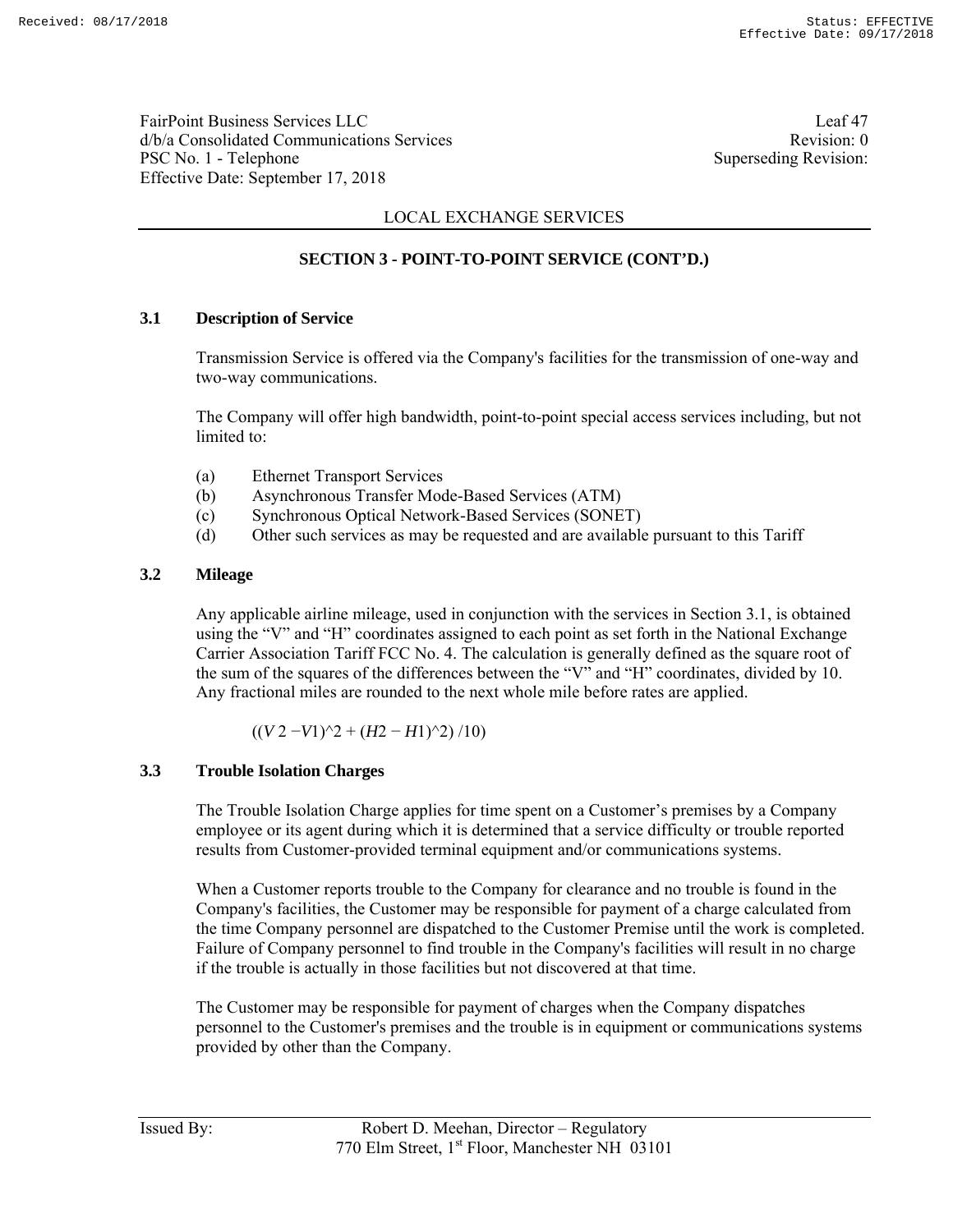FairPoint Business Services LLC Leaf 48 d/b/a Consolidated Communications Services and the vision of the Revision: 0 PSC No. 1 - Telephone Superseding Revision: Effective Date: September 17, 2018

# LOCAL EXCHANGE SERVICES

## **SECTION 3 - POINT-TO-POINT SERVICE (CONT'D.)**

### **3.3 Trouble Isolation Charges (Cont'd.)**

Charges will be made at the Company's current labor rates including appropriate overheads and are subject to overtime and premium time for work outside of normal Company hours. Charges will be based on a minimum of four hours.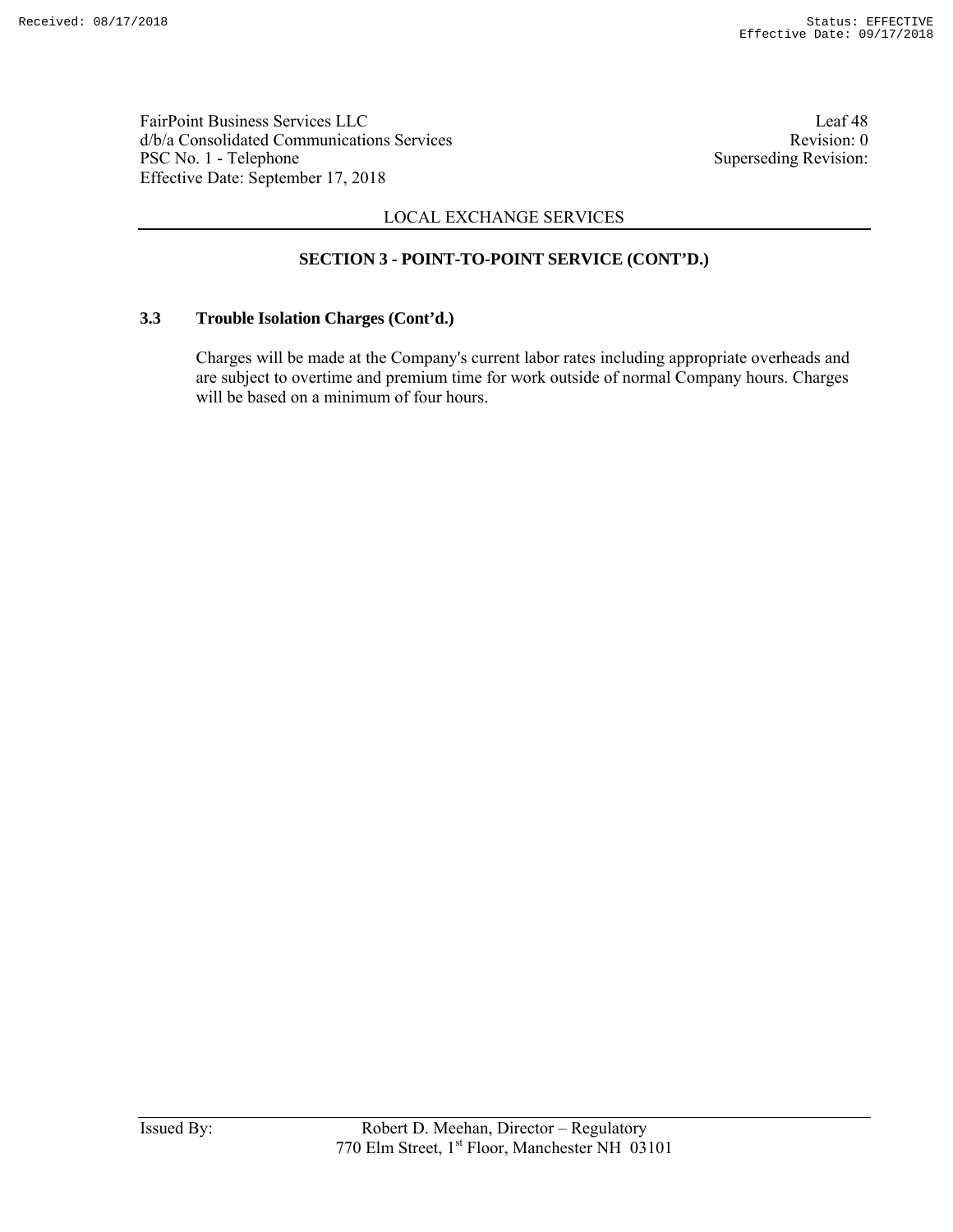FairPoint Business Services LLC<br>  $d/b/a$  Consolidated Communications Services<br>
Revision: 0 d/b/a Consolidated Communications Services<br>
PSC No. 1 - Telephone Superseding Revision: 0<br>
Superseding Revision: PSC No. 1 - Telephone Effective Date: September 17, 2018

Leaf

## LOCAL EXCHANGE SERVICES

### **SECTION 4 – RATES AND CHARGES**

## **CONTENTS**

| 4.1 | Description of Services |                              | 50 |  |
|-----|-------------------------|------------------------------|----|--|
|     | 4.1.1                   | <b>Ethernet Transport</b>    | 50 |  |
|     | 4.1.2                   | <b>ATM Services</b>          | 50 |  |
|     | 4.1.3                   | <b>SONET Services</b>        | 50 |  |
|     | 4.1.4                   | Other Special Access Service | 50 |  |
| 4.2 |                         | Individual Case Basis        | 50 |  |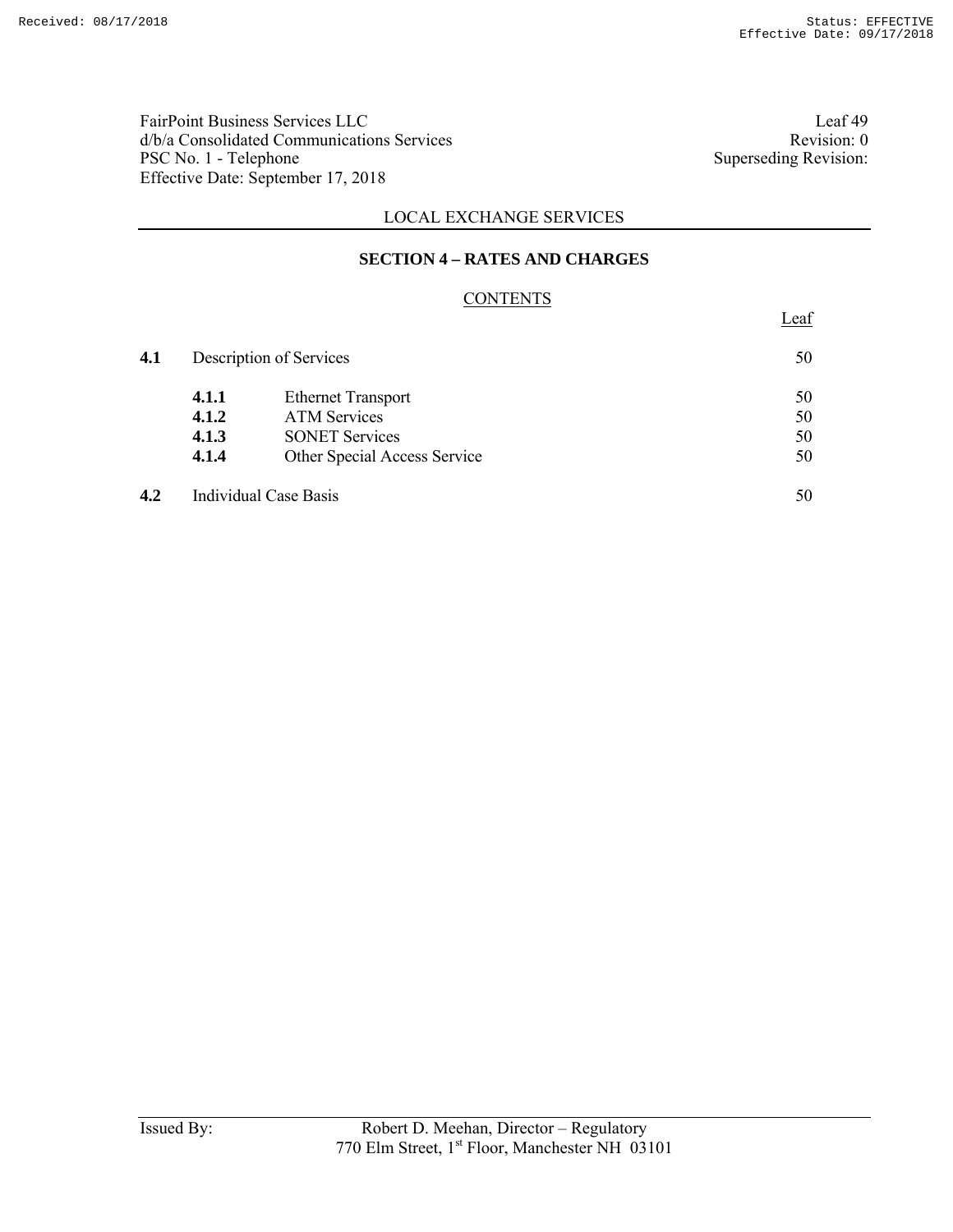FairPoint Business Services LLC Leaf 50 d/b/a Consolidated Communications Services and the vision of the Revision: 0 PSC No. 1 - Telephone Superseding Revision: Effective Date: September 17, 2018

## LOCAL EXCHANGE SERVICES

## **SECTION 4 – RATES AND CHARGES (CONT'D.)**

### **4.1 Description of Services**

Services will be provided on a non-discriminatory basis to all customers, pursuant to terms and conditions contained in this tariff and subject to the availability of adequate facilities

- **4.1.1** Ethernet Transport Services Rates to mirror those contained in National Exchange Carrier Association (NECA) Tariff FCC No. 5.
- **4.1.2** ATM Service Rates to mirror those contained in National Exchange Carrier Association (NECA) Tariff FCC No. 5.
- **4.1.3** SONET Services Rates to mirror those contained in National Exchange Carrier Association (NECA) Tariff FCC No. 5.
- **4.1.4** Other special access services rates to be determined pursuant to Section 4.2
	- i) any other reasonable costs incurred by the Company related to special

#### **4.2 Individual Case Basis**

In lieu of the rates otherwise set forth in this tariff, rates and charges, including minimum usage, installation, special construction and recurring charges for Company's services may be established at negotiated rates on an Individual Case Basis ("ICB"). Such arrangements shall be considered special pricing arrangements, the terms of which will be set forth in individual Customer contracts.

Rates and terms for services that the Company offers to Customers may vary depending on a number of factors, which may include but are not limited to:

- length of circuit(s)
- volume and/or term commitments
- varying equipment types and configurations
- special construction
- type of service(s)
- cost differences (labor, taxes, fees paid to LEC for interconnection, etc.)
- customer-specific billing arrangements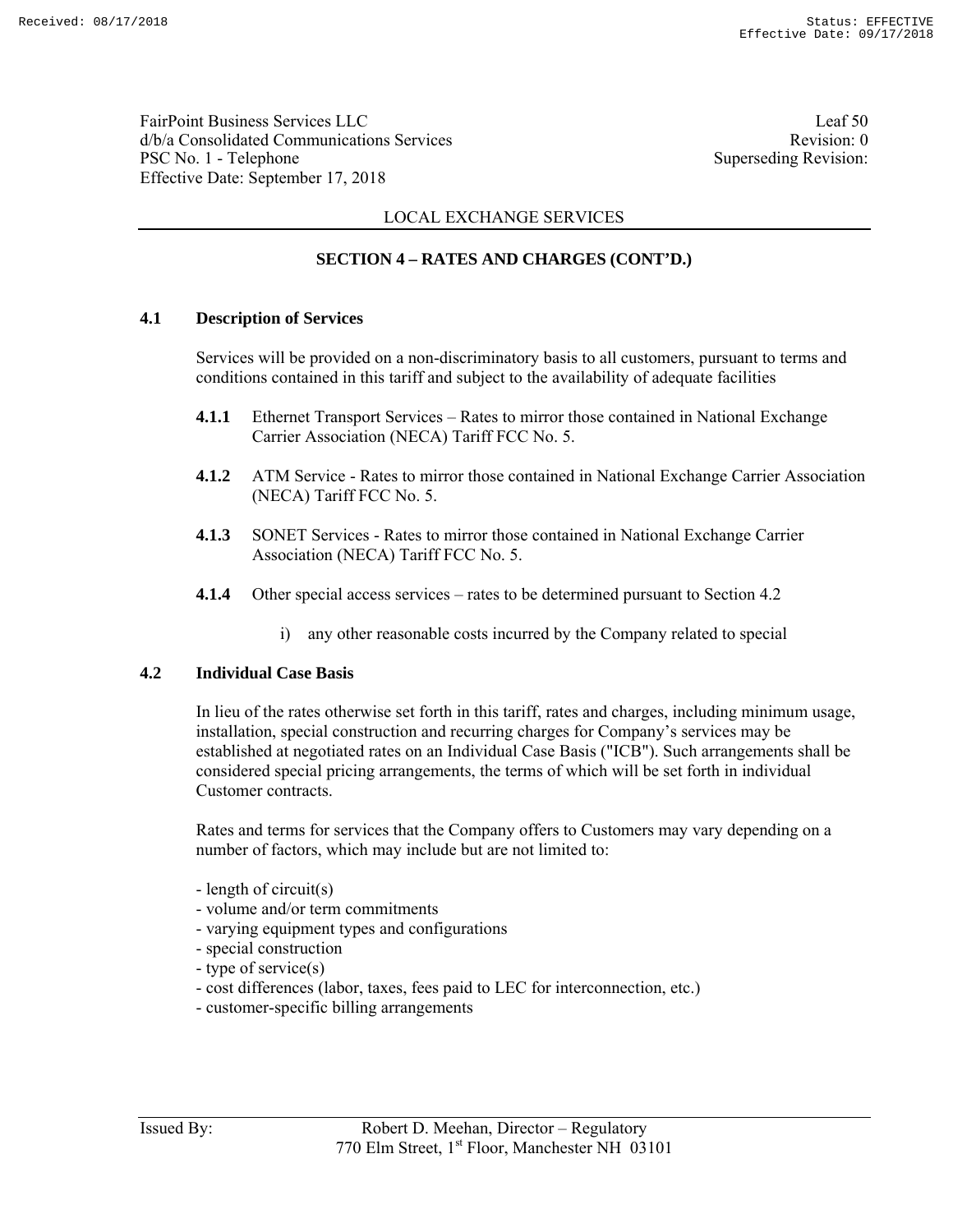FairPoint Business Services LLC Leaf 51 d/b/a Consolidated Communications Services and the service Revision: 0 PSC No. 1 - Telephone Superseding Revision: Effective Date: September 17, 2018

## LOCAL EXCHANGE SERVICES

## **SECTION 4 – RATES AND CHARGES (CONT'D.)**

### **4.2 Individual Case Basis (Cont'd.)**

- other miscellaneous fees and charges (e.g. rights-of-way charges, franchise fees and building rights-of-way costs, etc.)
- market conditions and/or competitive considerations
- availability of existing facilities

However, unless otherwise specified in the individual Customer contract, the terms, conditions, obligations and regulations set forth in this tariff other than this Section 4 shall be incorporated into, and become part of, said contract, and shall be binding on Company and Customer. Specialized rates or charges will be made available to similarly situated Customers on a nondiscriminatory basis. In addition to any rate or charge established by the Company, the Customer will also be responsible for any recurring or non-recurring charges imposed by local exchange telephone companies incurred by or on behalf of the Customer in establishing or maintaining service. Such charges may be billed by the Company or directly by the local exchange company, at the Company's option.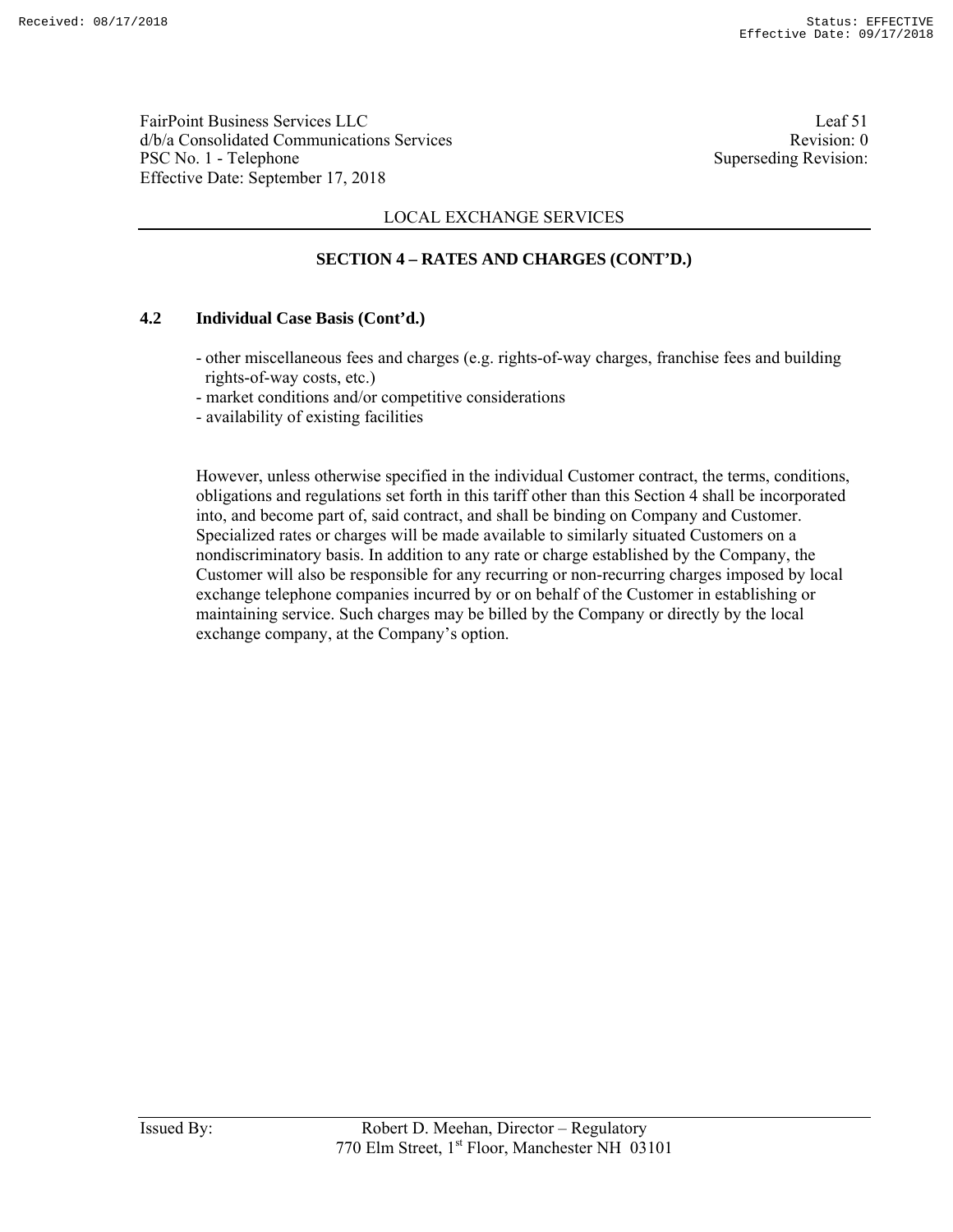FairPoint Business Services LLC<br>  $d/b/a$  Consolidated Communications Services<br>
Revision: 0 d/b/a Consolidated Communications Services<br>
PSC No. 1 - Telephone Superseding Revision: 0<br>
Superseding Revision: PSC No. 1 - Telephone Effective Date: September 17, 2018

# LOCAL EXCHANGE SERVICES

### **SECTION 5 – COLLOCATED INTERCONNECTION**

### **CONTENTS**

|     |                                    | Leaf |
|-----|------------------------------------|------|
|     | <b>5.1</b> Description of Services |      |
| 5.2 | <b>Rates and Charges</b>           |      |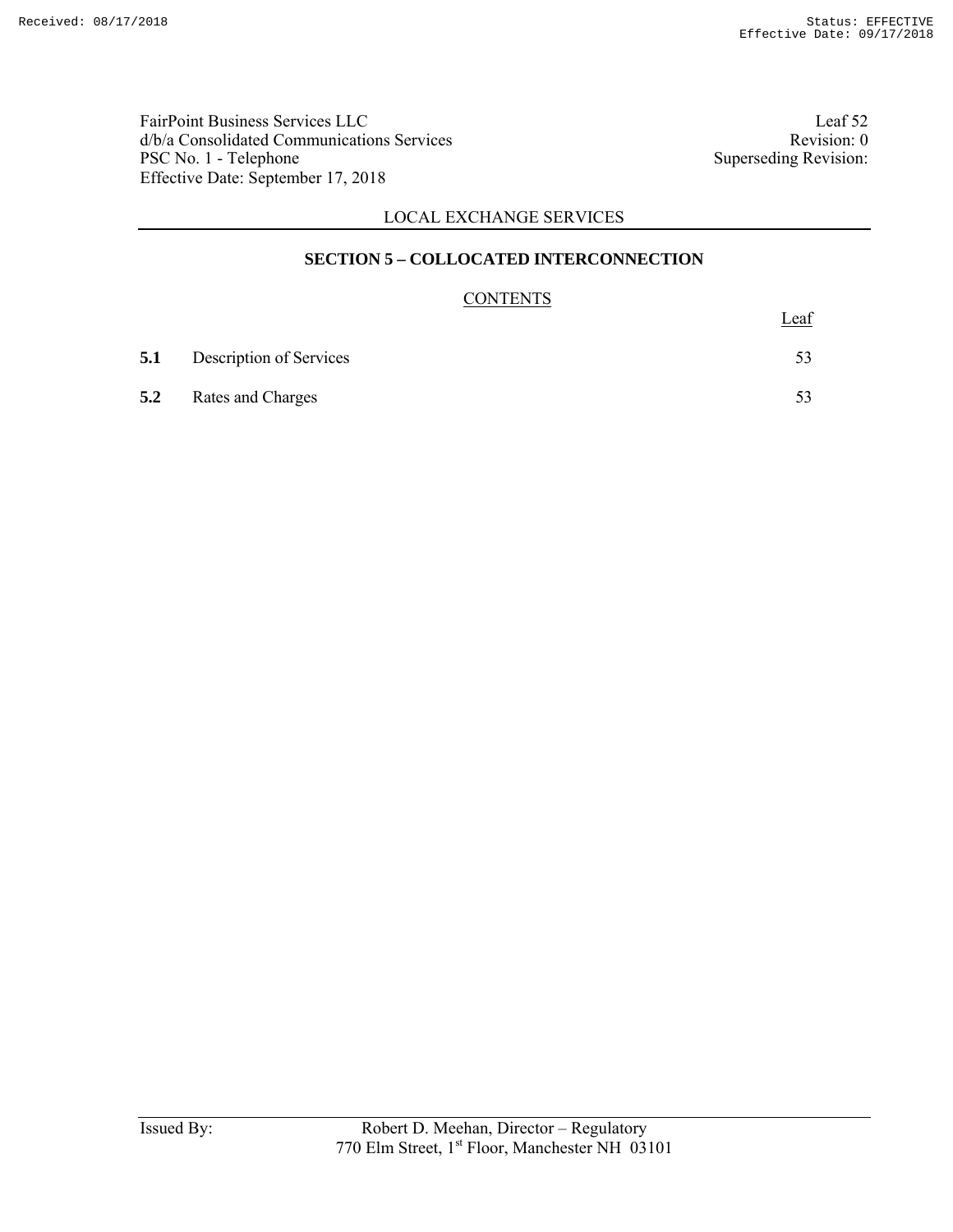FairPoint Business Services LLC<br>
d/b/a Consolidated Communications Services<br>
Revision: 0  $d/b/a$  Consolidated Communications Services PSC No. 1 - Telephone Superseding Revision: Effective Date: September 17, 2018

# LOCAL EXCHANGE SERVICES

# **SECTION 5 – COLLOCATED INTERCONNECTION (CONT'D.)**

### **5.1 Description of Services**

This section contains regulations, terms and conditions for Collocated Interconnection (Collocation) and associated special access transport services as provided by the Company. The Company will make available both virtual and physical collocations subject to the availability of space and the absence of other technical or legal limitations.

### **5.2 Rates**

The rates and charges associated with collocation will be determined on an individual case basis.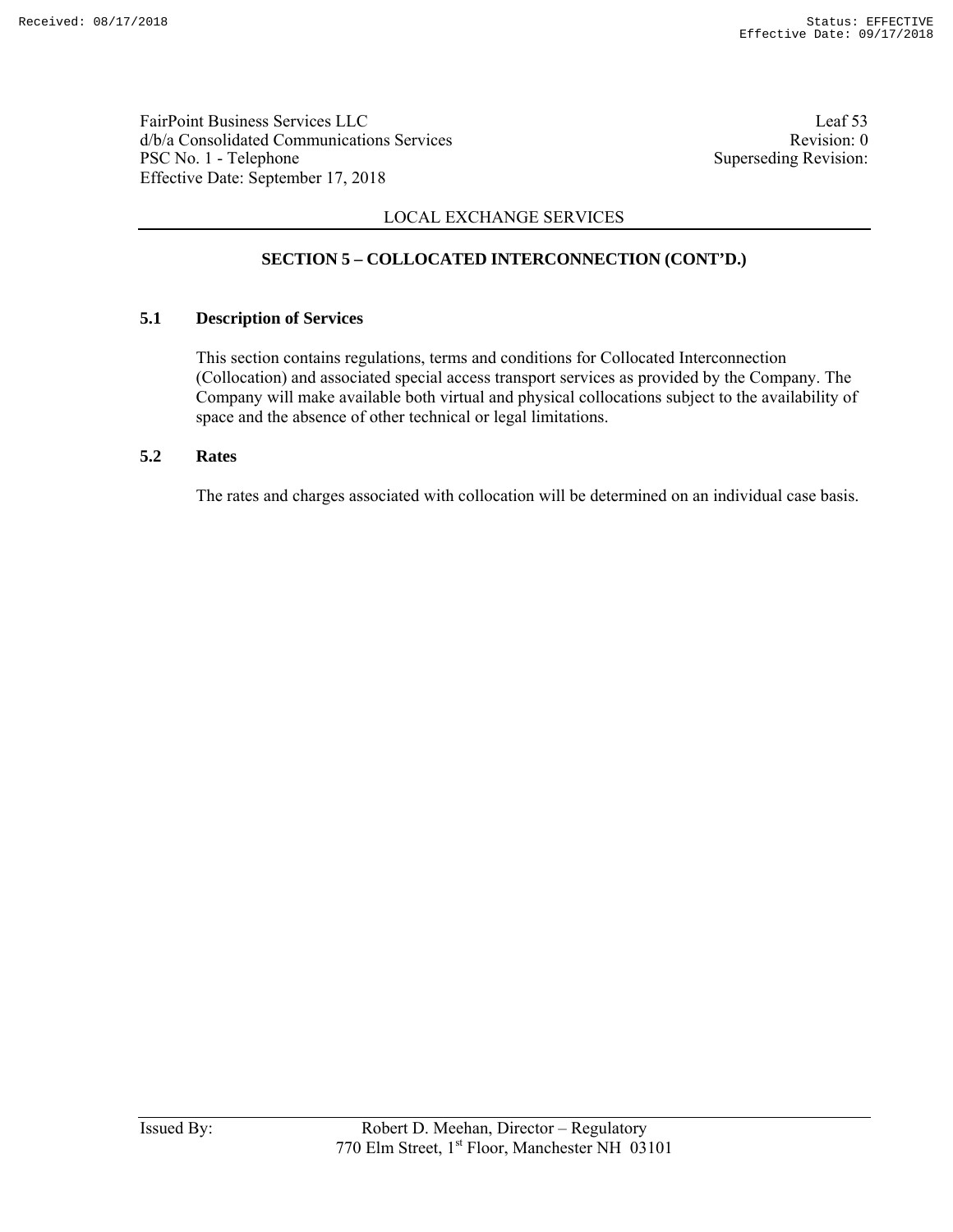FairPoint Business Services LLC Leaf 54 d/b/a Consolidated Communications Services<br>
PSC No. 1 - Telephone Superseding Revision: 0<br>
Superseding Revision: PSC No. 1 - Telephone Effective Date: September 17, 2018

Leaf

## LOCAL EXCHANGE SERVICES

### **SECTION 6 – LOCAL EXCHANGE SERVICE**

### **CONTENTS**

| 6.1 | General |                                               | 55 |
|-----|---------|-----------------------------------------------|----|
|     | 6.1.1   | Application of Business and Residential Rates | 55 |
|     | 6.1.2   | Charges Based on Duration of Use              | 56 |
|     | 6.1.3   | Call Timing for Usage Sensitive Services      | 57 |
|     | 6.1.4   | <b>Service Terms and Conditions</b>           | 57 |
| 6.2 |         | <b>Local Exchange Services</b>                | 58 |
|     | 6.2.1   | <b>Standard Flat Rate Service</b>             | 58 |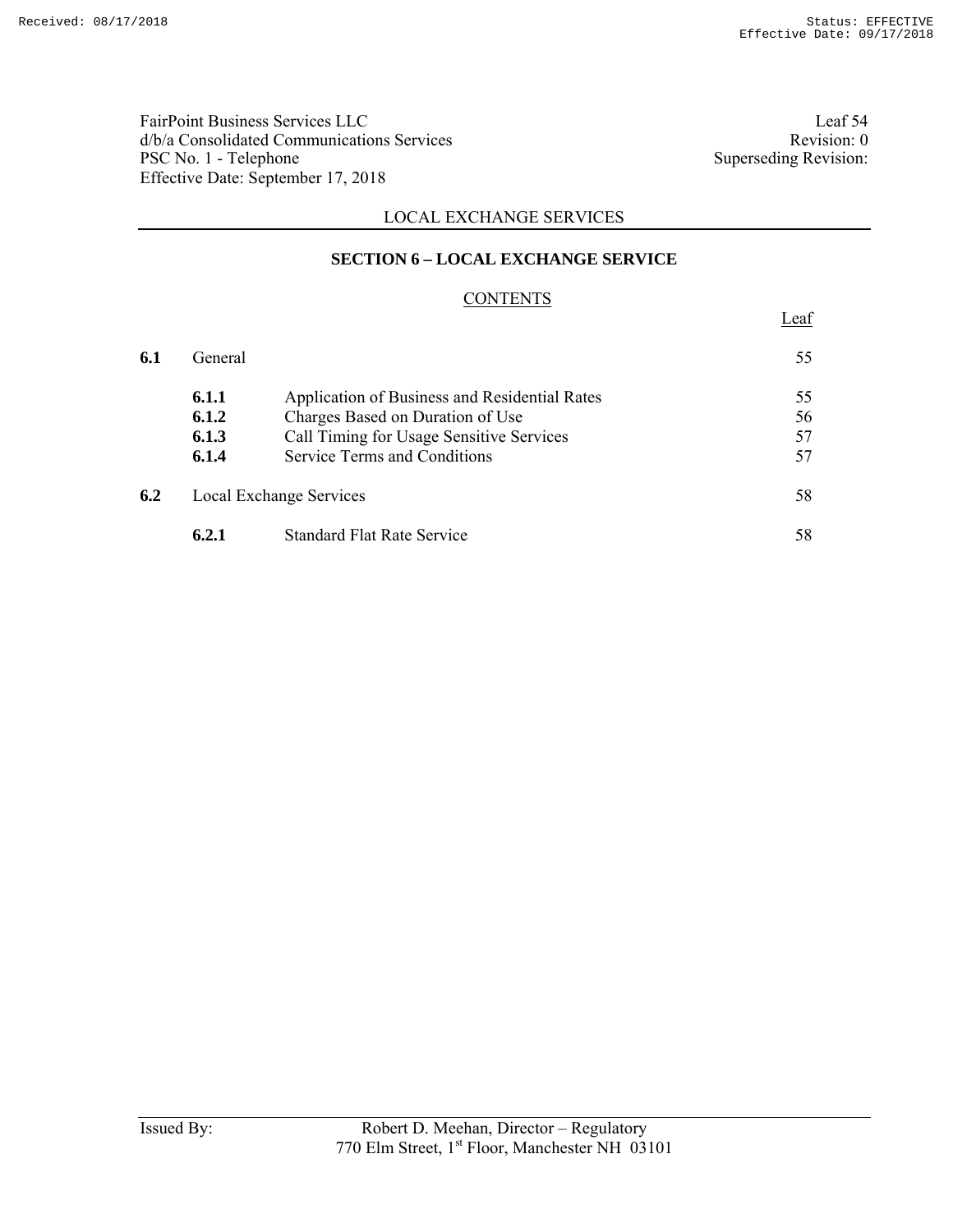FairPoint Business Services LLC Leaf 55 d/b/a Consolidated Communications Services and the service Revision: 0 PSC No. 1 - Telephone Superseding Revision: Effective Date: September 17, 2018

# LOCAL EXCHANGE SERVICES

## **SECTION 6 – LOCAL EXCHANGE SERVICE (CONT'D.)**

### **6.1 General**

Local exchange service is offered to Customers on a presubscription basis. Unless otherwise specified, the minimum term is one (1) month. Rates for service may vary by call type and/or term commitment. Usage rates, per call charges and monthly fees may apply. In addition, applicable Service Order and other nonrecurring charges may apply. Call timing is defined in the description for each service. Service is available 24 hours a day, 7 days a week. Service is available where technically feasible and where facilities permit.

### **6.1.1 Application of Business and Residential Rates**

- A. The determination as to whether telephone service should be classified as Business or Residential is based on the character of the use to be made of the service. Service is classified as Business service where the use is primarily or substantially of a business, professional, institutional, or otherwise occupational nature. Where the business use, if any, is incidental and where the major use is of a personal or domestic nature at the person's dwelling, service is classified as Residential service.
- B. Business rates apply at the following locations, among others:
	- 1. In offices, stores and factories, and in quarters occupied by clubs, lodges, fraternal societies, schools, colleges, libraries, hospitals, and other business establishments.
	- 2. In residential locations where the place of residence is in the immediate proximity to a place of business and it is evident that the telephone in the residence is or will be used for business purposes; and
	- 3. In residential locations where an extension is located at a place where business rates would apply.
	- 4. In the residence of a practicing physician, dentist, veterinary, surgeon, or other medical practitioner who has no service at business rates at another location.
	- 5. In any residential location where there is substantial business use of the service and the customer has no service at business rates.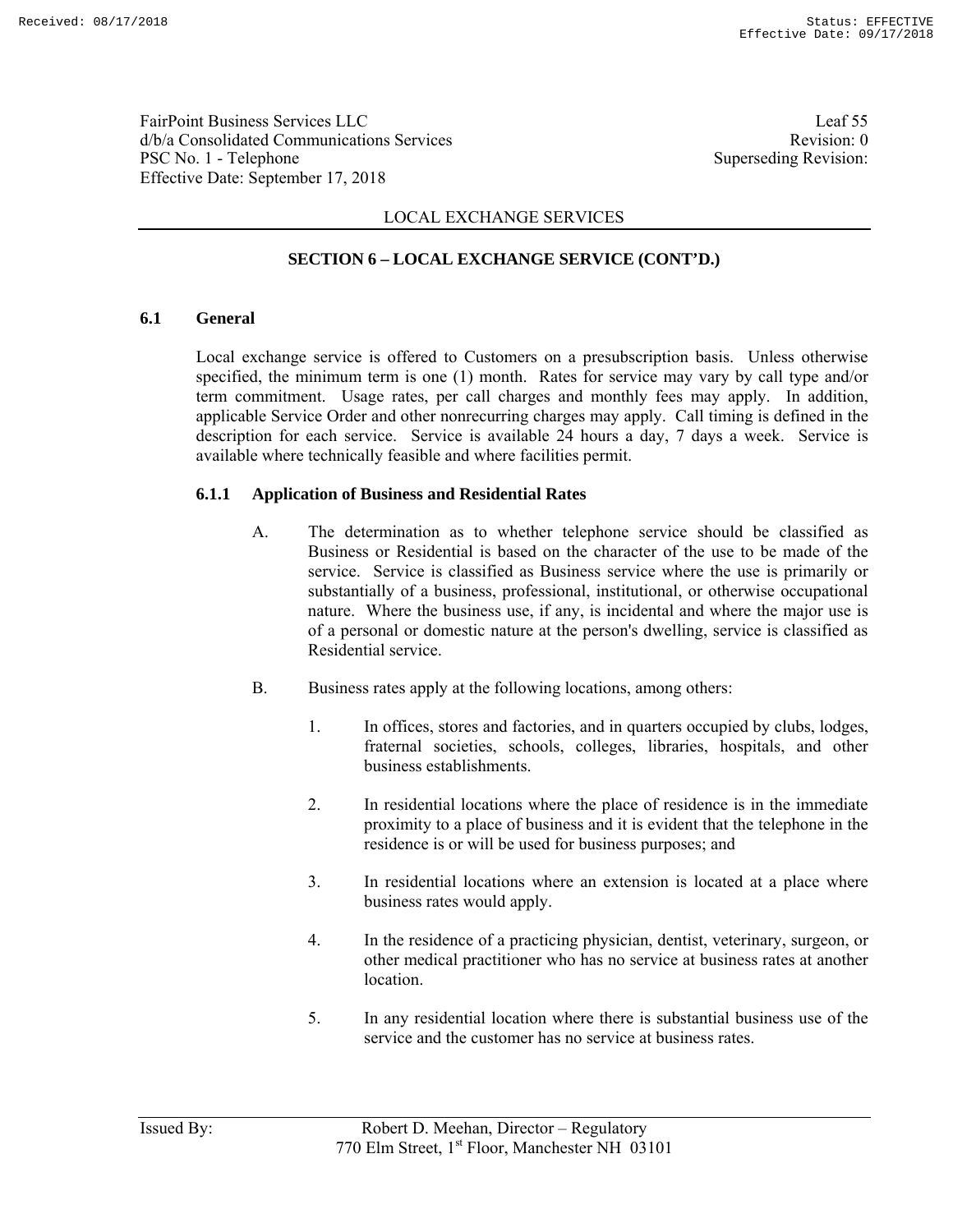FairPoint Business Services LLC Leaf 56 d/b/a Consolidated Communications Services and the consolidated Communications Services PSC No. 1 - Telephone Superseding Revision: Effective Date: September 17, 2018

## LOCAL EXCHANGE SERVICES

# **SECTION 6 – LOCAL EXCHANGE SERVICE (CONT'D.)**

### **6.1 General (Cont'd.)**

### **6.1.1 Application of Business and Residential Rates (Cont'd.)**

- C. Residence rates apply at the following locations, among others:
	- 1. In private residences; in the residential portion of hotels, apartment houses, boarding houses, churches, or institutions when the use of the service is confined to the domestic use of the Customer and listings of a business nature are not furnished.
	- 2. In the residence of a practicing physician, dentist, veterinarian, surgeon, or other medical practitioner provided that such residence is not a part of an office building and provided the Customer has service charged for at business rates at another location.

### **6.1.2 Charges Based on Duration of Use**

Where charges for a service are specified based on the duration of use, such as the duration of a telephone call, the following rules apply:

- A. Calls are measured in durational increments identified for each service. All calls that are fractions of a measurement increment are rounded-up to the next whole unit.
- B. Timing on completed calls begins when the call is answered by the called party. Answering is determined by hardware answer supervision in all cases where this signaling is provided by the terminating local carrier and any intermediate carrier(s). Timing for operator service person-to-person calls start with completion of the connection to the person called or an acceptable substitute, or to the PBX station called.
- C. Timing terminates on all calls when the calling party hangs up or the Company network receives an off-hook signal from the terminating carrier.
- D. Calls originating in one time period and terminating in another will be billed in proportion to the rates in effect during different segments of the call.
- E. All times refer to local time.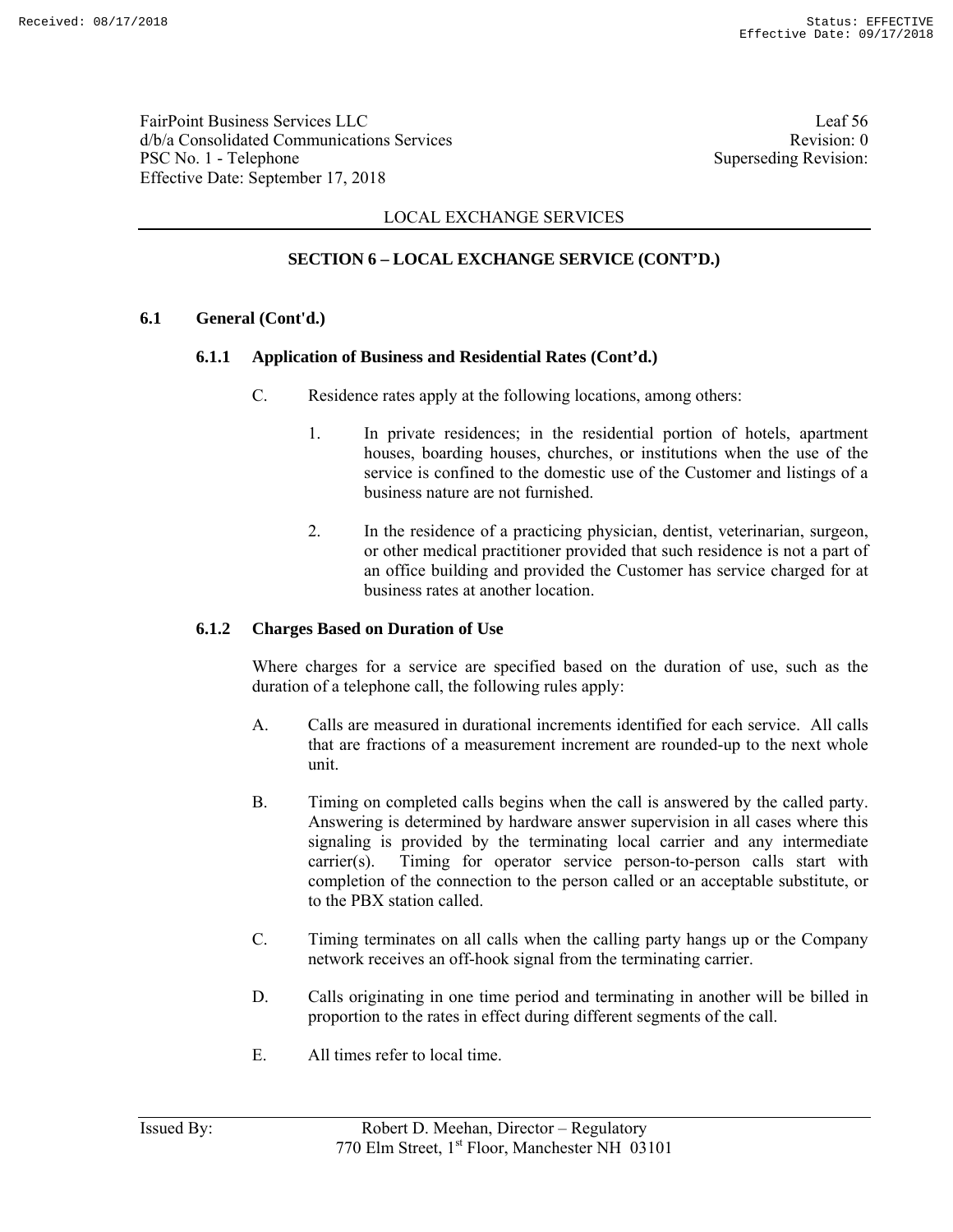FairPoint Business Services LLC Leaf 57 d/b/a Consolidated Communications Services and the services Revision: 0 PSC No. 1 - Telephone Superseding Revision: Effective Date: September 17, 2018

## LOCAL EXCHANGE SERVICES

# **SECTION 6 – LOCAL EXCHANGE SERVICE (CONT'D.)**

### **6.1 General (Cont'd.)**

### **6.1.3 Call Timing for Usage Sensitive Services**

Where charges for a service are specified based on the duration of use, such as the duration of a telephone call, the following rules apply:

- A. Calls are measured in durational increments identified for each service. All calls which are fractions of a measurement increment are rounded-up to the next whole unit.
- B. Timing on completed calls begins when the call is answered by the called party. Answering is determined by hardware answer supervision in all cases where this signaling is provided by the terminating local carrier and any intermediate carrier(s).
- C. Timing terminates on all calls when the calling party hangs up or the Company's network receives an off-hook signal from the terminating carrier.

#### **6.1.4 Service Terms and Conditions**

Local exchange service provides a Customer with a telephonic connection to, and a unique telephone number on, the Company switching network that enables the Customer to:

- a) receive calls from other stations on the public switched telephone network;
- b) access the Company local calling services and other services as set forth in this tariff;
- c) access interexchange calling services of the Company and of other carriers;
- d) access (at no additional charge) to Company operators and business office for service related assistance;
- e) access toll-free telecommunications services such as 800 NPA; and access toll-free emergency services by dialing 0 or 9-1-1 (where available);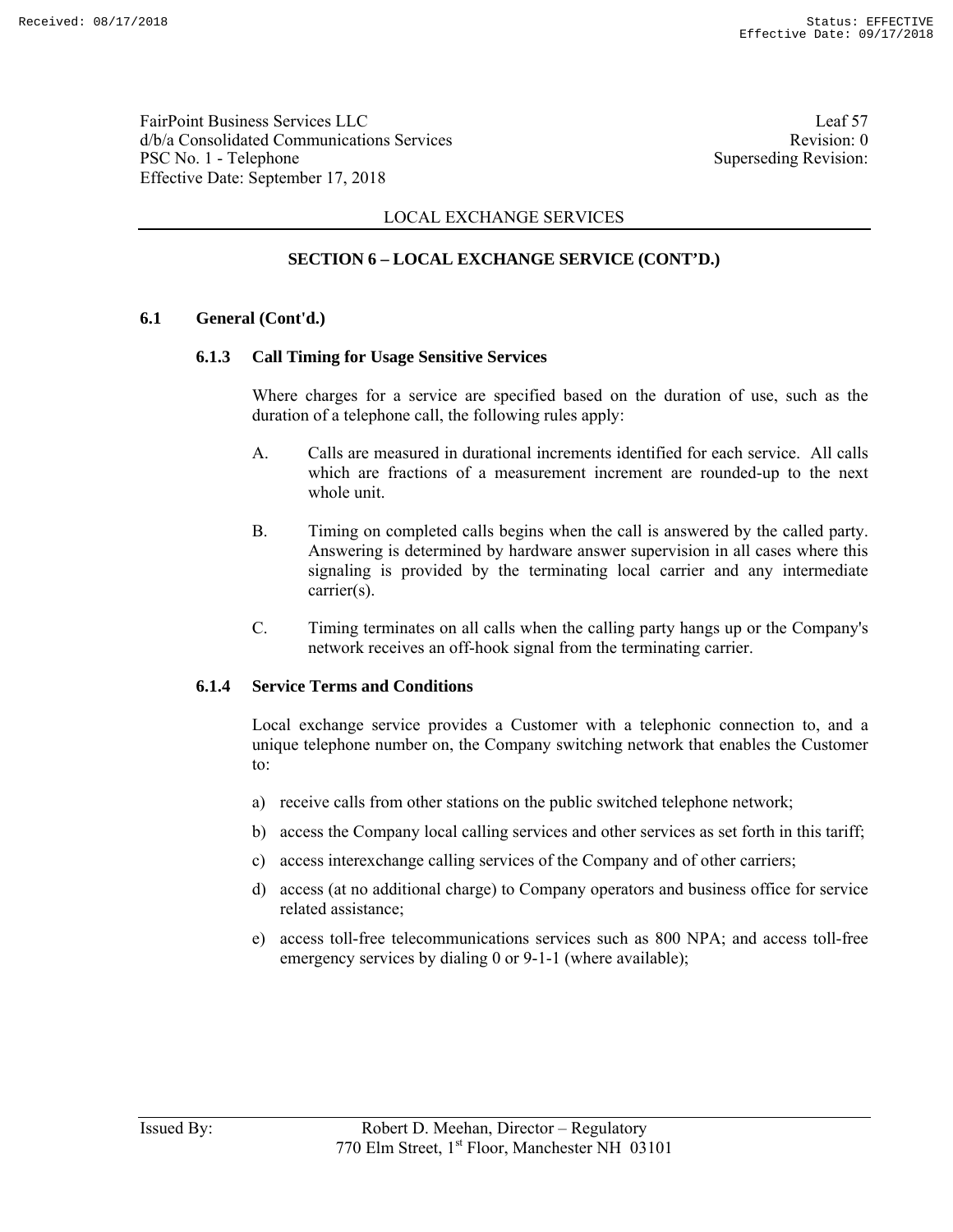FairPoint Business Services LLC Leaf 58 d/b/a Consolidated Communications Services and the service Revision: 0 PSC No. 1 - Telephone Superseding Revision: Effective Date: September 17, 2018

## LOCAL EXCHANGE SERVICES

## **SECTION 6 – LOCAL EXCHANGE SERVICE (CONT'D.)**

### **6.1 General (Cont'd.)**

### **6.1.4 Service Terms and Conditions (Cont'd.)**

 f) access relay services for the hearing and/or speech impaired. Local exchange service cannot be used to originate calls to caller-paid information services (e.g., 900, 976) provided by other companies. Calls to those numbers and other numbers used for caller-paid information services will be blocked by the Company switch

Each Basic Local Exchange Service corresponds to one or more telephonic communications channels that can be used to place or receive one call at a time. Individual line local exchange service is comprised of exchange access lines defined as follows:

Exchange Access Line – The service central office line equipment and all the Company plant facilities up to the demarcation point. These facilities are Company provided and maintained and provide access to and from the telecommunications network for message toll service and for local calling appropriate to the tariffed use offering selected by the Customer.

#### **6.2 Local Exchange Services**

Recurring charges are billed monthly in advance. Nonrecurring charges for usage and installation or rearrangement of service, as applicable, are billed on the next month's bill. A one-time set up fee per account may apply.

#### **6.2.1 Standard Flat Rate Service**

A. Standard Flat Rate Service provides a Customer with analog; voice-grade telephonic communications channels that can be used to place or receive one call at a time. Lines are provided for the connection of Customer-provided wiring, telephone, facsimile machines or other station equipment. Local exchange service lines and trunks are provided on a single party (individual) basis only. No multi-party lines are provided. Customers receive unlimited calling within their local calling area. No measured or message rate usage charges apply to calls placed to or received from areas within the local calling area.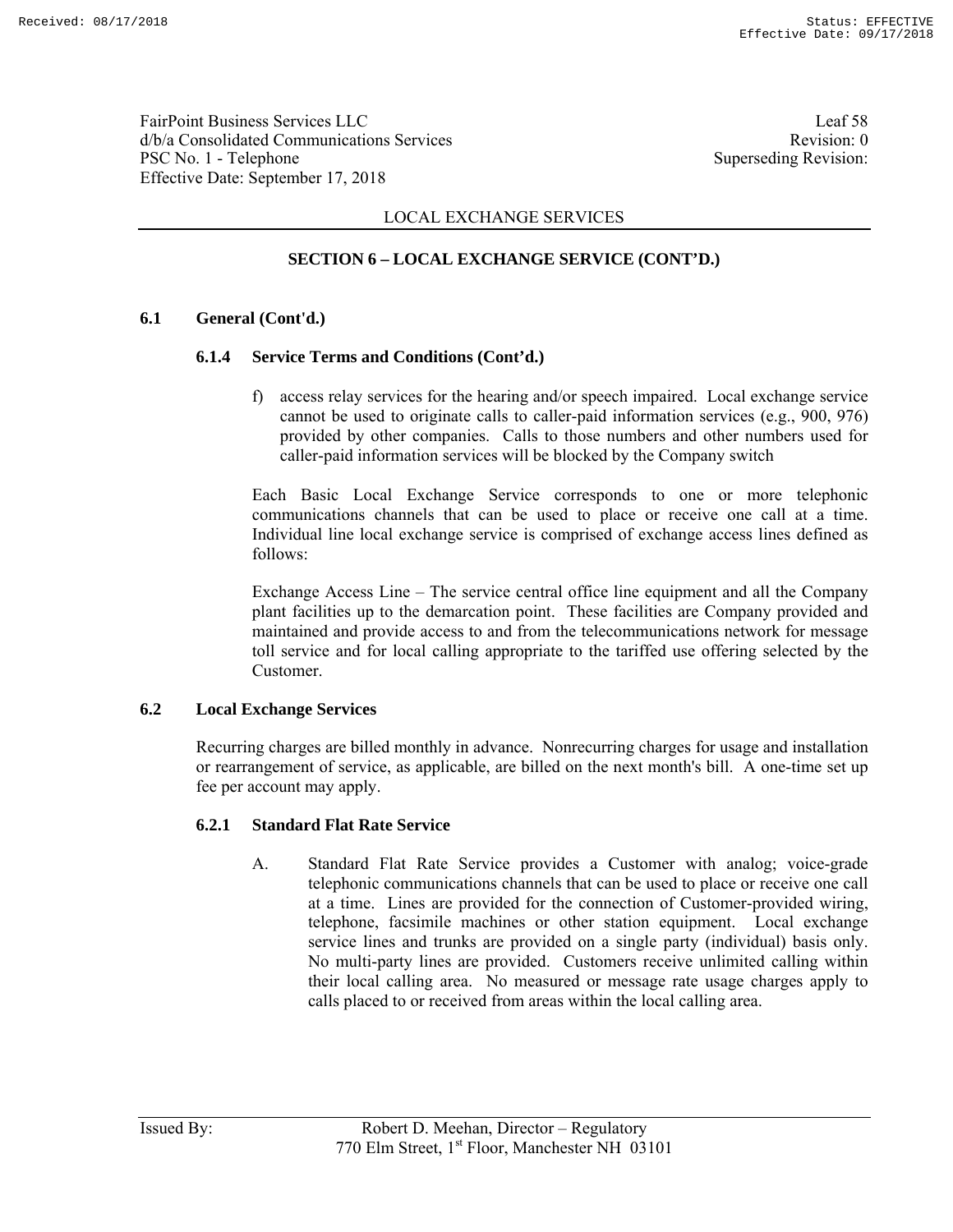FairPoint Business Services LLC Leaf 59 d/b/a Consolidated Communications Services<br>
PSC No. 1 - Telephone Superseding Revision: 0<br>
Superseding Revision: PSC No. 1 - Telephone Effective Date: September 17, 2018

## LOCAL EXCHANGE SERVICES

# **SECTION 6 – LOCAL EXCHANGE SERVICE (CONT'D.)**

### **6.2 Local Exchange Services (Cont'd.)**

### **6.2.1 Standard Flat Rate Service (Cont'd.)**

B. Minimum / Maximum Monthly Recurring Charges

Monthly Recurring Charge

|                       | Minimum | Maximum  |
|-----------------------|---------|----------|
| Initial Line          | \$20.00 | \$140.00 |
| Each Additional Line: | \$20.00 | \$140.00 |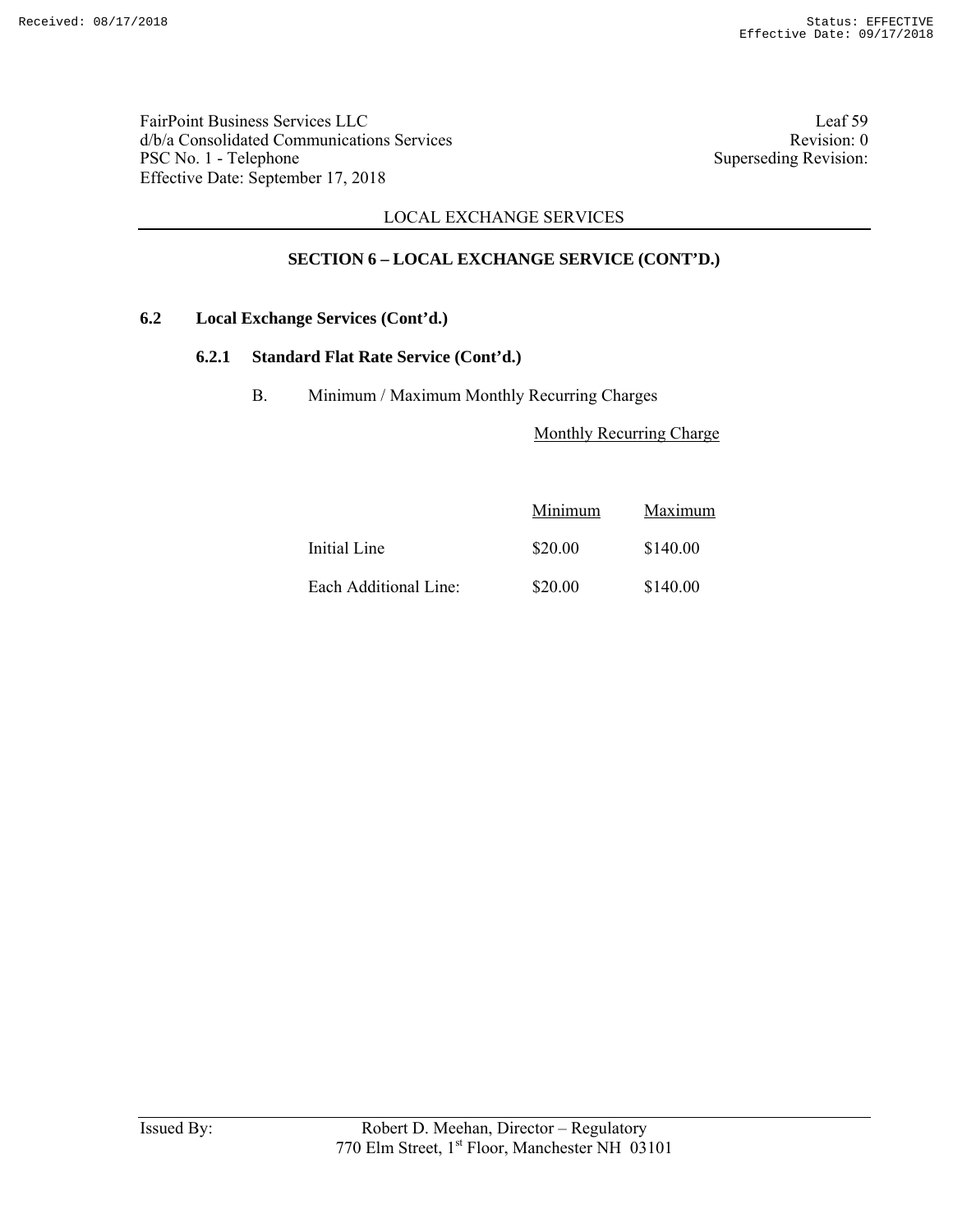FairPoint Business Services LLC<br>  $d/b/a$  Consolidated Communications Services<br>
Revision: 0 d/b/a Consolidated Communications Services<br>
PSC No. 1 - Telephone Superseding Revision: 0<br>
Superseding Revision: PSC No. 1 - Telephone Effective Date: September 17, 2018

Leaf

## LOCAL EXCHANGE SERVICES

### **SECTION 7 – SPECIAL ARRANGEMENTS**

### **CONTENTS**

| 7.1 | <b>Special Construction</b> |                                                                                 | 61             |
|-----|-----------------------------|---------------------------------------------------------------------------------|----------------|
|     | 7.1.1<br>7.1.2<br>7.1.3     | Basis for Charges<br>Basis for Cost Computation<br><b>Termination Liability</b> | 61<br>61<br>62 |
| 7.2 |                             | Non-Routine Installation and/or Maintenance                                     | 63             |
| 7.3 |                             | Individual Case Basis (ICB) Arrangements                                        | 64             |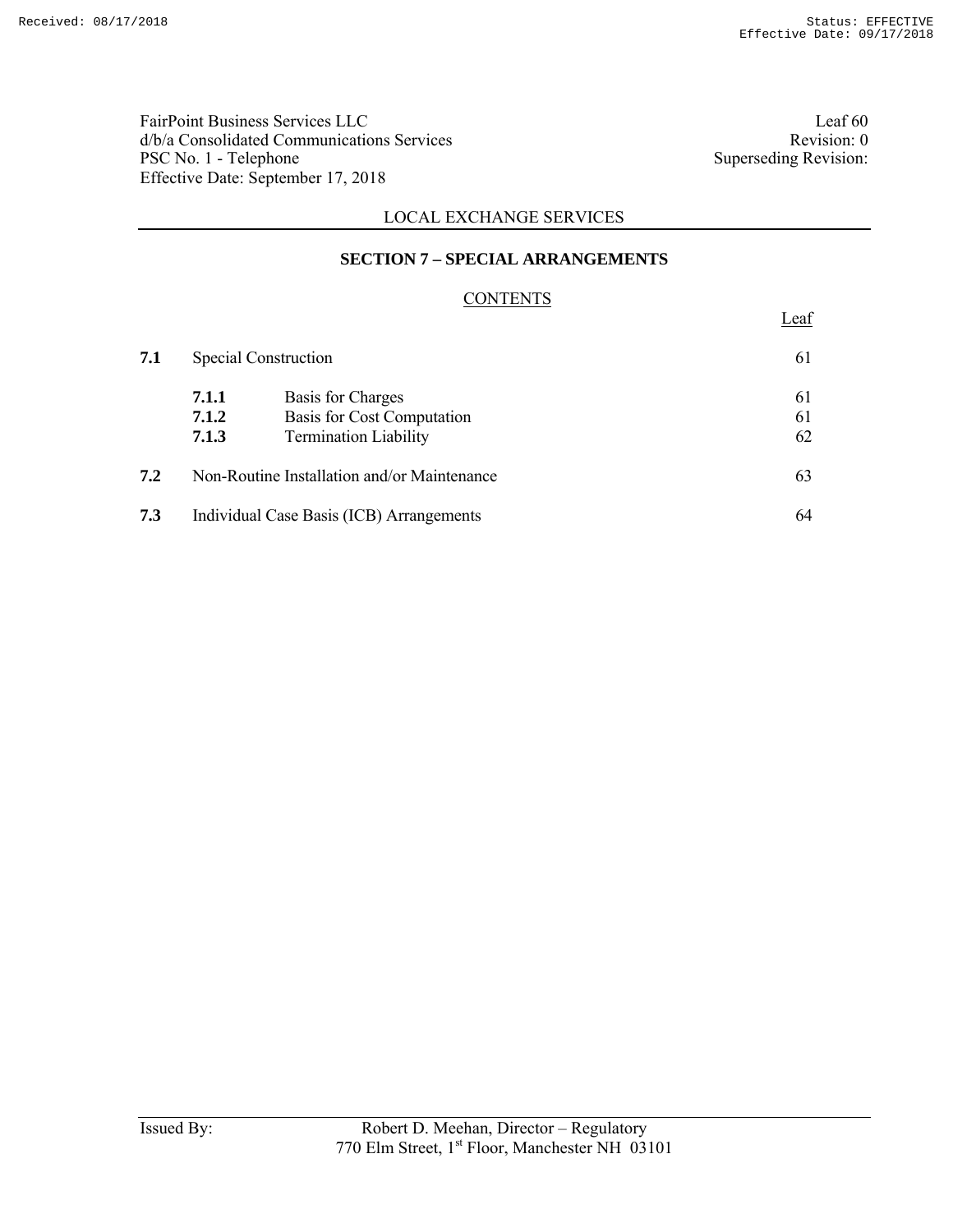FairPoint Business Services LLC Leaf 61 d/b/a Consolidated Communications Services and the consolidated Communications Services PSC No. 1 - Telephone Superseding Revision: Effective Date: September 17, 2018

## LOCAL EXCHANGE SERVICES

# **SECTION 7 – SPECIAL ARRANGEMENTS (CONT'D.)**

### **7.1 Special Construction**

### **7.1.1 Basis for Charges**

 Basis for charges where the Company furnishes a facility or service for which a rate or charge is not specified in the Company's tariffs, charges will be based on the costs incurred by the Company (including return) and may include:

- a) Nonrecurring charges;
- b) Recurring charges;
- c) Termination liabilities; or
- d) Combinations of (a), (b), and (c) above.

#### **7.1.2 Basis for Cost Computation**

 The costs referred to in 7.1.1 preceding may include one or more of the following items to the extent they are applicable:

- 1. Costs to install the facilities to be provided including estimated costs for the rearrangements of existing facilities. These costs include:
	- a) Equipment and materials provided or used;
	- b) Engineering, labor, and supervision;
	- c) Transportation; and
	- d) Rights of way and/or any required easements.
- 2. Cost of maintenance.
- 3. Depreciation on the estimated cost installed of any facilities provided, based on the anticipated useful service life of the facilities with an appropriate allowance for the estimated net salvage.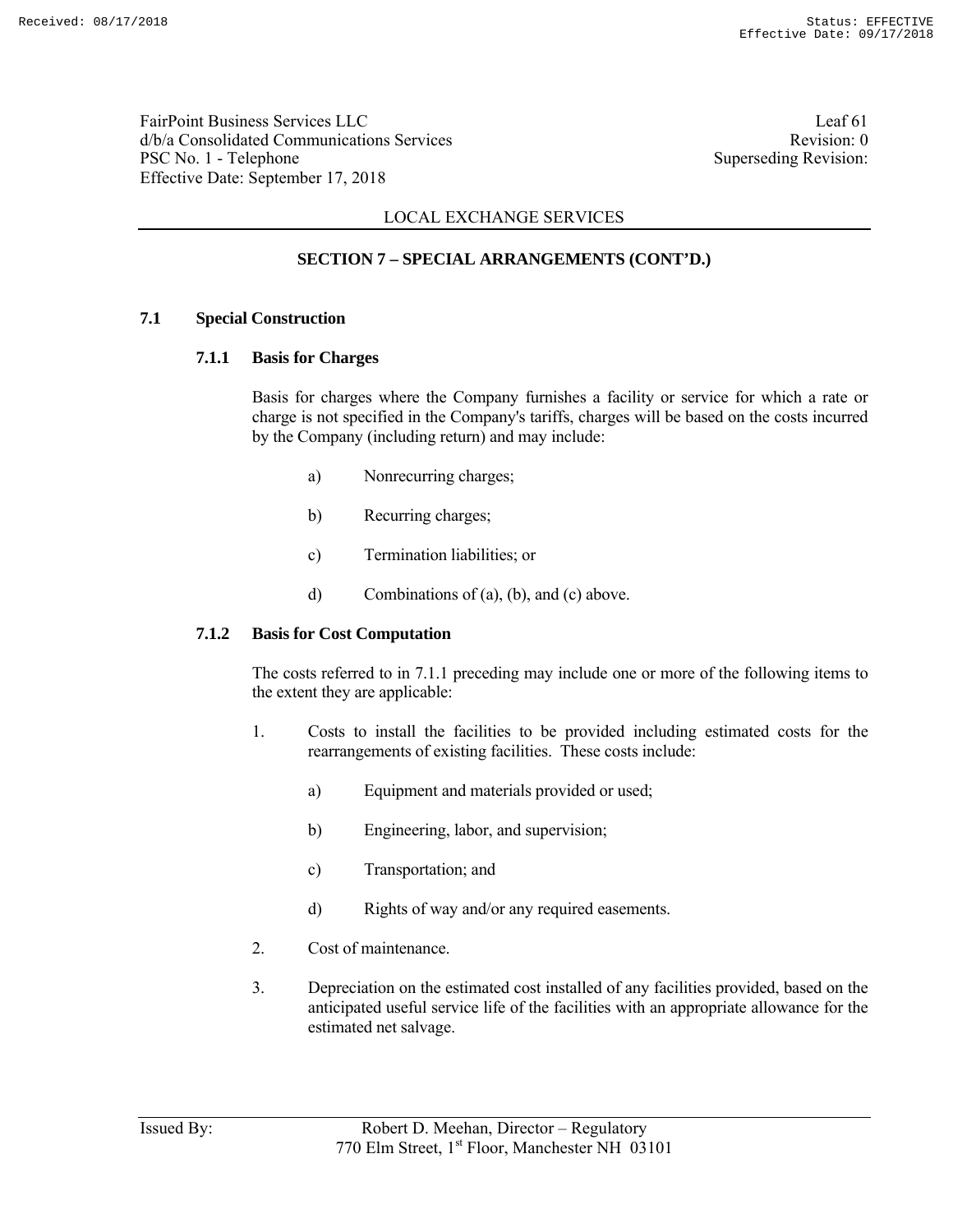FairPoint Business Services LLC Leaf 62 d/b/a Consolidated Communications Services and the consolidated Communications Services PSC No. 1 - Telephone Superseding Revision: Effective Date: September 17, 2018

## LOCAL EXCHANGE SERVICES

# **SECTION 7 – SPECIAL ARRANGEMENTS (CONT'D.)**

### **7.1 Special Construction (Cont'd.)**

### **7.1.2 Basis for Cost Computation (Cont'd.)**

- 4. Administration, taxes, and uncollectible revenue on the basis of reasonable average cost for these items.
- 5. License preparation, processing, and related fees.
- 6. Tariff preparation, processing and related fees.
- 7. Any other identifiable costs related to the facilities provided; or
- 8. An amount for return and contingencies.

#### **7.1.3 Termination Liability**

 To the extent that there is no other requirement for use by the Company, a termination liability may apply for facilities specially constructed at the request of a customer.

- **7.1.3.1** The period on which the termination liability is based is the estimated service life of the facilities provided.
- **7.1.3.2** The amount of the maximum termination liability is equal to the estimated amounts (including return) for:
	- 1. Costs to install the facilities to be provided including estimated costs for the rearrangements of existing facilities. These costs include:
		- a) equipment and materials provided or used;
		- b) engineering, labor, and supervision;
		- c) transportation; and
		- d) rights of way and/or any required easements;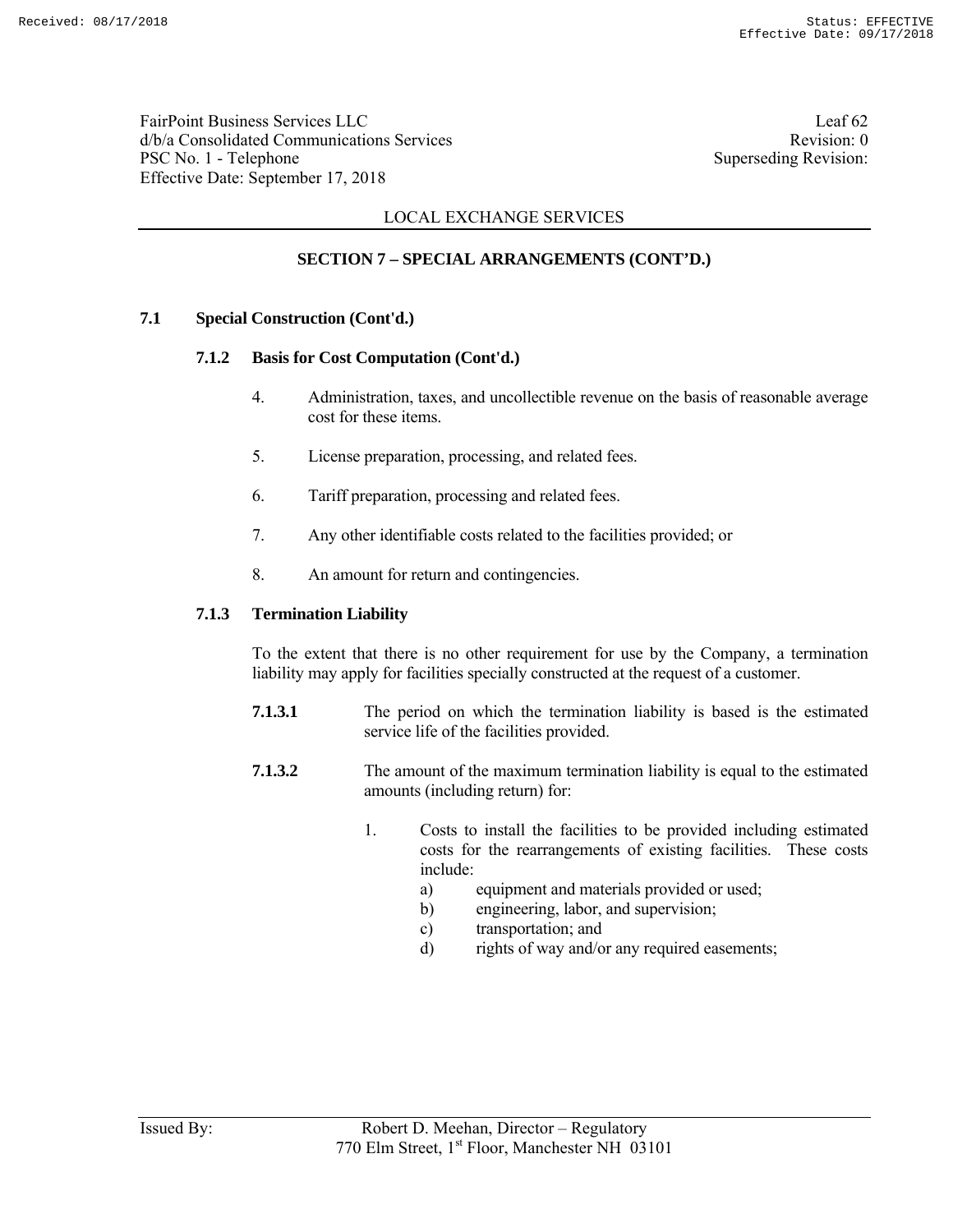FairPoint Business Services LLC Leaf 63 d/b/a Consolidated Communications Services and the services Revision: 0 PSC No. 1 - Telephone Superseding Revision: Effective Date: September 17, 2018

## LOCAL EXCHANGE SERVICES

## **SECTION 7 – SPECIAL ARRANGEMENTS (CONT'D.)**

### **7.1 Special Construction (Cont'd.)**

### **7.1.3 Termination Liability (Cont'd.)**

**7.1.3.2** (Cont'd.)

- 2. license preparation, processing, and related fees;
- 3. tariff preparation, processing and related fees;
- 4. cost of removal and restoration, where appropriate; and
- 5. any other identifiable costs related to the specially constructed or rearranged facilities.
- **7.1.3.3** The termination liability method for calculating the unpaid balance of a term obligation is obtained by multiplying the sum of the amounts determined as set forth in Section 7.1.3.2 preceding by a factor related to the unexpired period of liability and the discount rate for return and contingencies. The amount determined in Section 7.1.3.2 preceding shall be adjusted to reflect the predetermined estimated net salvage, including any reuse of the facilities provided. This amount shall be adjusted to reflect applicable taxes.

### **7.2 Non-Routine Installation and/or Maintenance**

 At the customer's request, installation and/or maintenance may be performed outside the Company's regular business hours or (in the Company's sole discretion and subject to any conditions it may impose) in hazardous locations. In such cases, charges based on the cost of labor, material, and other costs incurred by or charged to the Company will apply. If installation is started during regular business hours but, at the Customer's request, extends beyond regular business hours into time periods including, but not limited to, weekends, holidays, and/or night hours, additional charges may apply.